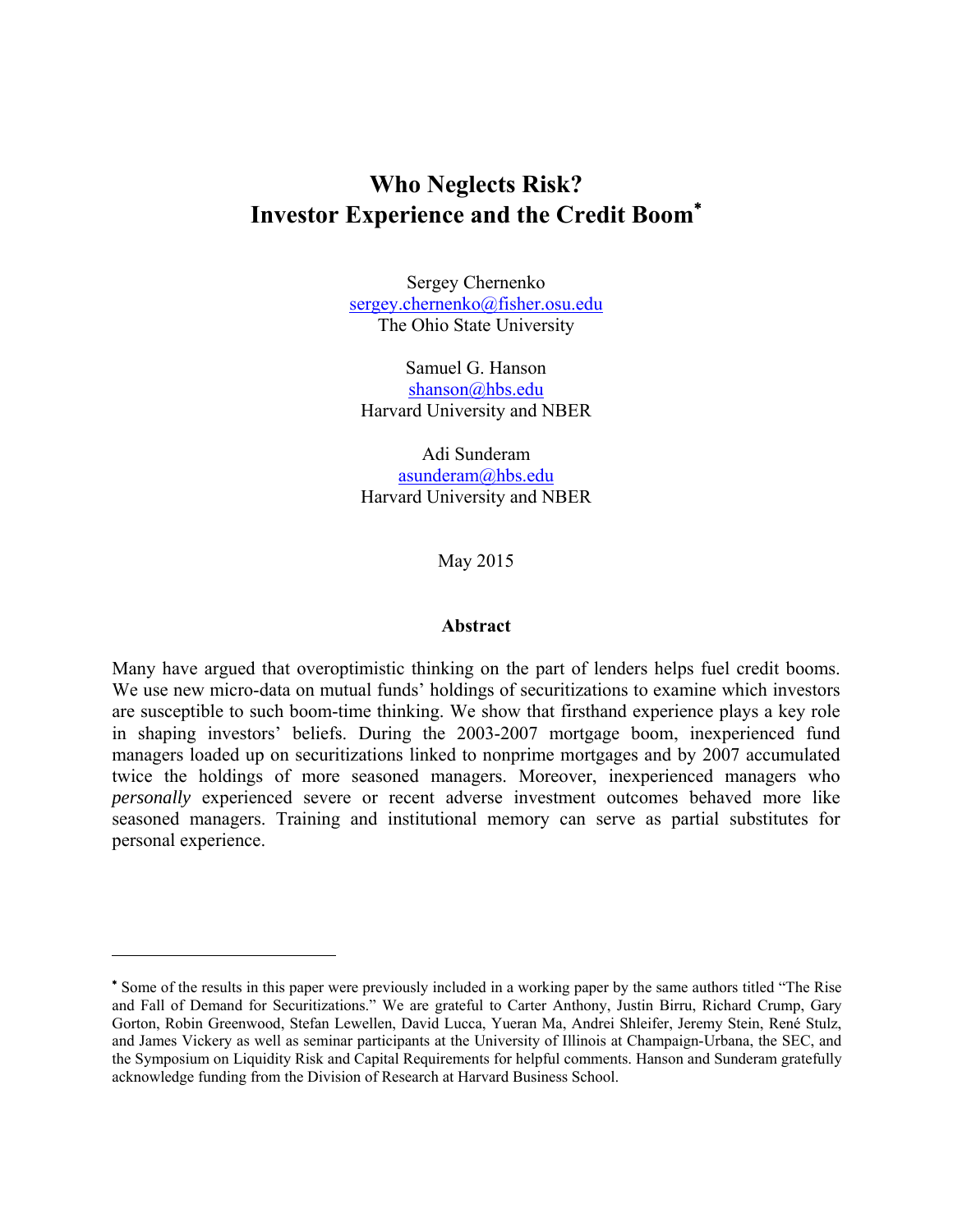## **I. Introduction**

Many observers, including Kindleberger (1978), Minsky (1986), Reinhart and Rogoff (2009), and Geithner (2014), have argued that overly optimistic thinking on the part of lenders helps to fuel credit booms and sow the seeds of financial crises. In this paper, we draw on the growing literature in economics on belief formation (e.g., Malmendier and Nagel, 2011, 2014) to examine the recent financial crisis in the context of this narrative of credit cycles. In particular, we use a key idea from the belief-formation literature to put structure on this view of credit booms, asking whether firsthand investment experiences affected investors' beliefs about the attractiveness of securitizations tied to nonprime mortgages.

A distinguishing feature of credit markets is that investment payoffs are highly asymmetric. Because of the skewed nature of bond payoffs, normal market conditions are often uninformative. Over-optimism in credit markets therefore takes the form of neglecting downside risks: investors believe that serious adverse outcomes are highly unlikely, making risky credit assets attractive (Genniaoli, Shleifer, and Vishny, 2012, 2015; Greenwood and Hanson, 2013). Following this logic, we focus on firsthand investment outcomes, especially extreme outcomes, as determinants of investor attitudes towards securitizations.

We examine the effects of personal experience using new micro-data on mutual funds' holdings of securitizations from 2003 to 2010. Mutual funds are a good laboratory for exploring the role of firsthand experience on boom-time investment decisions because we can accurately measure the tenure of individual managers as well as their past investment experiences and outcomes (Greenwood and Nagel, 2009). While mutual funds are unique from a measurement standpoint, it nonetheless seems natural to generalize any findings about the role of fund managers' firsthand experience to investment managers in other types of financial intermediaries. Our analysis focuses on private-label mortgage-backed securities (MBS) backed by nonprime home mortgages and collateralized debt obligations (CDOs). As Figure 1 Panel A shows, the surge in securitization issuance during the 2003 to 2007 boom was concentrated in these relatively new instruments, which we refer to as "nontraditional" securitizations.

Looking across bond mutual funds, we first show that as of 2007 inexperienced fund managers held far more nontraditional securitizations (NTS) than more seasoned managers. Consistent with the idea that inexperienced managers were more susceptible to optimistic thinking, at the height of the boom, they invested roughly 8.5% of their portfolios in NTS,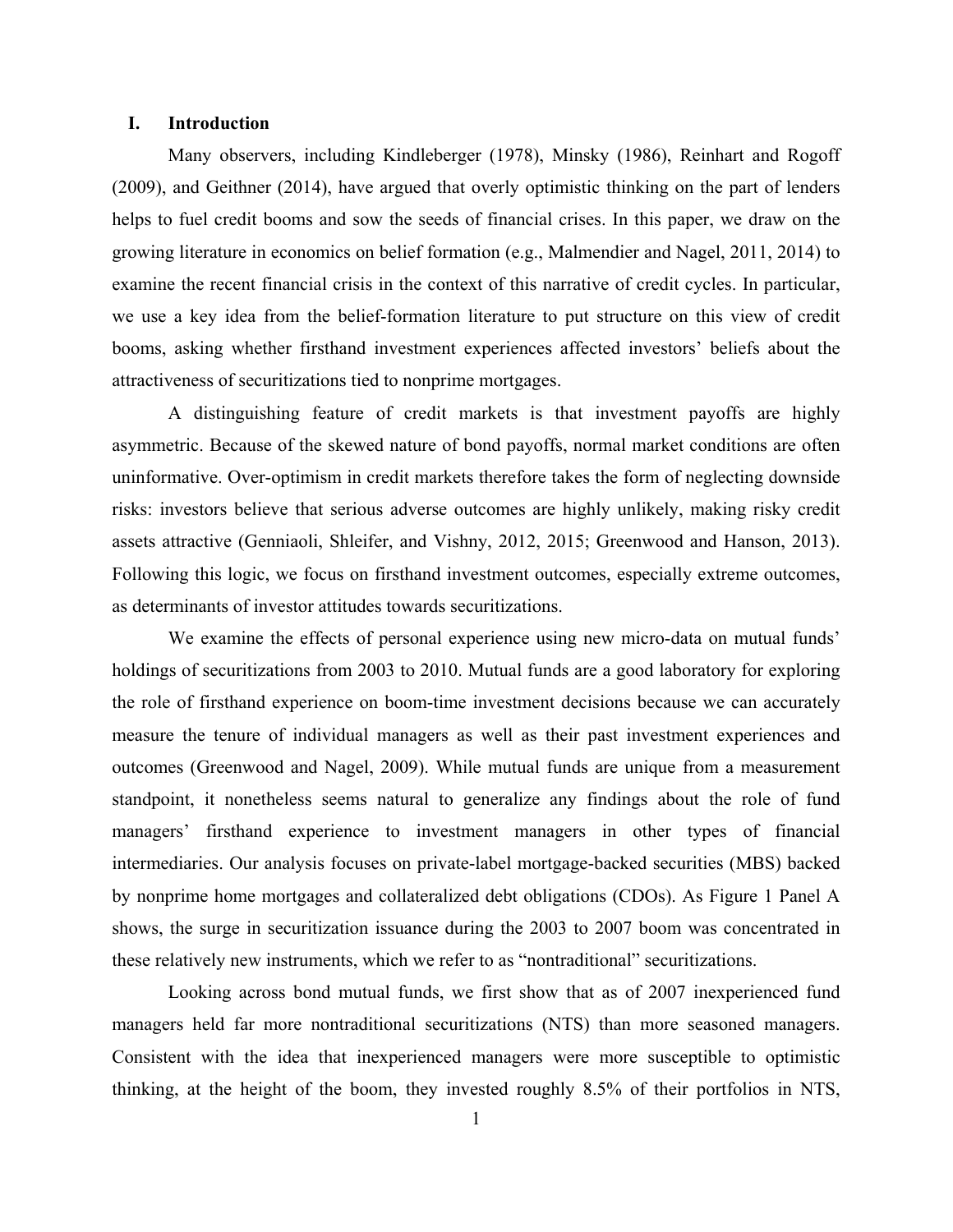compared to just 4.5% for more seasoned managers. Put differently, by 2007 inexperienced managers had almost twice the subprime exposure of seasoned managers. This finding complements Greenwood and Nagel (2009), who show that inexperienced equity fund managers bought more tech stocks during the late 1990s tech stock boom. Moreover, we find that inexperienced managers owned riskier NTS than seasoned managers, holding higher-yielding, lower-rated tranches. The difference between inexperienced and seasoned managers widened over the course of the subprime mortgage boom. Both inexperienced and seasoned managers held roughly 3% of their portfolios in NTS in 2003. Inexperienced managers then bought significantly more NTS between 2003 and 2007.

What explains the different behavior of inexperienced and seasoned fund managers? Our data suggest that personal experiences with house price appreciation played a role. Inexperienced managers in areas where local house price appreciation was high bought more NTS than both seasoned managers and inexperienced managers in areas where house price appreciation was low. This suggests that firsthand experiences with local house prices shaped beliefs about national house prices and thus the attractiveness of NTS backed by subprime mortgages.

We then ask whether all time on the job as a fund manager is the same and show that it is not. Instead, the accumulation of experience seems to be highly path-dependent: managers' perceptions appear to be heavily shaped by past personal experiences and performance outcomes. In particular, we find that managers who happened to avoid severe negative performance in the past bought more NTS, as did managers whose worst personal performance was further in the past. Thus, managers who had not been burned severely or in the recent past were more likely to buy into optimistic thinking during the boom.

We next link these cross-sectional results back to the time-series idea that market tranquility breeds optimistic thinking. Specifically, periods of broad credit market turmoil are likely to be times when many managers simultaneously gain important experience. Consistent with this idea, we find a discrete shift between managers who were active during 1998—when Russia's default and the failure of Long-term Capital Management led to a spike in credit spreads and sudden credit market turmoil—and those who did not. Bond managers who were active in 1998 held significantly less NTS than those who were not. Again, managers' personal experiences have an outsized effect. Among managers who were active in 1998, we find that those who personally suffered adverse investment outcomes in 1998 invested significantly less in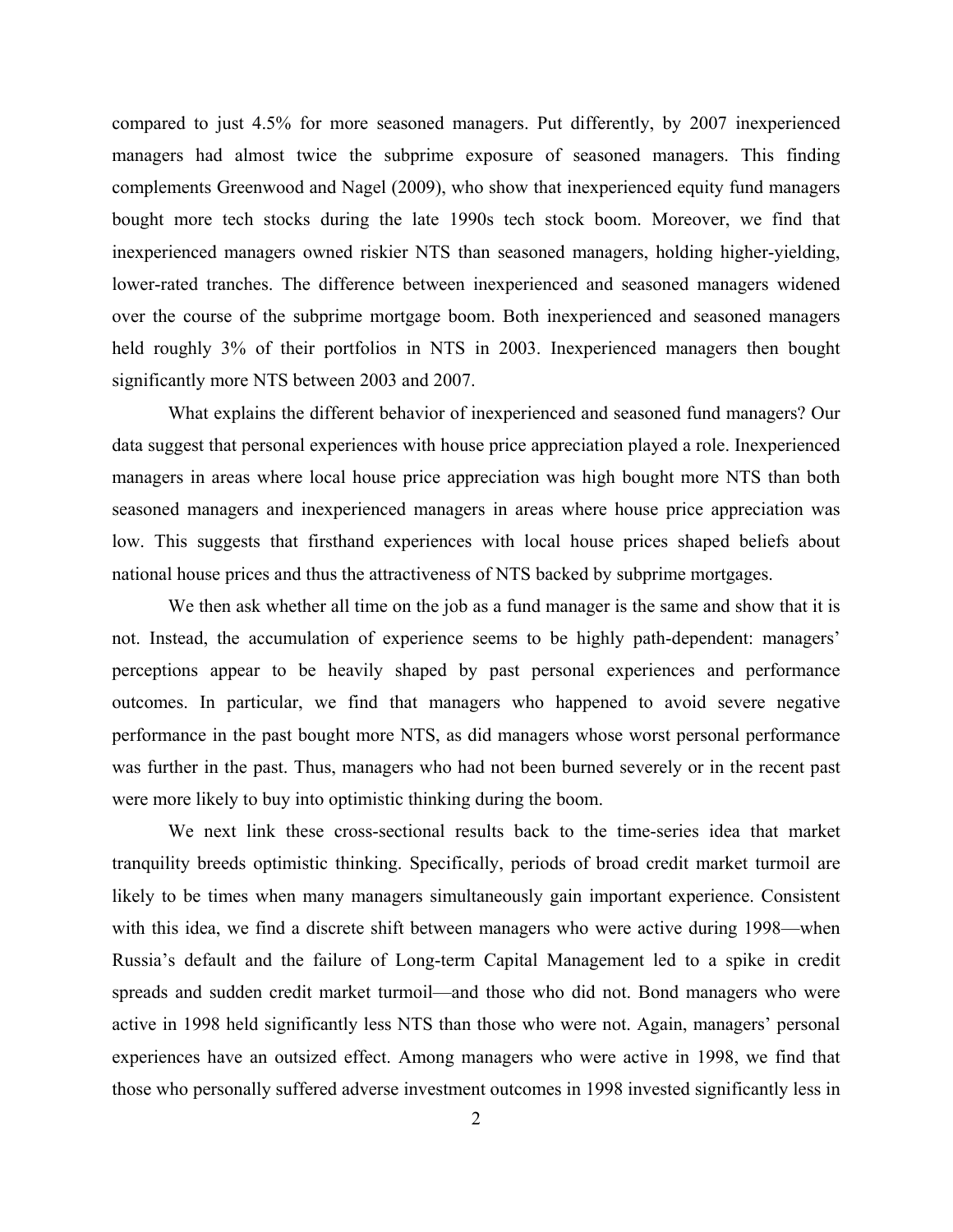NTS in 2007. Though 1998 and 2007 were relatively close in time, high turnover among fund managers amplifies the collective effects of recent experience. In our data, only 31% of managers active in 2007 had the experience of managing through 1998, suggesting that the process of "collectively forgetting" past crises happens swiftly.

We also consider two possible substitutes for firsthand experience: "institutional memory" within fund families and manager training. We find that the performance of a fund's family in 1998 has an effect on its 2007 NTS holdings that is independent of the fund manager's 1998 performance. Specifically, inexperienced managers running funds in families that experienced adverse outcomes in 1998 had lower NTS exposure in 2007. We also find that fund managers with more training—those holding a Chartered Financial Analyst designation—held less NTS in 2007 and that the effect of training is stronger for inexperienced managers.

Finally, we explore the behavior of inexperienced managers during the financial crisis. We find that during the crisis inexperienced managers sold more NTS than seasoned managers. These sales do not appear to be forced by outflows—even controlling for the greater outflows that their funds suffered, inexperienced managers sold more NTS. In addition, the securitized bonds held by inexperienced managers were written down more substantially than those held by seasoned managers, suggesting that inexperienced managers held NTS that were riskier *ex post*. These results are consistent with the idea that the greater optimism of inexperienced investors made risky NTS particularly attractive. Once their overoptimistic beliefs were challenged in the crisis, these investors aggressively sold their holdings.

We also consider and rule out several alternative explanations for our findings based on incentives and manager characteristics. For instance, inexperienced mutual fund managers could have faced incentives that were more misaligned with those of their shareholders, leading them to take greater risk. However, we find little evidence of this: inexperienced and seasoned managers faced similar performance-flow relationships, a common proxy for the strength of the risk-taking incentives faced by mutual managers. Alternatively, managers could differ in their risk aversion, with more conservative managers surviving longer and thus being more experienced on average. While differential survival rates might explain our basic finding that inexperienced managers owned more NTS in 2007, it cannot explain our results about the effects of firsthand experience within the set of inexperienced or seasoned managers. Similarly, persistent differences in managerial skill might explain our results if more seasoned managers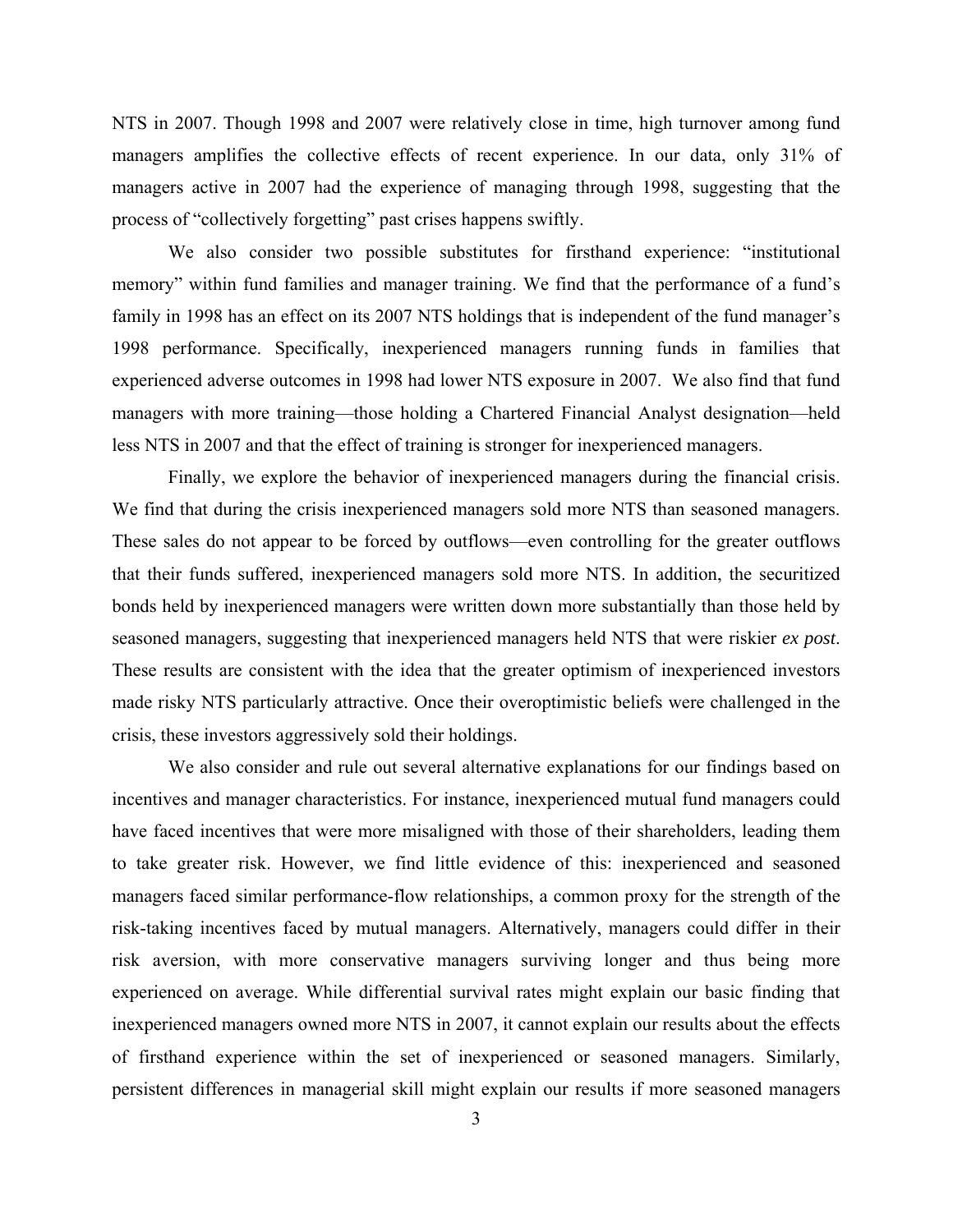are more skilled. However, this alternative would not explain why seasoned managers with good past performance purchased more NTS. Overall, our results are most consistent with the idea that beliefs, shaped by personal experiences, were an important determinant of investments in NTS.

Our paper is related to several strands of the literature. Recent work on credit cycles, including Gennaioli, Shleifer, and Vishny (2012, 2015), Greenwood and Hanson (2013), Foote, Gerardi, and Willen (2012), Baron and Xiong (2015), and Cheng, Raina, and Xiong (2014), has highlighted the role of beliefs. Cheng, Raina, and Xiong (2014) show that finance professionals working in securitization aggressively purchased larger homes in their personal accounts, suggesting they were more optimistic about house prices. These results complement our finding that inexperienced fund managers bought more securitizations in their professional accounts. The literature on belief formation, including Vissing-Jorgensen (2003), Guiso, Sapienza, and Zingales (2004), and Malmandier and Nagel (2014), has documented that prior experience influences individuals' beliefs about inflation, asset prices, and the broader financial system. For instance, Malmandier and Nagel (2014) show that individuals' past firsthand experiences with inflation influence their expectations of future inflation. In addition, there is a growing literature, including Greenwood and Nagel (2009), Malmendier and Nagel (2011), Malmendier, Tate, and Yan (2011), Chiang, Hirshleifer, Qian, and Sherman (2011), Piazzesi and Schneider (2012), and Campbell, Ramadorai, and Ranish (2014), showing that prior firsthand experiences affect the behavior of households, institutional investors, and corporate managers, presumably by altering their beliefs. Malmendier and Nagel (2011) show that households who have experienced poor stock market returns in their lifetimes take less financial risk, while Malmendier, Tate, and Yan (2011) show that CEOs raised in the Great Depression take less risk. Similarly, we show that fund managers' past investment outcomes affect their holdings of securitizations. In summary, we build on several strands of the literature to provide novel empirical evidence that optimistic thinking brought on by a period of market tranquility played an important role in fueling the mortgage credit boom, setting the stage for the recent financial crisis.

The plan for the paper is as follows. Section II provides background on securitizations and develops our main cross-sectional hypotheses about the factors that increase investors' susceptibility to boom-time thinking. Section III explains the data sources we use, and Section IV presents our main findings. Section V offers some concluding remarks.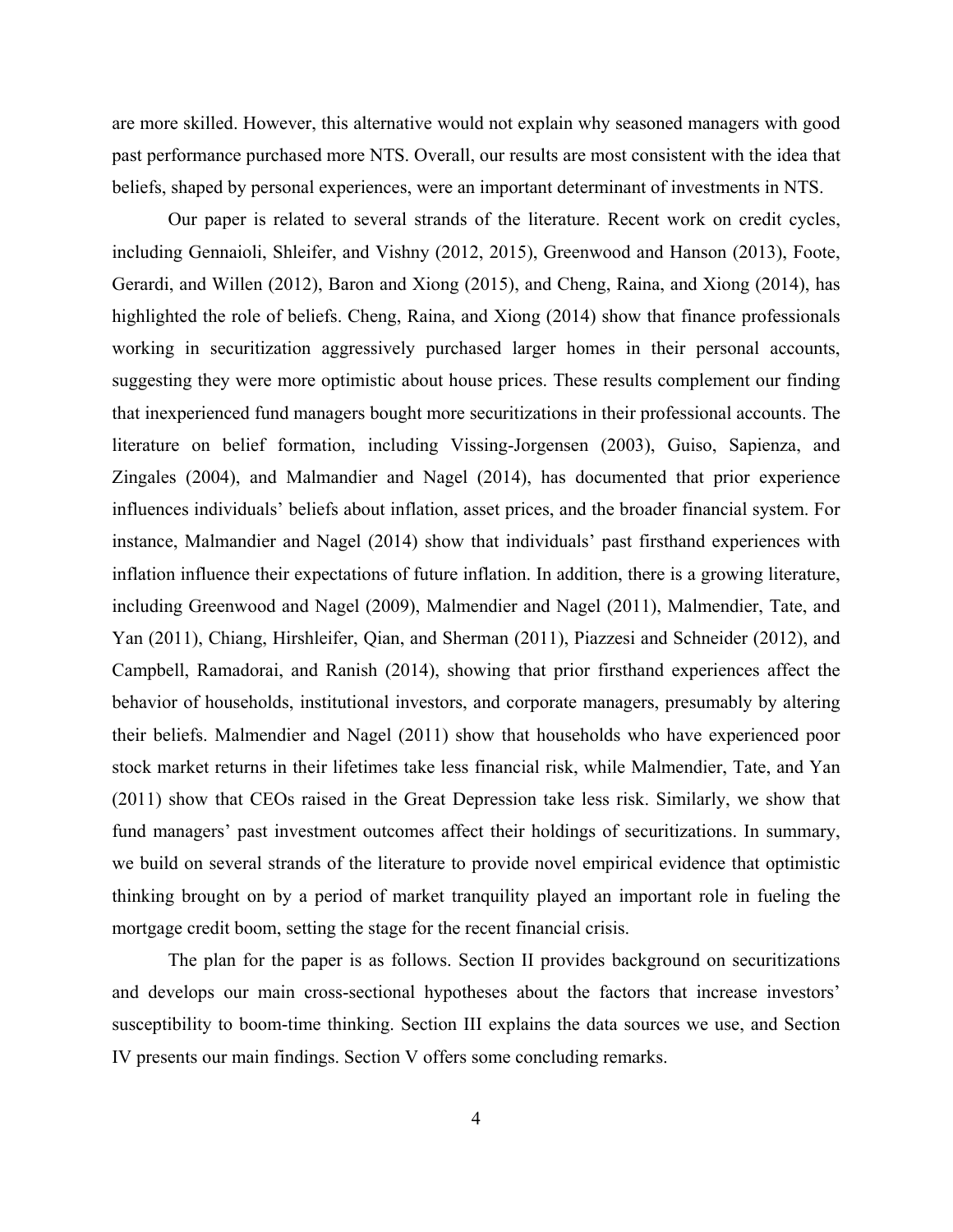## **II. Background on Securitization and Hypothesis Development**

## *A. Background on securitization*

 $\overline{a}$ 

Securitizations are created by assembling a pool of financial assets such as loans or debt securities and then tranching the cash flows from these assets into claims of various priorities. In the United States, securitization dates to the late 1960s and early 1970s, when various Government Sponsored Enterprises (GSEs), corporations that were implicitly or explicitly guaranteed by the U.S. government, began securitizing home mortgages. Only "conforming" mortgages, which meet certain requirements for loan size, borrower credit scores, loan-to-value ratios, and loan documentation, are eligible to be included in GSE mortgage securitizations. The GSEs guarantee the payment of principal and interest on the underlying loans, so investors in *GSE-guaranteed mortgage-backed securities* (*GSE MBS*) bear little credit risk.

The late 1970s and 1980s saw the advent of several types of private securitizations that were not guaranteed by the U.S. government, thus exposing investors to credit risk. We refer to these as "traditional securitizations" and they include:

- *Commercial Mortgage Backed Securities (CMBS)*: Securitizations backed by commercial mortgage loans.
- *Consumer Asset-Backed Securities (Consumer ABS)*: Securitizations collateralized by non-mortgage consumer debt, including credit card, automotive, and student loans.
- *Prime Residential Mortgage-Backed Securities* (*Prime RMBS*)**:** Securitizations of prime "jumbo" mortgages that conformed to all GSE criteria other than the size limit.

The boom in private securitization from 2003 to 2007 prominently featured two new types of private securitizations, which developed much later than these traditional securitizations. We label this second generation of private securitizations as "nontraditional." They include:

- *Nonprime Residential Mortgage-Backed Securities* (*Nonprime RMBS*): Securitizations of subprime and Alt-A home mortgages, which do not conform to the GSEs standards due to high loan-to-value ratios, insufficient documentation, or low borrower credit scores  $<sup>1</sup>$ </sup>
- *Collateralized Debt Obligations (CDOs)*: CDOs are securitizations backed by a portfolio of fixed income assets, which can include corporate bonds, loans, or other

<sup>&</sup>lt;sup>1</sup> See Fabozzi (2005), Gorton (2008), and Ashcraft and Schuermann (2008) for background on nonprime RMBS.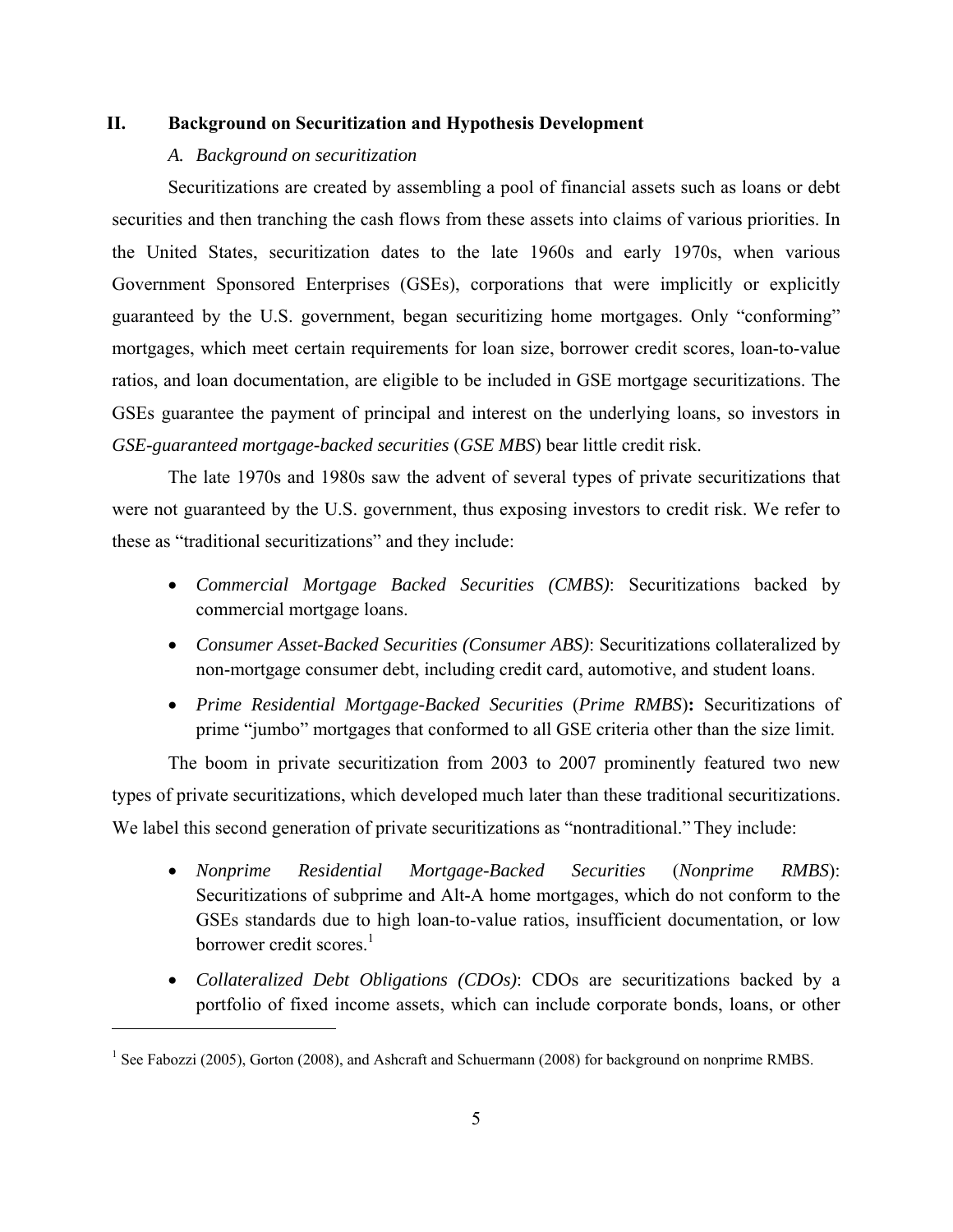securitizations. During the boom, a large fraction of CDOs were collateralized by nonprime  $RMBS<sup>2</sup>$ 

As shown in Figure 1 Panel A, the boom in securitization between 2003 and 2007 was concentrated in NTS. Quarterly issuance of traditional securitizations roughly doubled from \$103 billion in 2002Q4 to \$200 billion at its peak in 2007Q2. However, quarterly issuance of NTS more than quadrupled from \$98 billion in 2002Q4 to \$420 billion at the peak in 2006Q4.

Consistent with an outward shift in investor demand for NTS, Panel B of Figure 1 shows that spreads on NTS fell during this surge in issuance. The figure plots new-issue spreads for traditional and nontraditional securitizations from 2003 to 2007. The figure also shows that spreads on AAA-rated NTS were noticeably wider than those on other AAA-rated assets at the beginning of the boom. The wider spreads on NTS are consistent with the differences in behavior between inexperienced and seasoned investors we document below. If inexperienced and seasoned managers disagreed about the downside risk of NTS during the boom, the wider spreads on NTS relative to comparably-rated assets would have led inexperienced managers to overweight NTS relative to seasoned managers. The figure shows that spreads on nontraditional securitizations converge towards spreads on traditional securitizations at the height of the boom in 2007, consistent with the idea that optimistic thinking was spreading among investors during the boom.

# *B. Hypothesis development*

 $\overline{a}$ 

What drove the surge in investor demand for nontraditional securitizations from 2003 to 2007? Many observers have argued that overly optimistic thinking on the part of lenders helps to fuel credit booms. As lenders buy into the boom-time belief that good times will last, they increasingly neglect downside risk and extend credit to less creditworthy borrowers.<sup>3</sup> Eventually,

<sup>&</sup>lt;sup>2</sup> CDOs are classified as collateralized bond obligations (CBOs), collateralized loan obligations (CLOs), or ABS CDOs. CBOs are collateralized by corporate bonds and were the most common type of CDO until the early 2000s. CLOs invest in senior secured loans to highly leveraged firms. ABS CDOs were backed by bonds from other securitizations, mainly nonprime RMBS. ABS CDO issuance exploded during the boom and accounted for many of the largest losses incurred by financial intermediaries in 2007 and 2008. See Barnett-Hart (2009), Cordell, Huang, and Williams (2012), and Shivdasani and Wang (2013) for further details on CDOs.

<sup>&</sup>lt;sup>3</sup> As in the case of securitizations linked to subprime, boom-time lending is often concentrated in a set of new instruments that have a positive, but brief, performance history (Gennaioli, Shleifer, and Vishny, 2012). Investors have no memories of losses on these instruments, potentially making it easier to sustain boom-time optimism.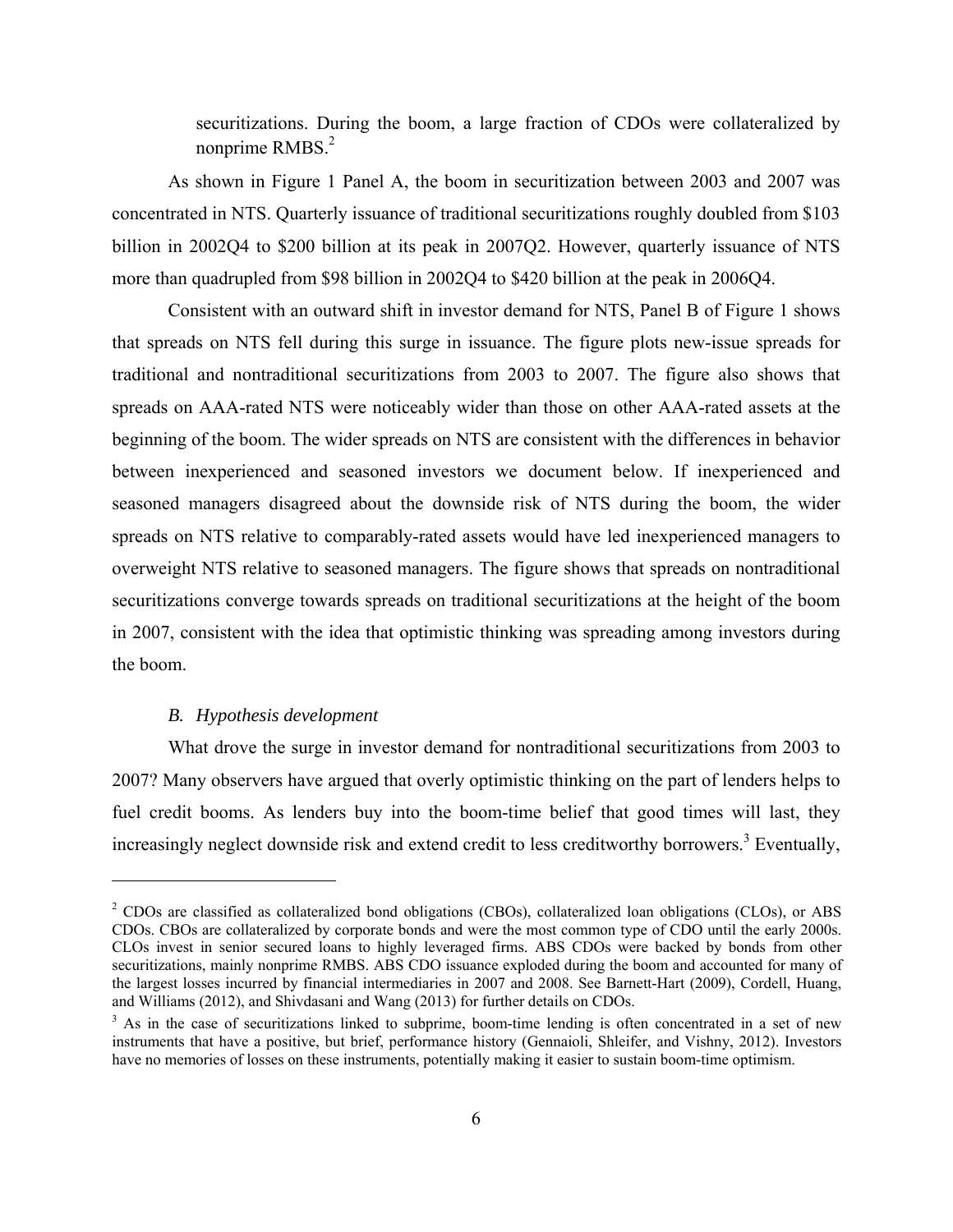however, defaults escalate and a credit crisis arrives when investors are predictably surprised by the realization of risks they were previously neglecting.

Anecdotal evidence abounds that overoptimistic beliefs may have played a critical role in driving investor demand for nontraditional securitizations. For instance, writing in 2005, Robert Shiller noted "the popular notion that real estate prices always go up is very strong." Similarly, Haldane (2009) summarizes the boom-time mindset that allegedly prevailed from 2003 to 2007 as a belief that "a new era had dawned, one with simultaneously higher return and lower risk." Gerardi, Lehnert, Sherlund, and Willen (2008) show that during the credit boom most Wall Street analysts believed that a sizable drop in nationwide home prices was nearly impossible, even though prices had risen by nearly 75% over the previous decade.

How do such overly optimistic beliefs arise? And are all investors equally susceptible to this kind of boom-time thinking? We now flesh out the cross-sectional implications of the view that optimistic beliefs arise in part from the personal experiences of market participants.

This view is supported by a growing literature in economics, both theoretical and empirical, suggesting that individuals' firsthand experiences play a crucial role in belief formation. Much of this literature is motivated by work in psychology, particularly Kahnemahn and Tversky (1972, 1974), which highlights two crucial deviations from Bayesian belief formation: the representativeness heuristic and the availability heuristic. The representativeness heuristic refers to the tendency to assess the probability of a hypothesis by assessing the extent to which the data at hand are representative of that hypothesis.<sup>4</sup> This heuristic leads subjects to neglect base rates and to be insensitive to sample sizes: people seem to believe in a "law of small numbers, which asserts that the law of large applies to small numbers" (Tversky and Kahneman, 1971). As a result, people overestimate the extent to which their firsthand experiences (a small sample) are informative about the population of potential experiences. The availability heuristic refers to the tendency to estimate probabilities by the ease with which certain events come to mind. Certain experiences are more salient and come to mind more readily. In particular, recent experiences and extreme firsthand experiences are more accessible, leading people to

<sup>&</sup>lt;sup>4</sup> Loosely speaking, the representative heuristic refers to the widespread tendency to evaluate a hypothesis by assessing Pr(*Data* | *Hypothesis*) as opposed to Pr(*Hypothesis* | *Data*).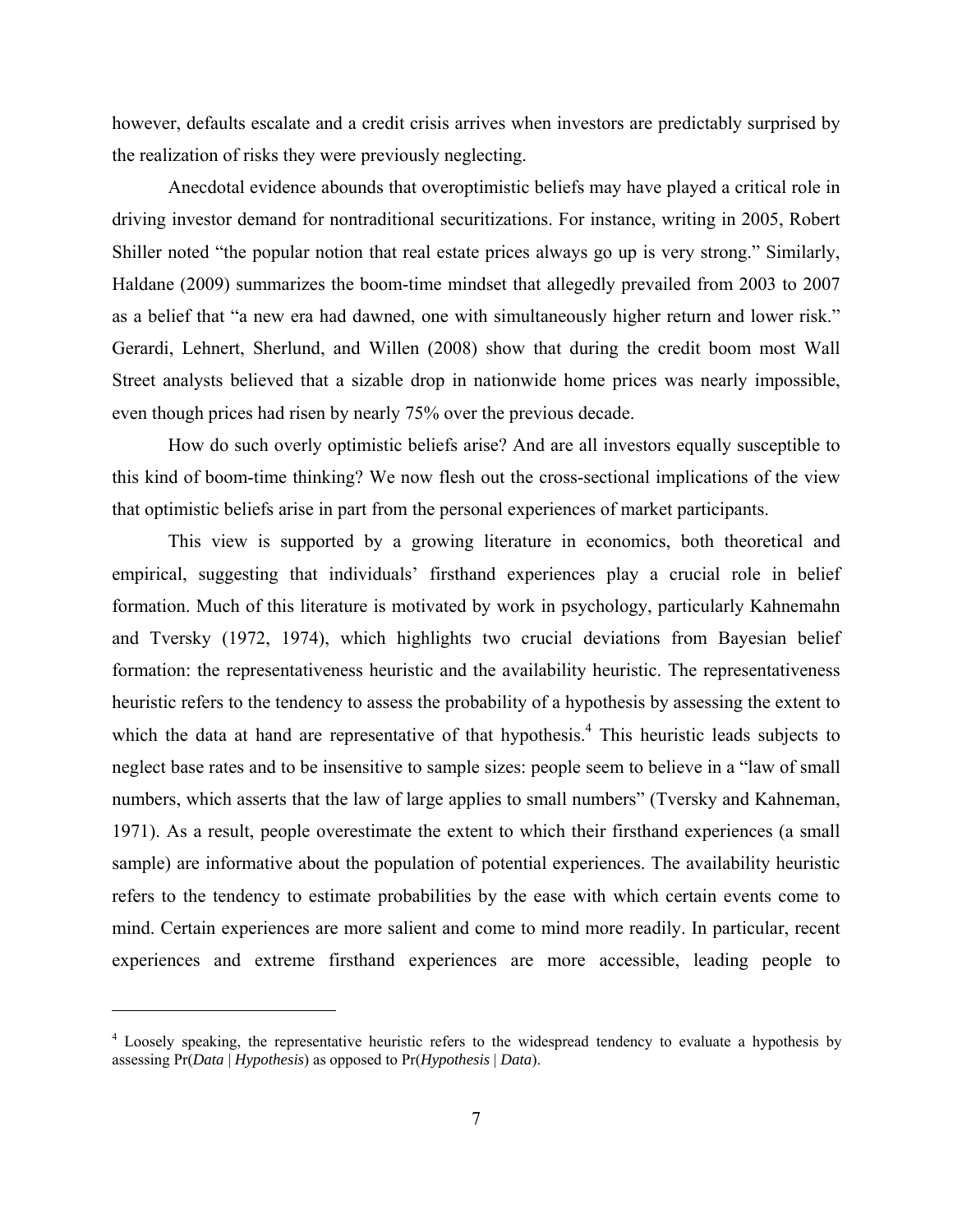overestimate the likelihood that extreme or recent experiences will recur.<sup>5</sup> In addition to these heuristics, a large literature in psychology, including Nisbett and Ross (1980) and Hertwig et al (2004), also argues that personal experiences exert a strong direct influence on decision-making. The literature on reinforcement learning, argues that people's chosen actions depend on the payoffs they have personally obtained from taking various actions in the past (Erev and Roth, 1998; Camerer and Ho, 1999), also generates similar predictions.

In our setting, the idea that firsthand experience matters suggests that NTS should have been particularly attractive to inexperienced investors, who participated in credit markets only in the years immediately preceding the financial crisis. These investors would have taken the tranquility of those years as representative of the set of possible outcomes, leading them to neglect the risk of serious credit market disruptions relative to more seasoned investors. Moreover, inexperienced managers would have found riskier NTS more attractive.

# *Hypothesis 1: Inexperienced bond fund managers buy more NTS than seasoned managers. Within NTS, inexperienced managers buy riskier securities.*

 Representativeness further suggests that the optimism of inexperienced investors would have increased over time as their small sample of good years grew. In addition, the availability heuristic suggests that personal experiences with local house prices in those years should have encouraged this growing optimism about NTS, which were largely backed by housing collateral. While all managers experienced the nationwide surge in home prices, the availability heuristic suggests that investors who were exposed to high local house price appreciation should have been most optimistic about NTS. This should be especially true for inexperienced investors, who had not seen other house price appreciation regimes.

*Hypothesis 2: Inexperienced managers become more bullish on NTS over the course of the boom. Inexperienced investors in areas with high local house price appreciation are especially bullish on NTS.* 

 $<sup>5</sup>$  For formal models of belief formation inspired by the representativeness and availability heuristics, see Barberis,</sup> Shleifer, and Vishny (1998), Rabin (2002), Fuster, Laibson, and Mendel (2010), Fuster, Hebert, and Laibson (2011), Gennaioli and Shleifer (2010), Bordalo, Gennaioli, and Shleifer (2014).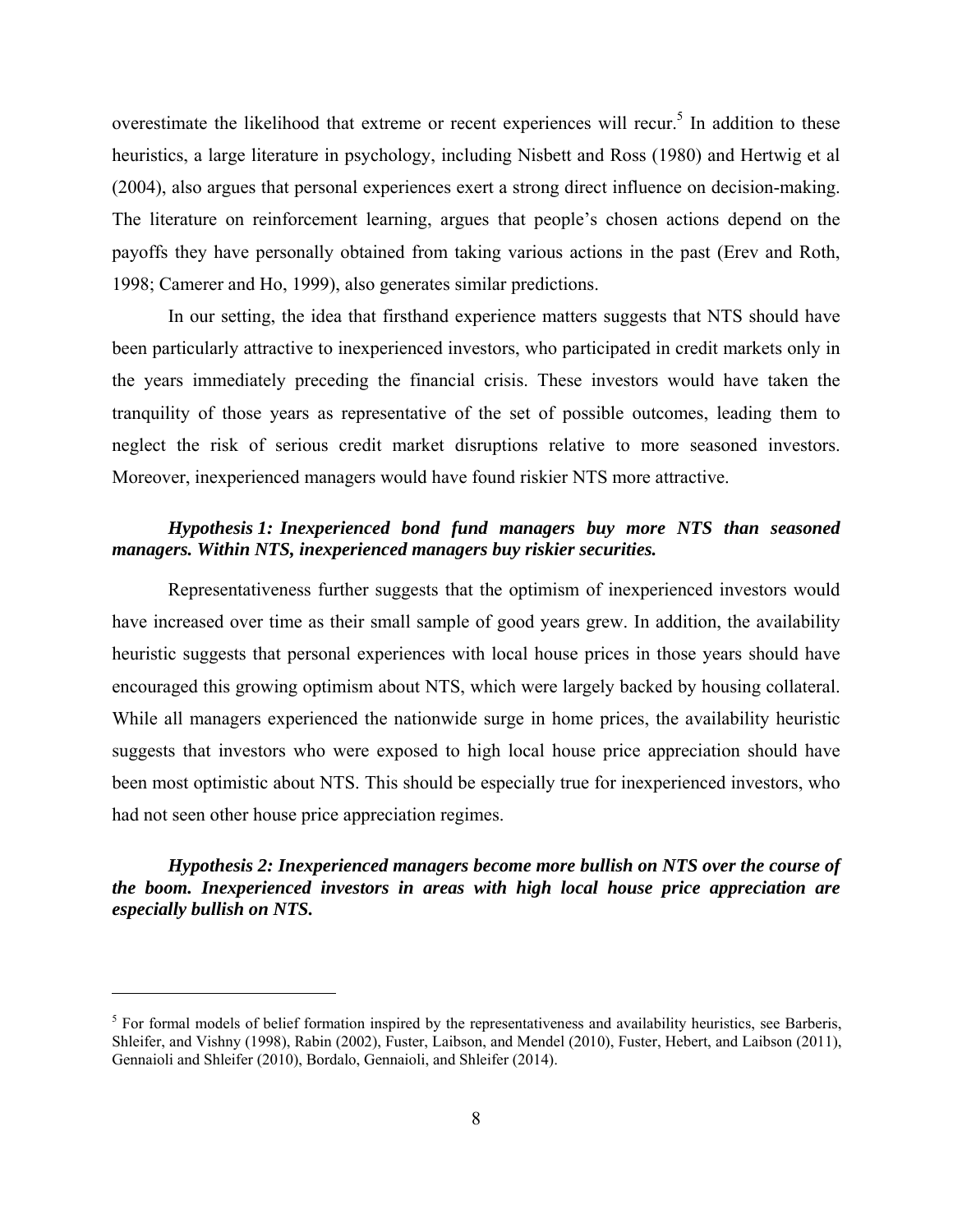What might make seasoned investors less susceptible to optimistic beliefs? Seasoned investors are likely to have accumulated a larger set of firsthand experiences than inexperienced investors. Both representativeness and availability suggest that the personal investment outcomes of these managers should play a key role in shaping their beliefs.

#### *Hypothesis 3: Personal investment outcomes affect managers' demand for NTS.*

This hypothesis generates three predictions. First, across managers, the availability heuristic suggests that not all firsthand experiences receive the same weight. In other words, an investor with a long tenure is not necessarily an experienced investor: what happened during the investor's tenure matters. Extreme experiences and recent experiences are likely to have a larger impact on investors' beliefs. In our context, this suggests that investors who happened to avoid extreme negative shocks or recent poor performance would be less likely to recognize the possibility of adverse outcomes. These investors would have been most eager to buy NTS.

Second, periods of broad credit market turmoil are likely to be particularly important for shaping managers' beliefs. The last severe credit market disruption prior to the securitization boom took place in 1998. The Russian default in 1998, combined with uncertainty surrounding the collapse of Long-Term Capital Management, caused credit spreads to rise sharply. Thus, the availability heuristic suggests that managers who started their careers in, say, 1997 or 1998 would have been far less likely to neglect tail risk than those who started in 1999 or 2000.

Third, within the group of investors who managed through 1998, representativeness and availability suggest that firsthand experiences should have an even greater effect than broad market experiences. Thus, a sharper prediction of the narrative is that investors who had good investment outcomes in 1998 should have been more willing to buy NTS later on than those who suffered adverse outcomes in 1998.

Next, we turn to substitutes for firsthand experience. We study two avenues for transmitting experience across individual managers: "institutional memory" within fund families and formal investment training. Since fund families share research and operation resources, they may be avenues through which experiences can be shared more effectively. Such memories of past experiences could be transmitted informally. For example, cautionary tales from prior boom-bust cycles may be passed down from senior managers to their junior counterparts. Alternatively, in response to past failures, fund families may establish formal investment policies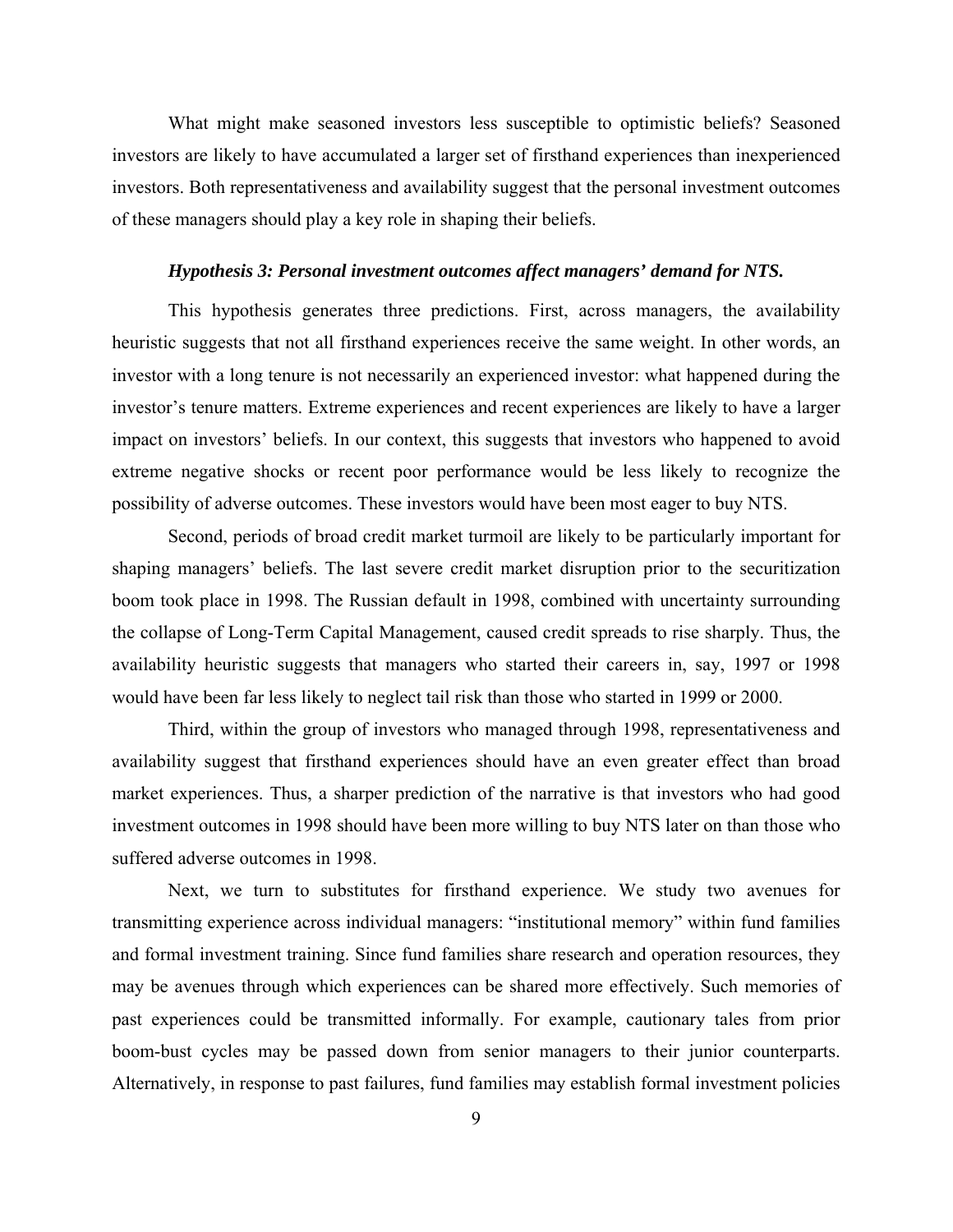and risk-management procedures designed to prevent the erosion in investment standards during booms. In our context, this suggests that inexperienced managers working in fund families that did well in 1998 should have bought more securitizations. These managers had neither the personal experience nor the institutional memory to make the possibility of adverse outcomes salient or available.

Like institutional memory, formal investment training—e.g., completing the Certified Financial Analyst program—may also serve as a partial substitute for firsthand experience. Investors who have studied the mistakes of the past may not be doomed to repeat them. Formal training is again likely to be particularly important for inexperienced investors, who lack personal experience that would make the possibility of severe negative outcomes more salient.<sup>6</sup>

# *Hypothesis 4: Institutional memory and formal investment training are partial substitutes for firsthand experience.*

 Finally, we turn to investor behavior in the crisis. If inexperienced investors did have more optimistic beliefs about NTS before the crisis, they would have revised their beliefs more dramatically than seasoned managers with the onset of the crisis. This suggests that they would be more likely to sell their NTS holdings in the crisis.

#### *Hypothesis 5: Inexperienced investors sell NTS more aggressively in the crisis.*

# **III. Data**

1

#### *A. Mutual fund holdings*

We combine new data on mutual funds' holdings of securitizations with several standard mutual fund data sets. Our holdings data is from Thomson Reuters eMAXX and contains quarterly CUSIP-level holdings of securitizations by U.S.-domiciled mutual funds. Thomson Reuters obtains par value holdings data from funds' regulatory filings, Forms N-CSR(S) and N-Q, as well as directly from funds. Our sample period runs from 2003Q1 to 2010Q4, from the

<sup>&</sup>lt;sup>6</sup> Several studies have asked whether there is a relationship between manager education and fund performance. Shukla and Singh (1994) and Switzer and Huang (2007) find that CFAs outperform, and Golec (1996) argues that MBAs outperform. Chevalier and Ellison (1999) find that managers who attended more selective colleges outperform. Dincer, Gregory-Allen, and Shawky (2010) find that more experienced managers and CFAs take less risk, while MBAs take greater risk.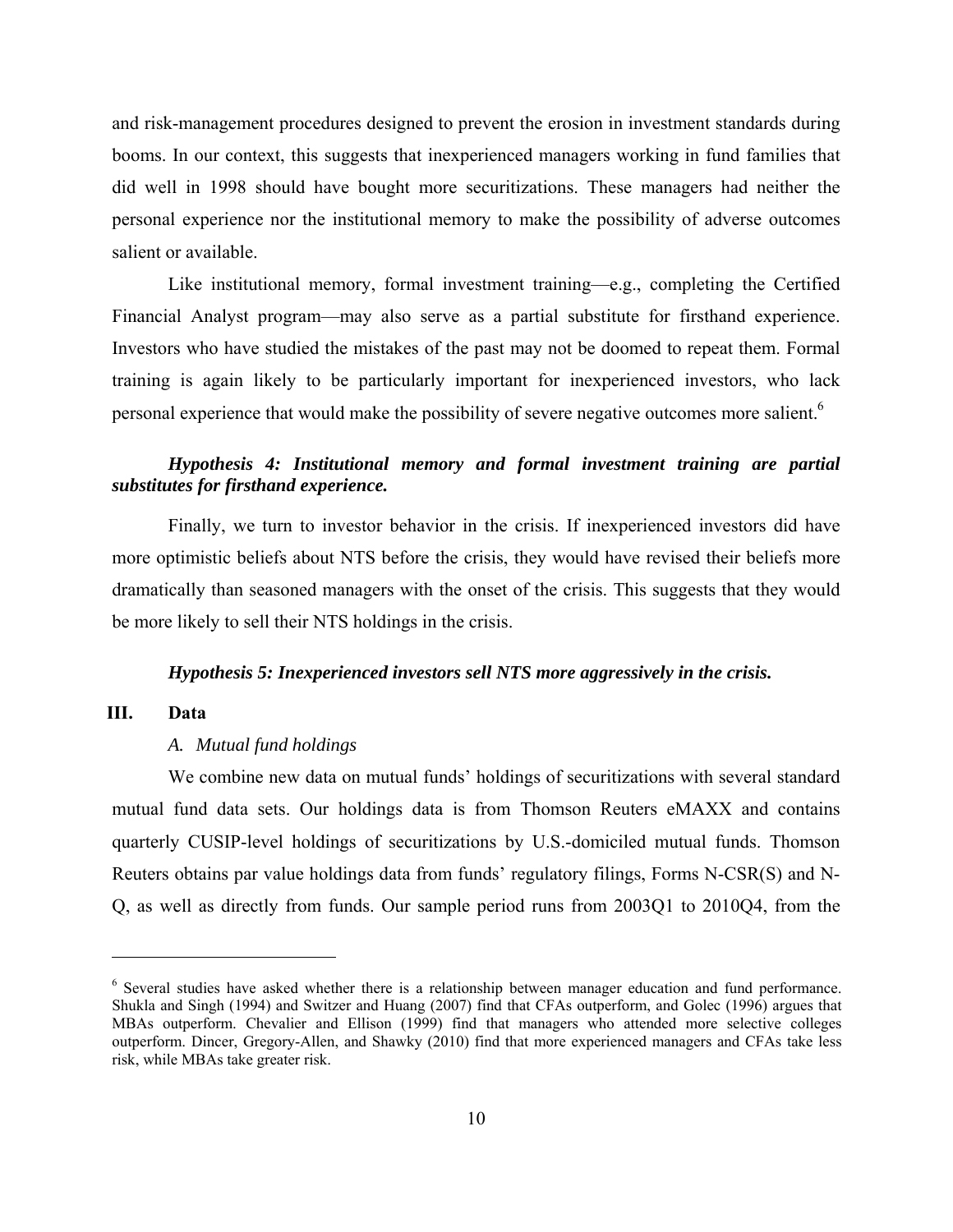start of the securitization boom through the bust. Our sample of fund-quarter observations from eMAXX conditions on having at least one securitization in their portfolio, including GSE MBS. Thus, the funds missing from our eMAXX sample are those that by regulation, charter, or choice do not hold securitizations of any sort.

#### *B. Securities*

We supplement our holdings data by collecting detailed security-level data from the three major credit rating agencies—Fitch, Moody's, and S&P—and Bloomberg. Combining these data sources, we classify securitizations into the six broad collateral types discussed in Section II: GSE MBS, CMBS, consumer ABS, prime RMBS, nonprime RMBS, and CDOs. Our focus is on explaining funds' demand for the nontraditional securitizations that were at the heart of the credit boom and bust. Therefore our main dependent variable is the *nontraditional share*:

$$
NTS share = NTS par holdings \div Fixed \text{-}income par holdings,
$$
\n(1)

the share of nonprime RMBS and CDOs in a fund's overall fixed-income portfolio. We also collect data on each security's spread at issuance from Moody's and Bloomberg, the initial rating assigned by Moody's, and the time series of outstanding par amount from Bloomberg.

#### *C. Characteristics of mutual funds and their portfolio managers*

A key reason to use mutual funds as a laboratory is that we can observe the personal experiences of fund managers in terms of tenure, training, exposure to local house price appreciation, and investment outcomes such as returns and fund flows. We obtain mutual fund investment objectives, location, net assets, returns, and flows from the CRSP Mutual Fund Database. We restrict attention to domestic taxable bond funds and hybrid stock/bond funds using Lipper objective codes. We exclude money market funds, index bond funds, and Treasuryonly government bonds funds. Thus, our sample of bond funds consists primarily of balanced hybrid funds, investment grade bond funds, high yield bond funds, and government bond funds that can buy securities other than Treasuries.

We obtain biographic data on fund portfolio managers from Morningstar, including their start and end dates managing different mutual funds. We measure each manager's experience as the number of years since the first time we observe them managing a fund in Morningstar. We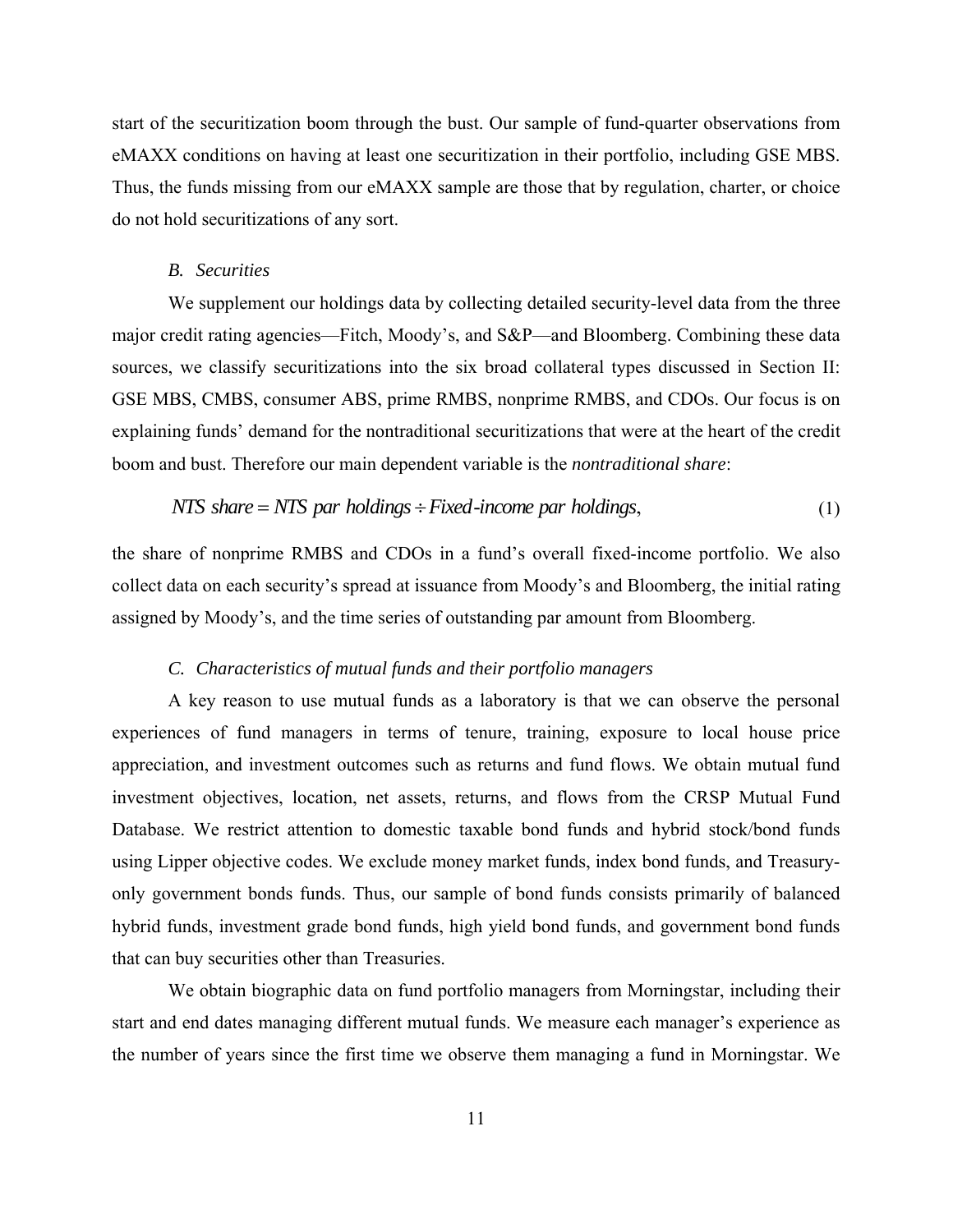also have data on whether each manager is a Chartered Financial Analyst. For team-managed funds, the fund characteristics are averages of individual portfolio manager characteristics.

We follow Greenwood and Nagel (2009) and hold fixed the measure of each fund's experience at its pre-boom level. Specifically, our experience variable is based on the fund's team of managers as of December 31, 2004. We then label management teams as inexperienced if they were below the 2004 median level of experience across funds. This introduces some measurement error into our key explanatory variable, which may bias us against finding an effect of manager experience. However, fixing the definition of experience guards against the possibility that funds that wished to invest in securitizations endogenously chose younger managers during the boom. Nonetheless, as we show below, we obtain nearly identical results if we update the measure of experience over time in response to manager turnover.

## *D. Summary statistics and aggregate holdings*

In most of our cross-sectional analyses we collapse our data to fund-year observations by averaging the quarterly observations within each fund-year. Table I provides summary statistics for our 2003 to 2010 annual panel of mutual funds. We have 5,983 fund-year observations, representing 987 unique funds. The median fund in our data is managed by two portfolio managers who average roughly eight years of experience. The median fund invested roughly 1% of its fixed-income portfolio in nontraditional securitizations. However, the distribution of *NTS Share* is highly right-skewed with 20% of the mutual funds having an *NTS share* above 10% in 2007. As of 2007Q4, the funds in our sample held \$52 billion of NTS in aggregate, constituting a value-weighted NTS share of 5.7%. At the time, NTS constituted roughly 10% of the long-term bond market, so mutual funds as a whole were modestly underweight NTS.<sup>7</sup>

## **IV. Results**

 $\overline{a}$ 

## *A. The impact of investor experience on 2007 NTS holdings*

This section presents our main results. We start by showing that inexperienced managers

 $^7$  Based on the Flow of Funds, the rough size of the long-term U.S. bond market as of 2007Q4 was \$23.8 trillion. Of this, roughly \$2.4 trillion was subprime RMBS and CDOs (netting out CDO holdings of subprime RMBS).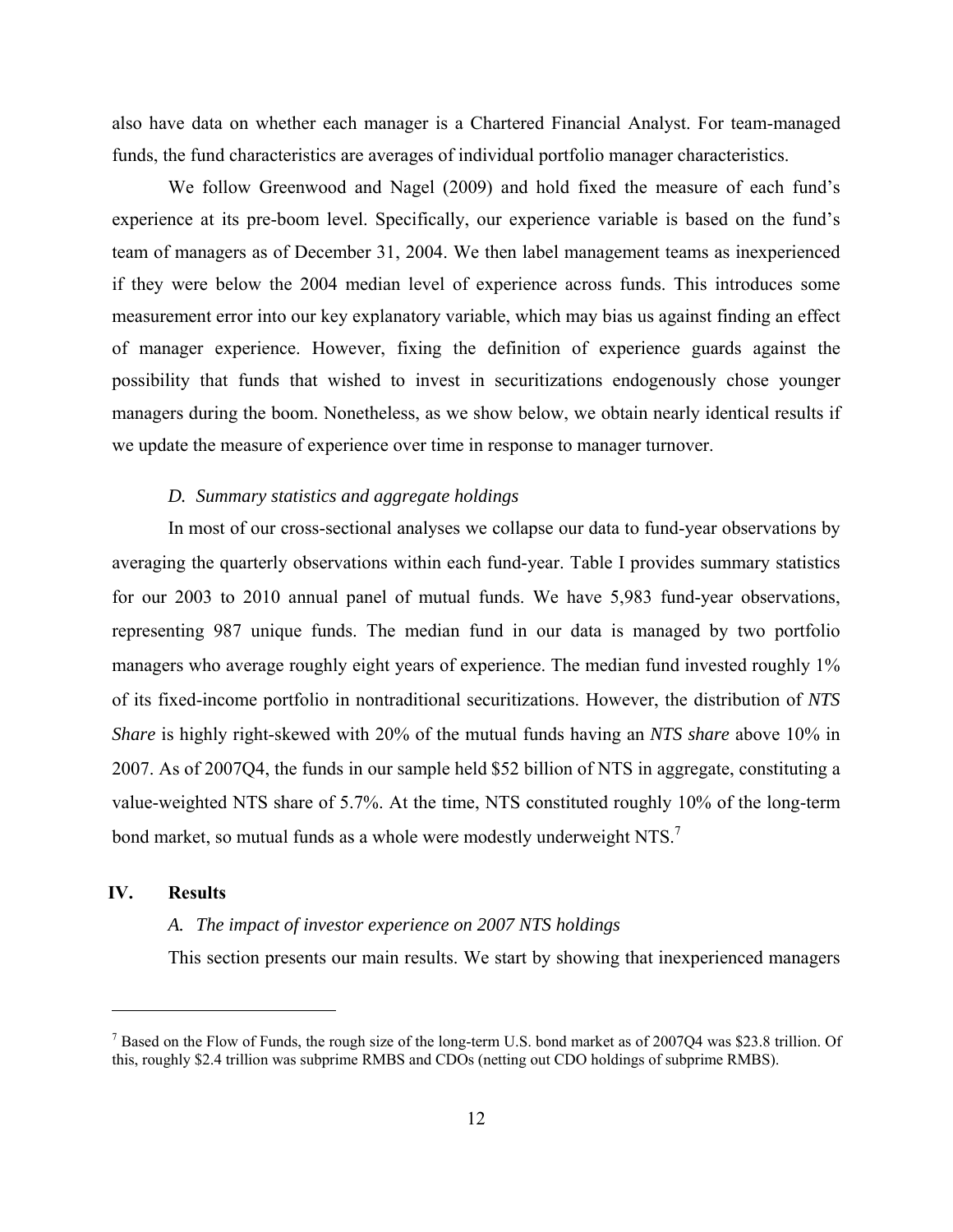bought more NTS than seasoned managers during the boom. We then turn to the role of personal investment outcomes in determining demand for NTS before turning to substitutes for personal experiences. Finally, we examine trading before the crisis.

Figure 2 tests Hypothesis 1 and illustrates our main finding: at the height of the securitization boom in 2007, inexperienced fund managers held significantly more NTS than seasoned managers. The figure shows the fraction of managers with experience in each 4-year bucket—i.e., 0 to 4 years, 4 to 8 years, and so on—alongside the average NTS share for managers in each bucket. The figure shows that *NTS share* was strongly declining in manager experience. Managers with less than eight years of experience had an *NTS* share of roughly 8%, those with between eight and 20 years of experience had an *NTS* share of roughly 4.5%, and those with more than 20 years of experience had minimal NTS exposure.

Table II formalizes this result in a regression setting. Specifically, Table II reports the results of cross-sectional regressions of funds' 2007 nontraditional securitization holdings on their portfolio managers' experience and various fund characteristics:

$$
y_i = \alpha_{objective(i)} + \beta \cdot Inexperienced_i + \gamma' \mathbf{x}_i + \varepsilon_i.
$$
 (2)

Consider column (1) of Panel A. The dependent variable is the nontraditional share in percentage points (*yi* =*NTS sharei*). Our measure of inexperience is a dummy indicating managers with below median experience as of 2004. Fixing the definition of experience in this way ensures our results are not driven by a tendency for funds that wished to invest in securitizations to hire younger managers during the boom. Below we show that we obtain nearly identical results if we update the measure of experience over time in response to manager turnover.

The estimate of  $\beta = 3.9$  ( $t = 4.8$ ) says that the *NTS share* of inexperienced managers exceeded that of seasoned managers by roughly four percentage points in  $2007$ .<sup>8</sup> Economically, this is a large effect relative to the average *NTS share* of 4.6%.

In column (2) we include controls for other fund characteristics that might help explain NTS holdings: the fraction of managers that are Chartered Financial Analysts (*CFA*), an

<sup>&</sup>lt;sup>8</sup> In untabulated results, we find that it is experience and not age that matters. Although younger managers tend to have higher nontraditional shares around the peak of the credit boom, the difference is smaller (about 1%).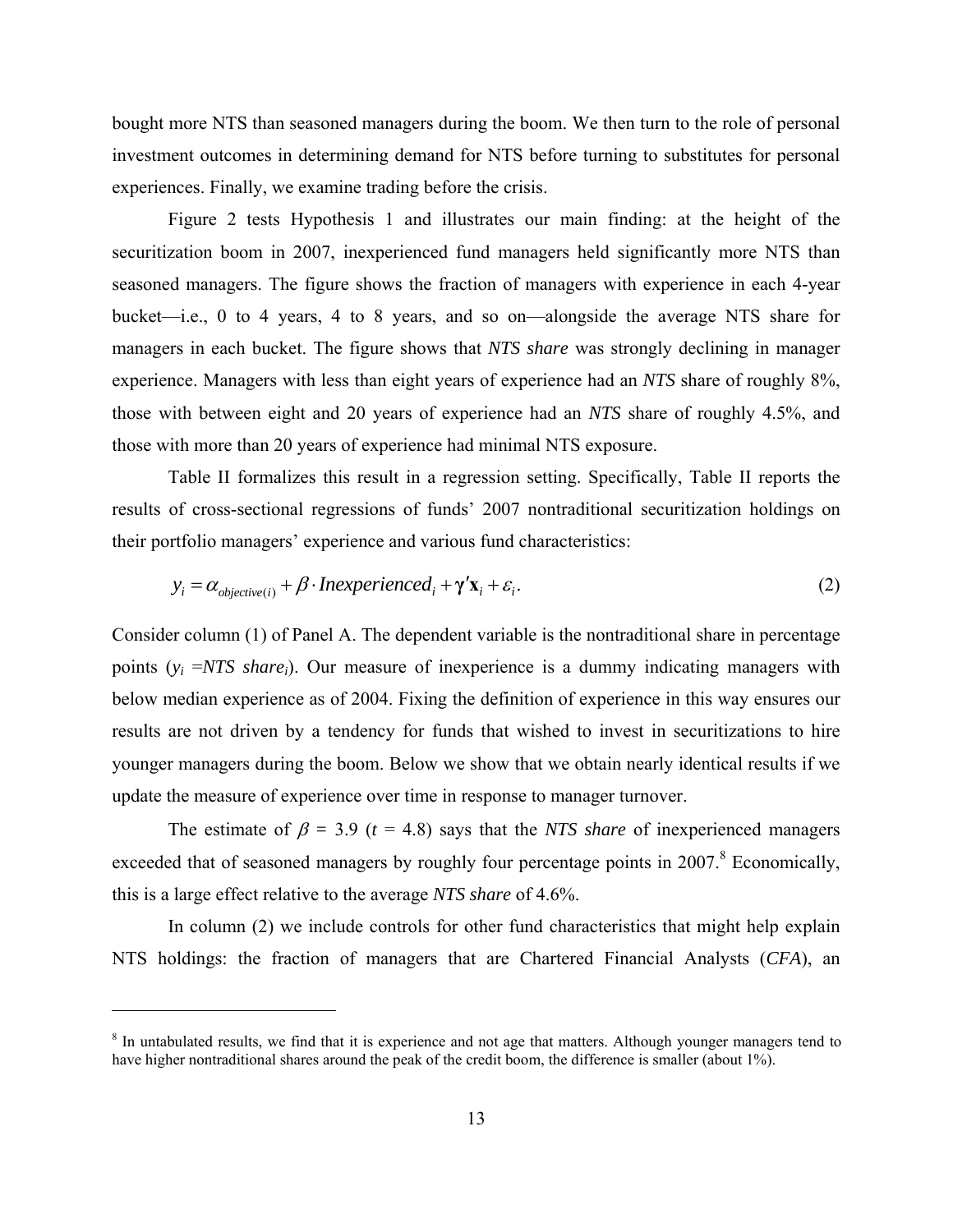indicator for team-managed funds (*Team*), log(*Fund TNA*), log(*Family TNA*), log(*Fund age*), log(*Family age*), and the fraction of the fund family's assets under management that are in taxable bond funds (*Family taxable bond share*).

The addition of these controls has almost no effect on estimated effect of experience. Nonetheless, they are of some independent interest. As we discuss further below, funds whose managers had CFAs held less NTS than funds whose managers did not. In addition, funds managed by multiple portfolio managers had larger NTS holdings. This likely reflects the fact that NTS are complex instruments (Coval, Jurek, and Stafford, 2009; Arora, Barak, Brunnermeier, and Ge, 2011; Hanson and Sunderam, 2013) and therefore require a larger management team. To further control for scale economies in investment management, we add as controls the total net assets of both the fund and its fund family. They have little effect on the level of NTS holdings. We also add fund and family age as proxies for reputational capital, but these controls are not significant. Finally, we control for the fraction of a family's assets in taxable bond funds. This control is both statistically and economically significant: a fund whose family was all fixed-income funds had an *NTS share* that was 7.5 percentage points higher than a fund whose family was all equity funds. This is consistent with the idea that some fund families have greater fixed-income expertise than others.

 The next two columns show that we obtain nearly identical results if we add fixed effects for different Lipper investment objectives. Adding objective effects boosts the R-squared because there are systematic differences in NTS holdings across objectives. For example, mortgage-related funds held 15.3% of NTS on average, compared to 10.1% for broad investment grade funds and  $3.1\%$  for U.S. government funds. Nonetheless, the fixed effects have little effect on our estimates of  $\beta$  because there is almost no systematic variation in manager experience across investment objectives. When we include both objective fixed effects and controls in column (4), we obtain  $\beta = 3.4$  ( $t = 4.7$ ).

 Columns (5) to (8) of Panel A show analogous specifications where the dependent variable is an indicator equal to one if the fund holds any NTS  $(y_i = Has NTS_i)$ . The estimates

<sup>&</sup>lt;sup>9</sup> It is interesting that some "U.S. government funds" held meaningful amounts of NTS. Of course, "Treasury-only" funds are prohibited from holding NTS and are excluded from our sample. However, government funds can and do hold limited amounts of non-government-related securities, including private securitizations and corporate bonds.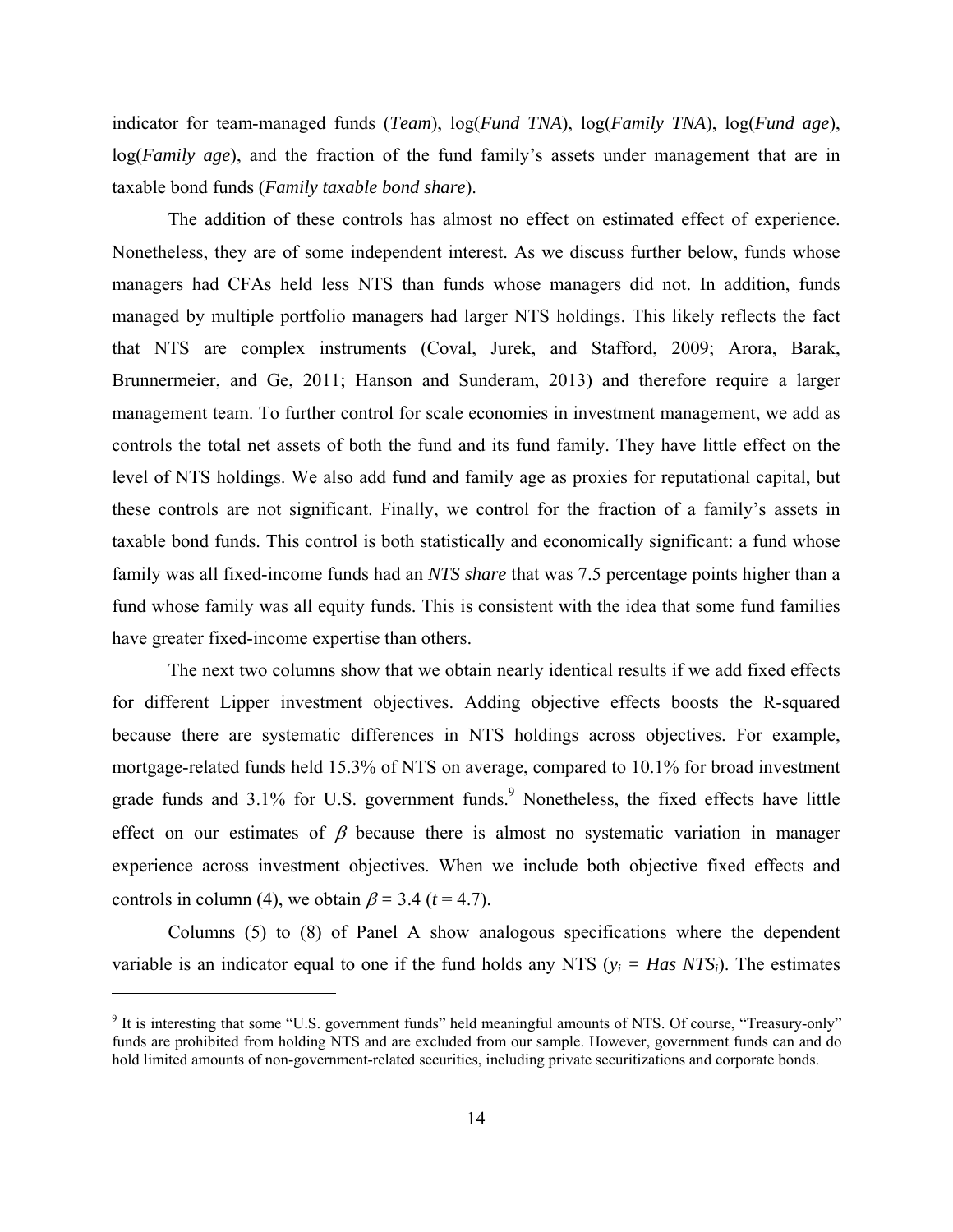show that inexperienced managers were 10 percentage points more likely to hold any NTS than seasoned managers. The unconditional probability that a manager in our sample held any NTS is roughly 64%, so this is an economically significant effect. Thus, manager experience had a powerful impact on both the extensive and intensive margins of NTS holdings.<sup>10</sup>

Panel B repeats the same eight specifications using a continuous measure of manager inexperience: −1 × years of experience. Again, we see that experience has a strong effect on both the intensive and extensive margins of NTS holdings.

Table III reports a battery of robustness exercises for our main finding that inexperienced managers held more NTS at the height of the mortgage boom in 2007. Each row of the table shows four results: measuring inexperience as a dummy or a continuous variable, and measuring NTS holdings as dummy for any holdings or a continuous variable. All specifications include the full suite of controls from Table II as well as fund objective fixed effects. Row (1) replicates our baseline results from columns (4) and (8) of Table II.

Rows (2) and (3) show that the results in Table II are not driven by very small bond funds. Row (2) estimates regressions that weight each fund by its total net assets. Row (3) shows that we obtain similar results focusing on the 250 largest funds, which account for 90% of assets.

Rows (4) to (8) show that our results are robust to modifying the dependent variable. In row (4), we use holdings of nontraditional securitizations scaled by total net assets. Rows (5) and (6) show that inexperienced managers both bought more AAA NTS and more non-AAA NTS.<sup>11</sup> Similarly, rows (7) and (8) shows that inexperienced investors held both more nonprime RMBS and more CDOs than seasoned managers.

Rows (9) and (10) show that inexperienced managers only favored NTS, not all types of securitizations. Specifically, row (9) shows that inexperienced managers had a similar portfolio weight in traditional securitizations as seasoned managers. (However, inexperienced managers were somewhat more likely to hold positive amounts of traditional securitizations). Row (10)

1

<sup>&</sup>lt;sup>10</sup> We obtain results virtually identical to those in Table II Panel A if we condition on having non-zero NTS share.<br><sup>11</sup> Note that when the dependent variable is measured continuously, the sum of the coefficients in row

equals the coefficient in row (1). Specifically, inexperienced managers hold 3.4% more NTS overall, of which 2.5% is AAA and 0.9% is non-AAA. Thus, about 75% of our baseline effect is explained by the greater AAA-rated NTS holdings of inexperienced managers, roughly the fraction of nontraditional securitizations that were AAA-rated.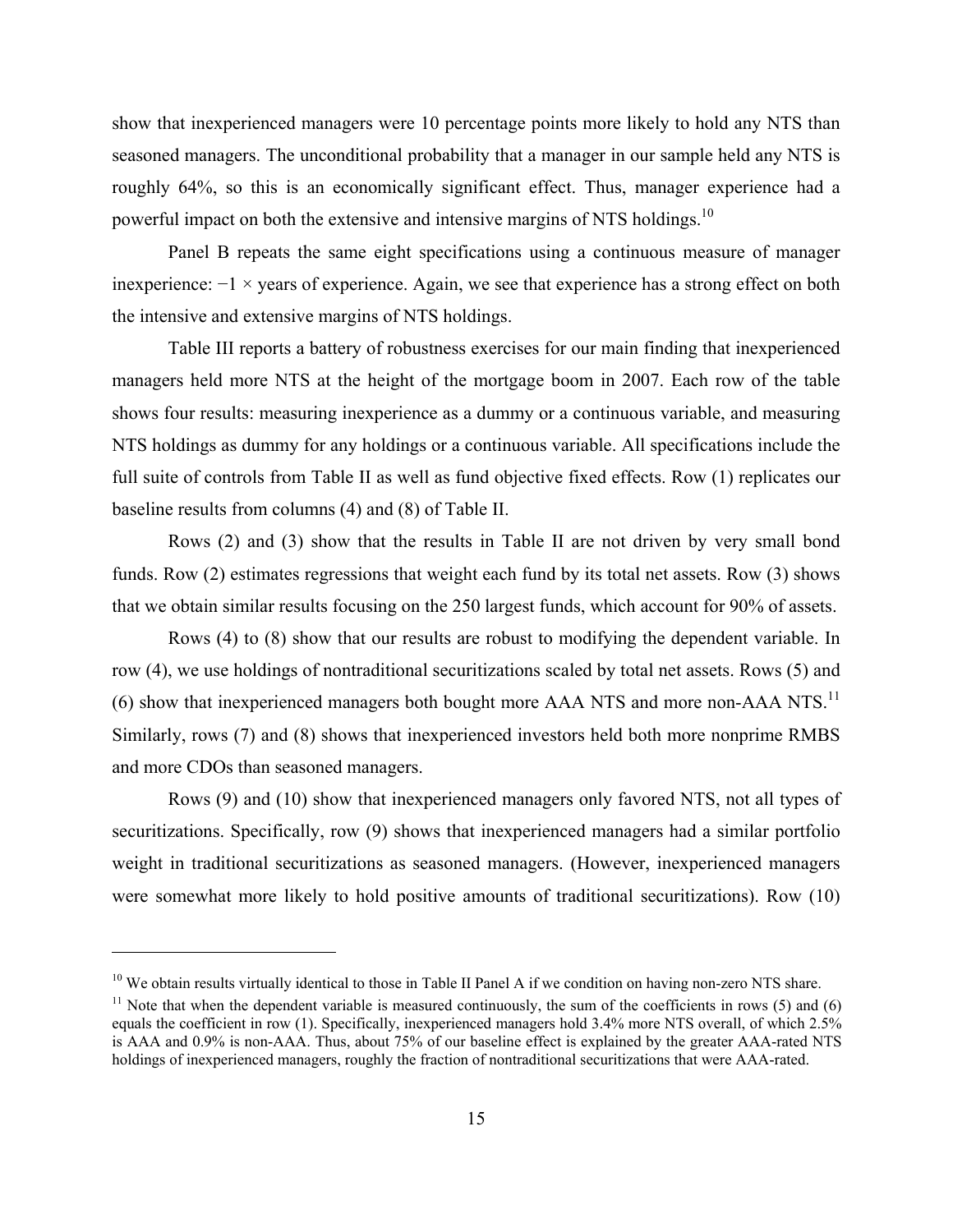shows that inexperienced managers actually held less GSE MBS than seasoned managers.<sup>12</sup>

Finally, row (11) shows that we obtain broadly similar results if we measure manager experience as of 2007 as opposed to 2004.

## *B. The impact of experience on the riskiness of NTS holdings*

Hypothesis 1 also posited that greater optimism should have led inexperienced managers to buy riskier NTS. Table IV shows that inexperienced managers held NTS that were issued at wider spreads. To avoid benchmarking issues, we restrict attention to spreads on floating rate NTS indexed to LIBOR and compute the par-weighted spread at issue on all NTS held by each fund as of  $2007$ .<sup>13</sup>

Panel A shows the result for the average raw NTS spread at issue. As shown in column (1), seasoned managers held NTS with an average spread of 39 bps, and inexperienced managers held NTS that offered 17 bps of additional spread. Thus, inexperienced managers were buying NTS that were ex ante riskier. However, the difference in spreads vanishes in Panel B once we adjust for both vintage and initial rating. The way inexperienced managers were taking more risk was by buying NTS with slightly lower initial ratings. Consistent with the idea that they were more optimistic than seasoned managers, inexperienced managers found the more junior tranches of NTS to be attractive.

#### *C. Investor experience and the evolution of NTS holdings from 2003 to 2010*

When did the difference in NTS holdings between seasoned versus inexperienced managers develop? One possibility is that inexperienced managers were always more optimistic about NTS. Alternatively, as highlighted by Hypothesis 2, they may have become more bullish as the mortgage boom grew.

Figure 3 plots the average NTS holdings by seasoned and inexperienced managers each quarter from 2003Q1 to 2010Q4. Funds with inexperienced managers are those with belowmedian experience as of 2004Q4, and, as above, this classification does not vary over time for a

 $12$  Unlike private RMBS, the prices of GSE-guaranteed MBS are not sensitive to home prices: the GSEs—and not investors—bear the default risk on the underlying mortgages. Thus, investors who were overly optimistic about

 $h^{13}$  We can compute this spread measure for 350 funds out of the 508 who held NTS as of 2007.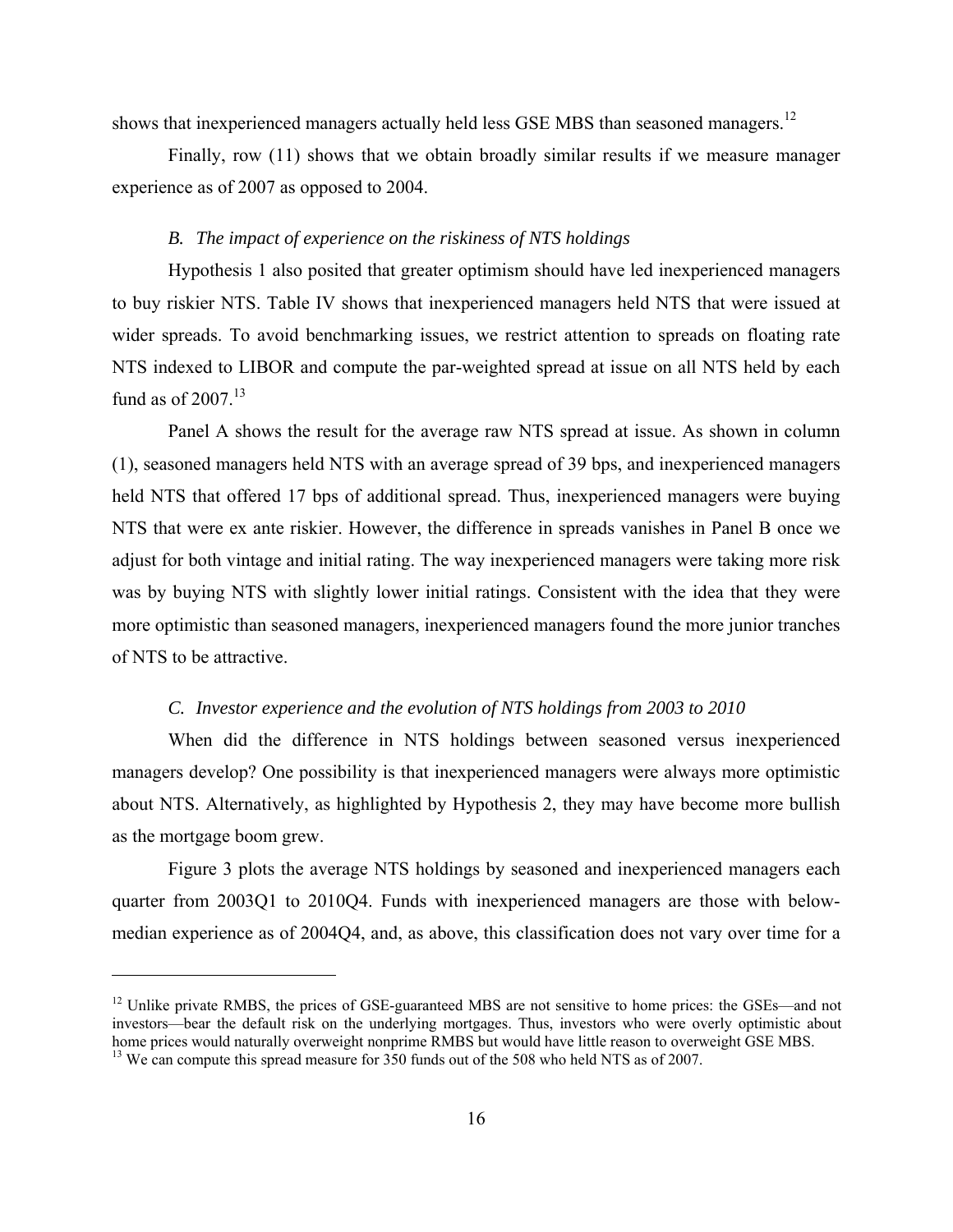given fund. The figure shows that inexperienced managers became more bullish on NTS relative to seasoned managers over the course of the boom. Both seasoned and inexperienced managers started with a 3% portfolio weight in nontraditional securitizations in 2003. Beginning in 2004, all managers increased their nontraditional share as subprime-related issuance boomed, but inexperienced managers increased their nontraditional securitization holdings by far more. By 2007Q2, just before the collapse of the market for nontraditional securitizations, inexperienced managers had nearly double the *NTS share* of seasoned managers.

Table V Panel A shows this result more formally using cross-sectional regressions. For each year from 2003 to 2010, we estimate a separate cross-sectional regression of *NTS share* on our dummy indicator for inexperienced managers. The regressions include investment objective fixed effects and the same set of controls as in Table II. Consistent with Figure 3, the table shows that in 2003 inexperienced managers had an *NTS share* that was statistically indistinguishable from seasoned managers. The difference between inexperienced and seasoned managers rose gradually between 2004 and 2007, peaking in 2007.

What explains the timing documented in Table V Panel A? Why did the NTS holdings of inexperienced managers begin to diverge from the holdings of seasoned managers in 2003? Hypothesis 2 highlights the role of local home price appreciation (HPA). Since the vast majority of NTS were backed by housing collateral, manager beliefs about future house price appreciation were likely a key determinant of their attitudes towards NTS. The availability heuristic suggests that local home price appreciation may have exerted a stronger effect on beliefs about national house prices, especially for inexperienced managers.

Table V Panel B offers evidence supporting this idea, reporting regressions of the form:

$$
NTS share_i = \alpha_{objective(i)} + \beta_1 \cdot In experienced_i + \beta_2 \cdot High local HPA_i
$$
  
+  $\beta_3 \cdot In experienced_i \times High local HPA_i + \gamma' \mathbf{x}_i + \varepsilon_i$ . (3)

*High local HPA* is a dummy indicator for funds that are headquartered in MSAs that experienced home price appreciation in the top tercile from 2003 to  $2006$ .<sup>14</sup> Thus, equation (3) asks whether

<sup>&</sup>lt;sup>14</sup> We obtain similar results using a continuous measure of local HPA.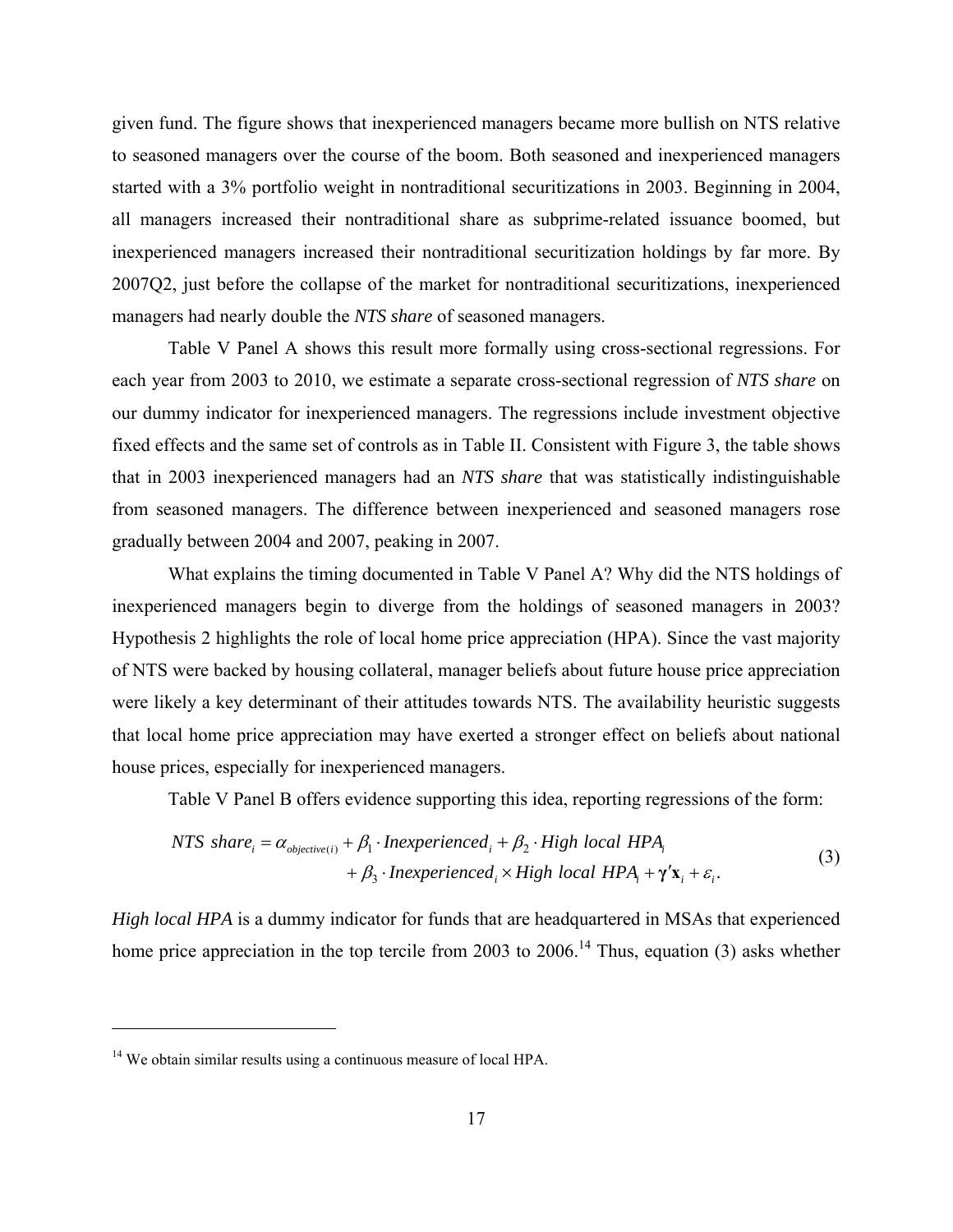managers located in MSAs that witnessed high home price appreciation held more NTS in 2007 than others and whether inexperienced managers were particularly sensitive to local HPA.

The results show that inexperienced managers were more influenced by local house prices. Consider columns (3) and (4) of Table V Panel B, which include our suite of controls and objective fixed effects. Column (3) shows that managers based in high HPA MSAs had a higher *NTS share* than those in low HPA MSAs. Column (4) adds the interaction between our inexperienced manager indicator and the high HPA indicator. The interaction is positive and significant while the direct effects of inexperience and high HPA are insignificant. Thus, only inexperienced fund managers in MSAs with high HPA held more NTS. Inexperienced managers in MSAs with low HPA acted similarly to seasoned managers, who were not swayed by local housing market conditions.

# *D. The role of personal investment experiences*

Having established that seasoned investors bought less NTS in the boom, we next ask what makes them less susceptible to boom-time thinking. Hypothesis 3 emphasized the importance of personal investment outcomes. Across managers, the availability heuristic predicts that managers who happened to avoid poor performance would underweight the likelihood of adverse outcomes and buy more NTS. In other words, seasoned managers who have happened to avoid poor performance are like inexperienced managers.

Table VI offers evidence that supports this idea, reporting regressions of the form:

$$
NTS share_i = \alpha_{objective(i)} + \beta_1 \cdot In experienced_i + \beta_2 \cdot HighAvgReturn_i
$$
  
+  $\beta_3 \cdot HighMinReturn_i + \beta_4 \cdot DistantMinReturn_i + \gamma' \mathbf{x}_i + \varepsilon_i$ . (4)

Equation (4) asks whether managers whose average or minimum past returns were high held more NTS in 2007. Managers with high minimum returns are those who happened to have avoided poor performance over their careers up to 2007. Equation (4) also asks whether managers whose minimum return is further in the past held more NTS in 2007.

In equation (4), we compute each manager's minimum return from 1995 to 2005, and *HighMinReturn* is an indicator for managers with minimum returns in the top two terciles. We compute each manager's average return from 1995 to 2005. *HighAvgReturn* is an indicator for managers with average returns in the top two terciles. *DistantMinReturn* is a measure of how far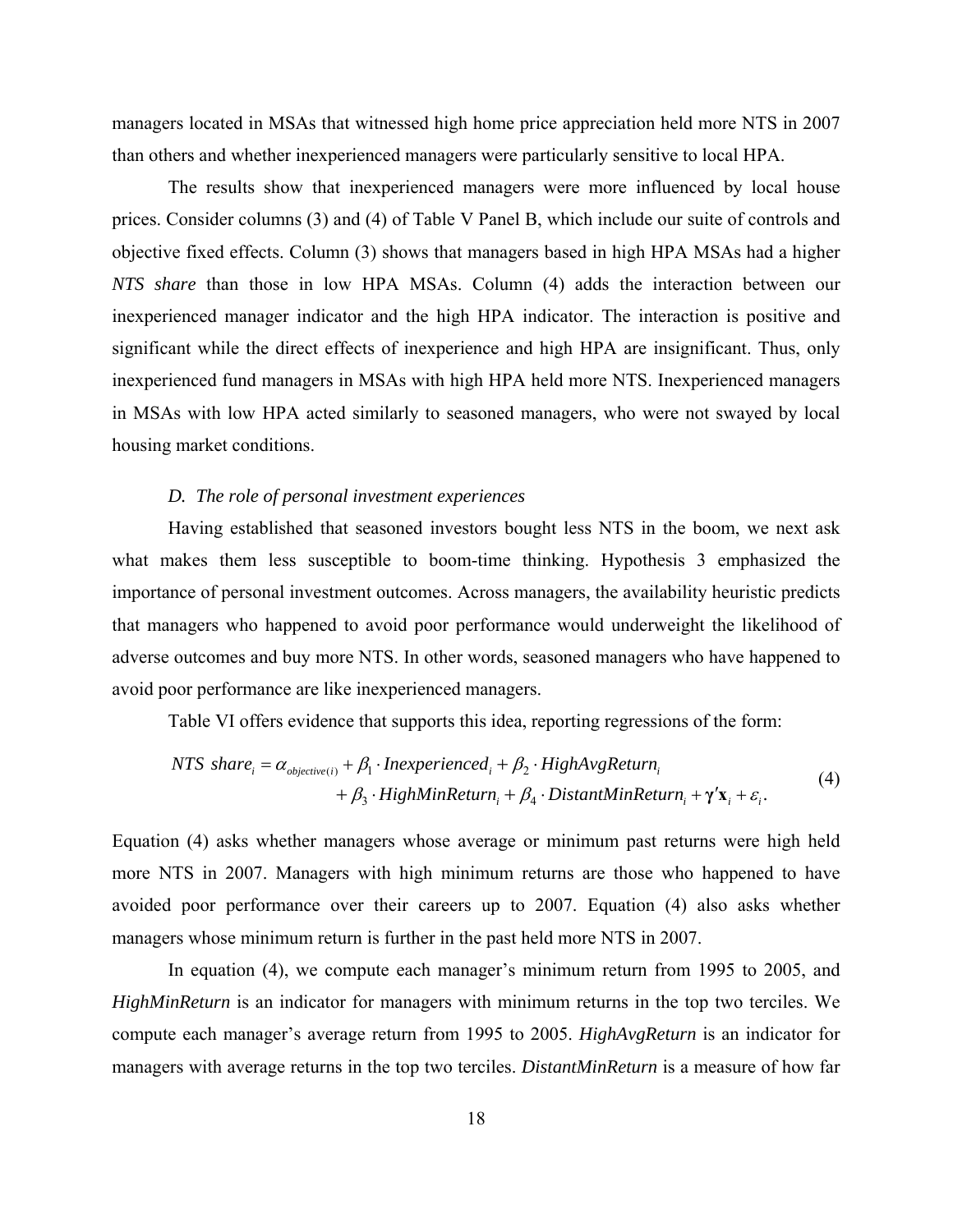in the past the manager's minimum return was.

Consistent with the idea that extreme experiences are more salient, column (6) of Table VI shows that high average returns have no effect on NTS holdings, but high minimum returns have a strong positive effect. Column (6) also shows that managers whose own worst return is further in the past hold significantly more NTS. This finding is consistent with the idea that recent experiences are more accessible.

#### *E. Personal experiences during prior credit market disruptions*

Our results up until now have highlighted how cross-sectional differences in manager experience affected attitudes towards NTS in 2007. A time-series prediction that emerges from Hypothesis 3 is that periods of credit market turmoil may be particularly important in shaping market-wide attitudes because they are times when many managers simultaneously have salient personal experiences. Thus, the further in the past the last serious episode of turmoil, the more optimistic the average manager is likely to be.

In Section II.B, we highlighted the fall 1998 crisis, the most recent credit market disruption preceding the mortgage boom. Table VII shows that managing through 1998 had an important effect on attitudes towards NTS. Panel A shows the effect of starting in a given year (*YYYY*) on 2007 NTS holdings:

$$
NTS share_i = \alpha_{objective(i)} + \beta \cdot 1 \{Manager starts after 1/1/YYY\} + \gamma' \mathbf{x}_i + \varepsilon_i.
$$
 (5)

Thus, each column defines the inexperienced dummy based on a different cutoff for the first year that the investor started managing mutual funds. Figure 4 shows the same result graphically.

The effect of experience is highly nonlinear: it kicks in only when a manager has six to seven years of experience, i.e., for the managers who were active during the dislocations of 1998.

Why might 1998 experience exert a strong effect on manager behavior? Many observers argue that the 1998 crisis, like the onset of the subprime crisis in 2007Q3, was remarkable for its swift, unexpected transition from tranquil market conditions to severe turmoil. For instance, in the aftermath of the 1998 crisis, Alan Greenspan (1998) testified that "What is remarkable is not this episode, but the relative absence of such examples over the past five years." Thus, because the 1998 event was different from the gradual, cyclical widening of credit spreads from 2000 to 2002, it may have more greatly influenced manager perceptions of tail risk.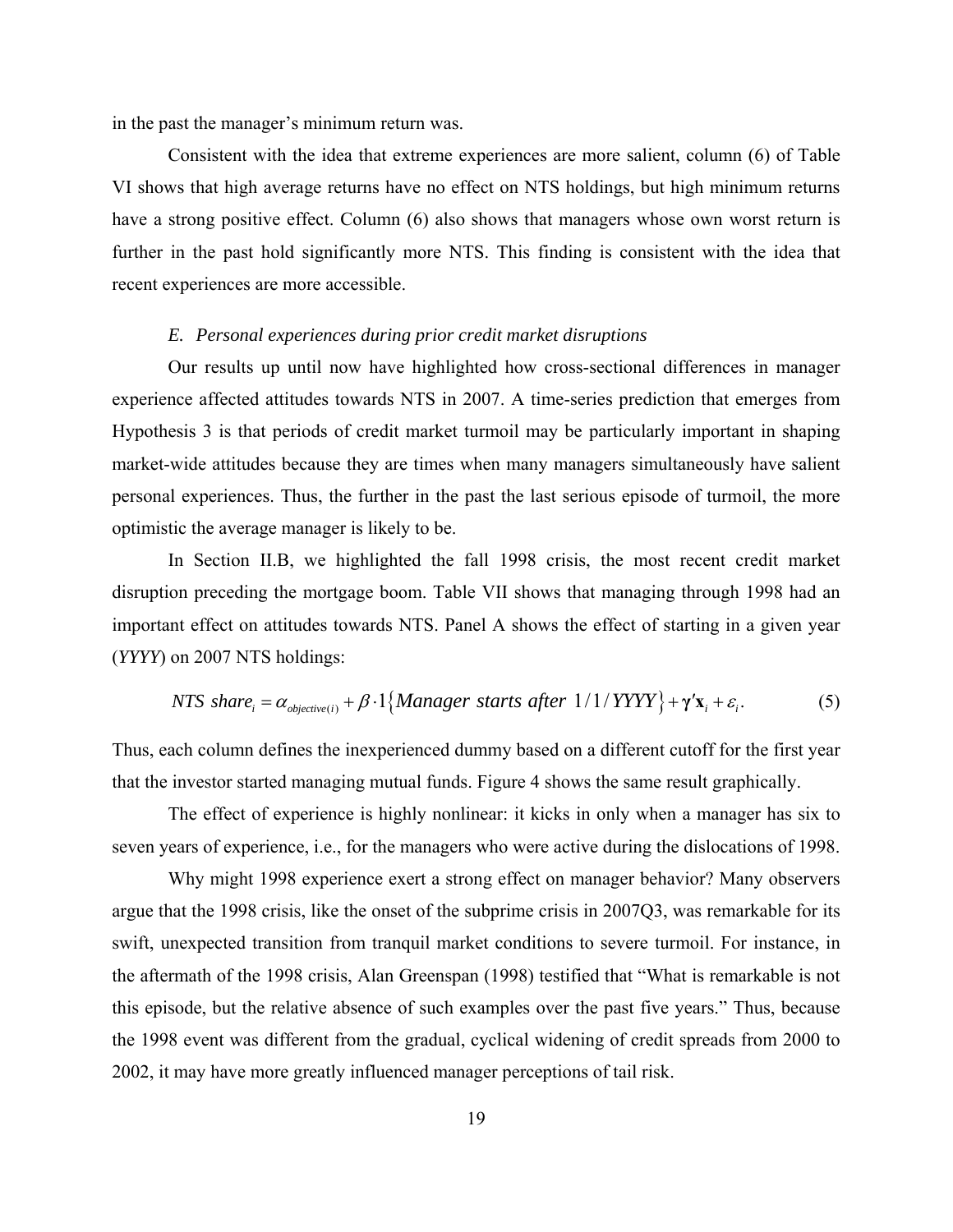In Panel B, we examine the personal experiences of managers who were active in 1998. We restrict attention to the subset of managers that managed a fund during 1998 and were still active in 2007. To explore whether the investment outcomes that managers experienced in 1998 affected their subsequent behavior, we estimate:

$$
NTS share_i = \alpha_{objective(i)} + \beta_1 \cdot In experienced_i^{1998} + \beta_2 \cdot High outcome_i^{1998} + \gamma' \mathbf{x}_i + \varepsilon_i.
$$
  
+  $\beta_3 \cdot In experienced_i^{1998} \times High outcome_i^{1998} + \gamma' \mathbf{x}_i + \varepsilon_i.$  (6)

In equation (6), *Inexperienced*<sup>1998</sup> is a dummy that is equal to one for managers above the median of the distribution of experience amongst those who managed a fund during 1998. For each manager, we measure the minimum returns and flows across all funds she managed during 1998. High outcome<sup>1998</sup> is then an indicator for funds whose 1998 outcome is outside the bottom tercile: these are the managers who happened to avoid the worst outcomes in 1998.

The regressions in Panel B show two interesting results. First, managers who experienced favorable outcomes in terms of 1998 returns (column 3) or 1998 flows (column 7) held significantly more *NTS* in 2007. By contrast, managers who experienced poor returns or heavy outflows in 1998 steered clear of NTS in 2007. Second, the interaction terms in columns (4) and (8) show that the effect of 1998 outcomes is stronger for managers who were relatively inexperienced in 1998. Thus, the behavior of managers who were inexperienced in 1998 was powerfully shaped by their personal experiences during that disruption. Put differently, inexperienced managers who were not burned in 1998 put their hands on the stove in 2007.

The importance of crisis experiences in shaping managers' perceptions of tail risk is particularly noteworthy given the high turnover among investment managers. In our data, only 31% of managers active in 2007 had the experience of managing through 1998. Thus, our findings suggest that the high turnover of managers may help accelerate the collective process of "forgetting" past crises and amplify the collective effects of recent experiences.

# *F. Substitutes for personal experience*

Having established the importance of firsthand experiences, we next turn to factors that may be partial substitutes for them. Hypothesis 4 highlights two such factors: institutional memory and formal investment training. If institutional memory affects investment decisions, inexperienced managers working in fund families that did well in 1998 should buy more NTS.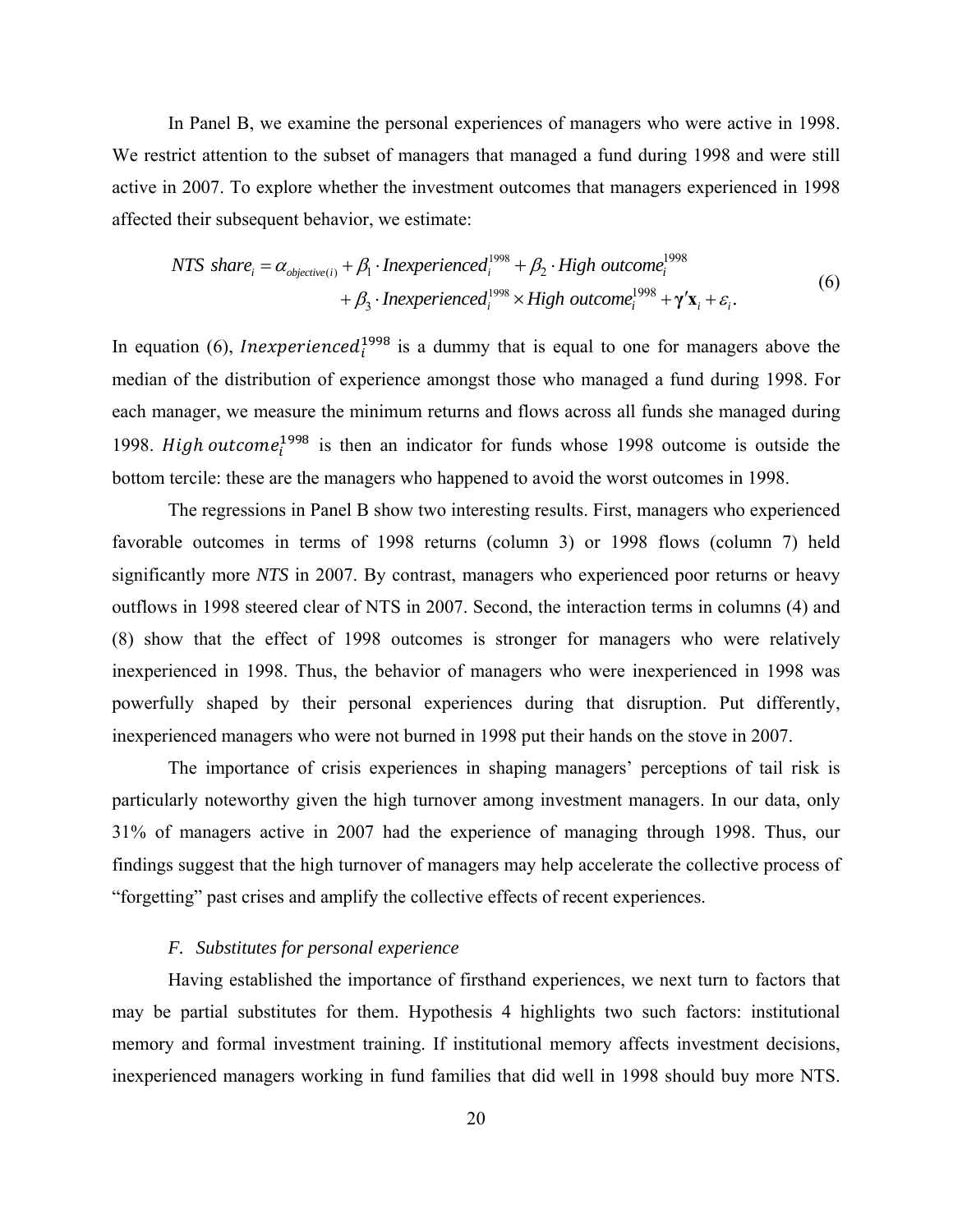These managers had neither the personal experience nor the institutional memory to make the possibility of adverse outcomes salient. Similarly, if training substitutes for personal experience, managers with Chartered Financial Analyst credentials should hold less NTS.<sup>15</sup>

Table VIII examines these predictions. In Panel A, using our 2007 cross-section of funds, we estimate the effect of fund family performance:

$$
NTS share_i = \alpha_{objective(i)} + \beta_1 \cdot In experienced_i^{1998} + \beta_2 \cdot High manager outcome_i^{1998}
$$
  
+  $\beta_3 \cdot In experienced_i^{1998} \times High manager outcome_i^{1998}$   
+  $\delta_2 \cdot High family outcome_i^{1998} + \delta_3 \cdot In experienced_i^{1998} \times High family outcome_i^{1998} + \gamma' \mathbf{x}_i + \varepsilon_i$ . (7)

In equation (7), *Inexperienced*<sup>1998</sup> and *High manager outcome*<sup>1998</sup> are defined as in equation (6) above. *High family outcome*<sup>1998</sup> is defined analogously at the family level using the valueweighted average returns and flows for each family's taxable bond funds in 1998.

Column (3) of Table XIII Panel A shows that funds whose families earned higher returns in 1998 have a higher *NTS share* than funds whose families suffered low returns, consistent with the institutional memory hypothesis. Column (4) shows that the effect of institutional memory is particularly strong for inexperienced managers.

As noted above in Table II, CFAs held less NTS at the height of the bubble in 2007 than non-CFAs. This direct effect already suggests that formal training is a partial substitute for onthe-job experience. In Table XIII Panel B, we explore the interaction between formal training and on-the-job experience. The table shows that the interaction term is negative, suggesting that formal training can mitigate the effects of inexperience. However, the estimated coefficient is only marginally significant, so this evidence is just suggestive.

# *G. Trading by inexperienced managers during the crisis*

 $\overline{a}$ 

Finally, we turn to manager behavior during the crisis. Hypothesis 5 suggested that inexperienced managers would be more likely to sell NTS during the crisis because they

<sup>&</sup>lt;sup>15</sup> The CFA credential is a well-regarded qualification in investment management, often thought of as the equivalent of a Master's Degree. CFA candidates must pass tests covering micro- and macro-economics, statistics, fixedincome and equity securities, financial derivatives, portfolio theory, securities law and regulation, and financial accounting. Pass rates for each of the three levels are generally below 50%. In our sample, 48% of portfolio managers have earned a CFA.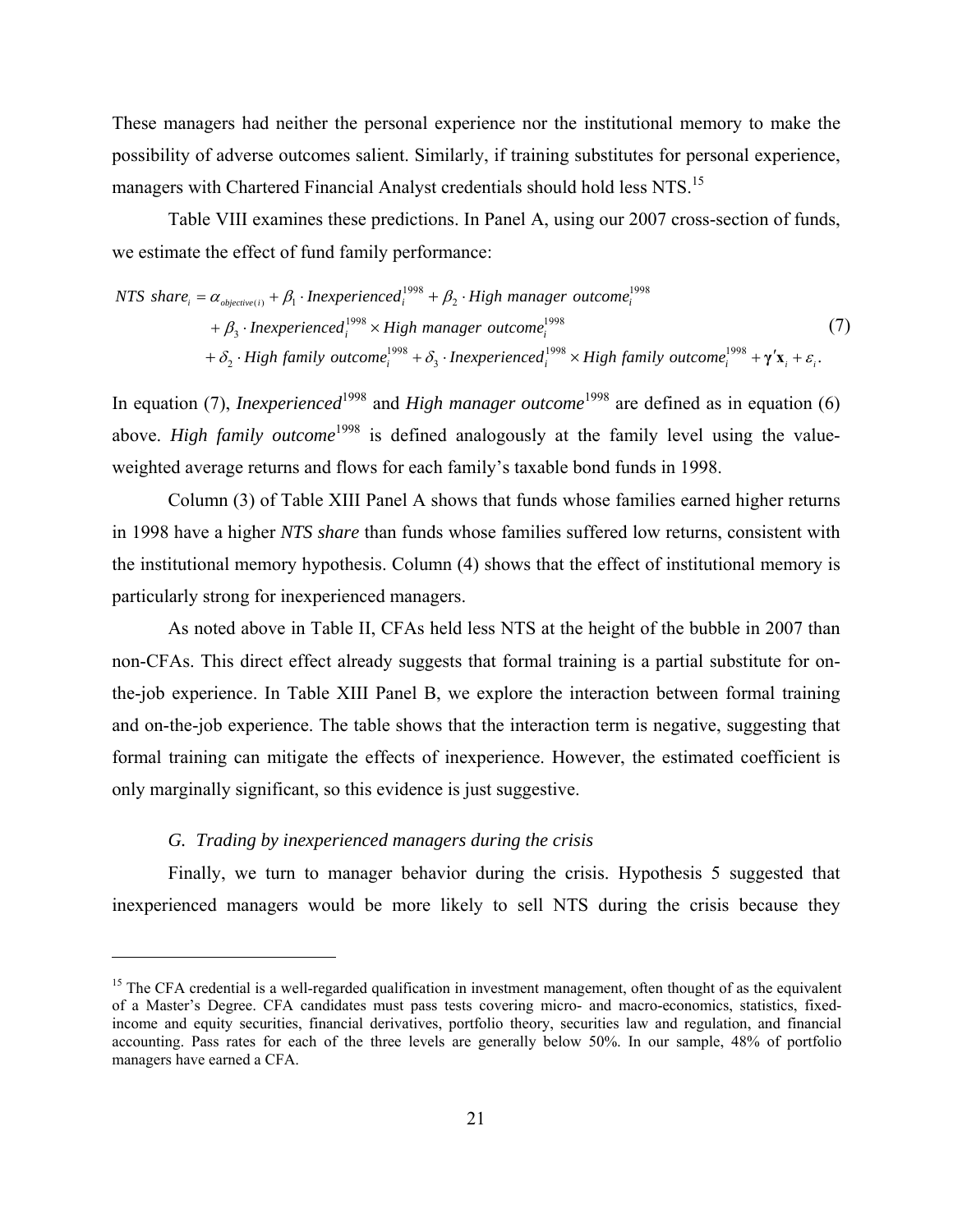significantly revised their beliefs. Consistent with this, Figure 3 shows that during the crisis the average *NTS share* for inexperienced bond managers falls dramatically from 8.5% to 3.5%. By contrast, the average *NTS share* of seasoned managers declines modestly from 4.5% to 3.5%.

*NTS share* could have declined during the crisis for two reasons. First, managers could have sold NTS. Second, losses on the underlying collateral could reduce reported par NTS holdings even in the absence of any active selling. This can happen even though *NTS Share* is based on the par value of NTS holdings, not the market value. The reason is that when securitization trusts suffer losses on the underlying collateral, they go into "early amortization" and write down the par value of their outstanding bonds. Thus, collateral losses result in reductions in the par value of NTS held.

To separate these two forces, we use quarterly data from Bloomberg on the time series of outstanding par amounts for each security. Using this data, we can decompose the total change in par NTS held by each fund into the part due to active selling and the part due to passive reductions in outstanding par. We analyze each component in Table IX, running specifications of the form:

$$
y_{it} = \alpha_{objective(i)x} + \beta_1 \cdot In experienced_i + \beta_2 \cdot Flows_{it} + \beta_3 \cdot NTS \,Share_{it-1} + \gamma' \mathbf{x}_{it} + \varepsilon_{it}.
$$
 (8)

The fund-quarter panel in Table IX covers the crisis period from 2007Q3 to 2009Q2. The first three columns show OLS regressions, and the next three columns add investment-objective-byquarter fixed effects.

In Panel A, *yit* is the par value of NTS sold in a quarter scaled by the fund's total par fixed-income holdings. The coefficient in column (5) shows that inexperienced managers sell more NTS per quarter than seasoned managers.

Column (6) adds fund flows,  $Flows_{it}$ , and lagged NTS holdings, *NTS Share<sub>it-1</sub>*, as controls. These controls help to rule out the possibilities that (i) inexperienced managers were forced to sell more NTS because they suffered larger outflows in the crisis<sup>16</sup>; or (ii) that all funds with high initial NTS holdings sold them during the crisis, and inexperience is proxying for high

<sup>&</sup>lt;sup>16</sup> In untabulated results, we find that inexperienced managers suffered worse outflows during the crisis, largely due to higher NTS holdings.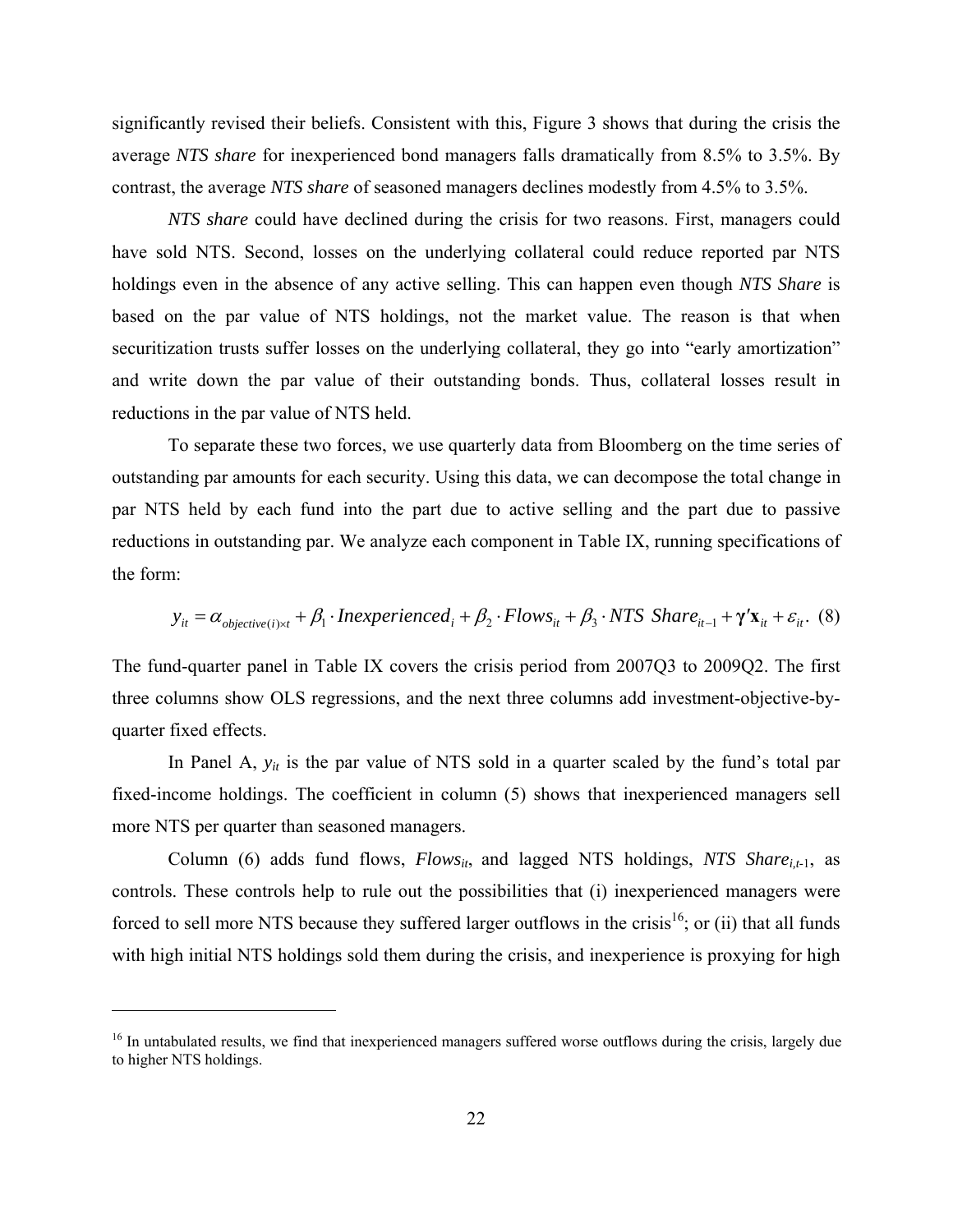NTS holdings. The independent effect of inexperience is attenuated slightly by the addition of these controls, but remains large and statistically significant at the 10% level.

In Panel B,  $y_{it}$  is the decline in par value of NTS due to amortization scaled by the fund's total par fixed-income holdings. Column (5) shows that the NTS holdings of inexperienced managers were written down more quickly than those of seasoned managers. Thus, inexperienced managers purchased NTS that realized larger losses *ex post*. This is consistent with the evidence in Table IV, which shows that inexperienced managers purchased NTS that were higher yielding and presumably riskier *ex ante*.

These results are consistent with the idea that optimistic beliefs drove the NTS holdings of inexperienced managers. Their optimism made riskier NTS attractive, and once their beliefs were invalidated during the crisis, they aggressively sold these holdings.

#### *H. Alternative explanations*

 $\overline{a}$ 

In this section, we discuss alternative explanations for our findings. These alternatives broadly fall into two categories: (i) explanations based on differences in incentives across managers and (ii) explanations based on differences in fixed managerial characteristics (e.g., skill, risk tolerance). While some of these alternatives can explain our basic finding that inexperienced managers owned more NTS in 2007, they generally cannot explain our results within the set of inexperienced or seasoned managers. In particular, alternative explanations are hard to square with (i) our finding that managers in areas with high local house price appreciation hold more NTS (Table V) and (ii) our finding that experienced managers with good past performance hold more NTS (Table VI).

## *H.1. Inexperienced managers face different incentives*

A first alternative interpretation of our results is that they reflect incentive problems. For instance, Chevalier and Ellison (1997) argue that the shape of the relationship between fund flows and past performance determines the risk-taking incentives facing fund managers and show that performance-flow is stronger in younger funds.17 While such differences in incentives

<sup>&</sup>lt;sup>17</sup> Chevalier and Ellison (1999) argue that because younger managers are more likely to be terminated for bad performance, they in fact face a more concave payoff function and therefore should take less risk.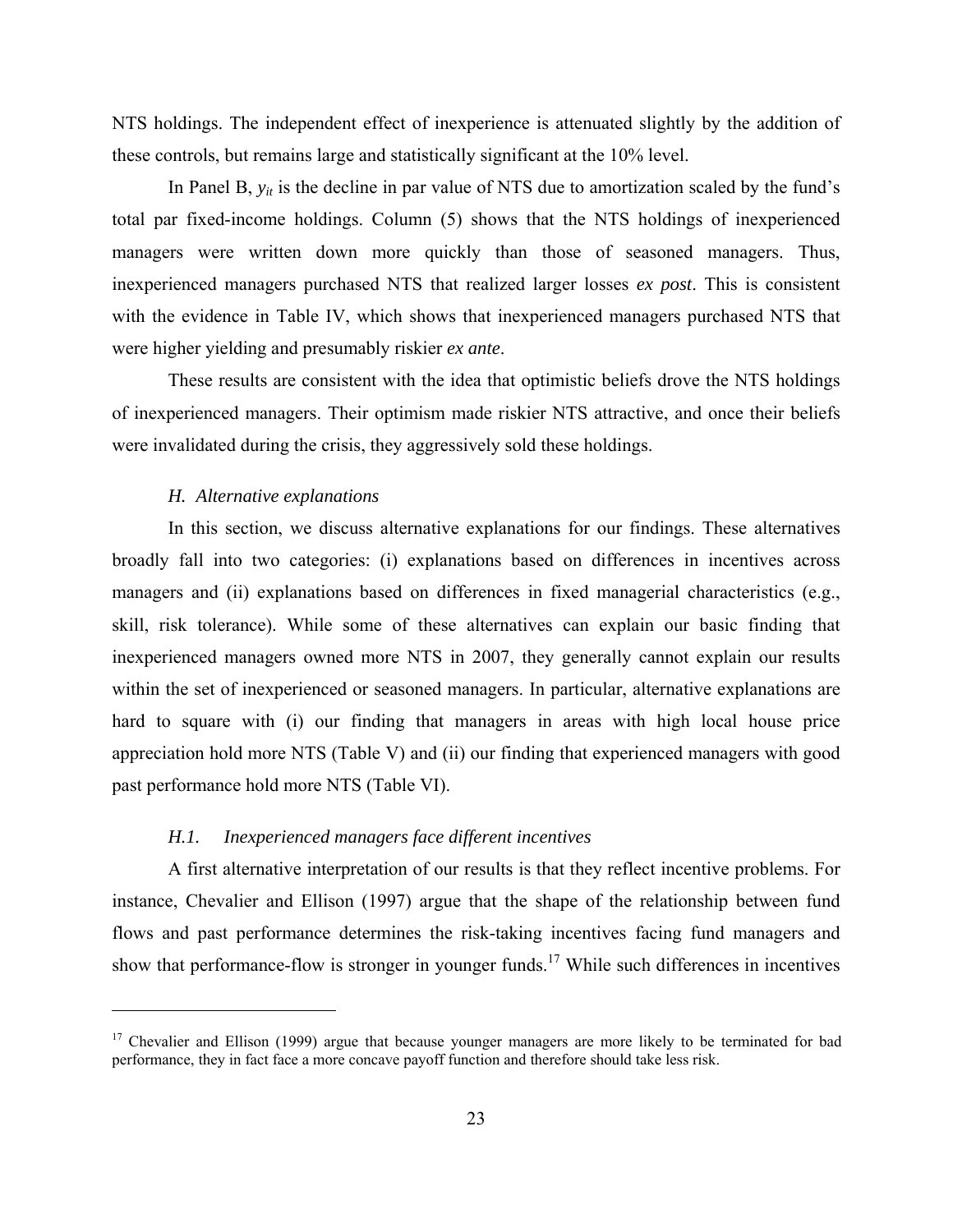might explain our basic finding that inexperienced managers owned more NTS in 2007, they would not explain our results on local house price appreciation.

Furthermore, we can use our data to directly examine whether inexperienced managers faced different incentives than more seasoned managers. Figure 5 shows the performance-flow relationships faced by inexperienced and seasoned managers. The figure shows that inexperienced bond mutual fund managers did not face stronger or more convex performanceflow relationships. We find similar results in untabulated regressions. Specifically, when we estimate monthly regressions of fund flows on lagged fund returns, we find that fund flows respond strongly to past performance, consistent with the prior literature. However, when we interact past fund returns with manager experience, we do not find a stronger performance-flow relationship for inexperienced managers.<sup>18</sup>

 Despite the lack of difference in performance-flow relationships, inexperienced managers may still face different incentives in terms of career concerns. For instance, if outperformance is necessary to avoid termination, inexperienced managers may find it optimal to take more risk. However, this story is hard to reconcile with our finding that experienced managers with good past performance also hold more NTS. Experienced managers with good past performance already have the outperformance necessary to avoid termination and therefore would not face strong incentives to take risk under this career concerns story.

A somewhat related alternative explanation is that more risk-loving investors were endogenously matched with inexperienced managers, and these investors provided managers with incentives to take risk. In other words, inexperienced managers faced stronger incentives to take risk, but there was no agency problem. This would happen most naturally if both inexperienced managers and risk-loving investors gravitated toward funds with riskier investment objectives. However, our results are robust to including fund objective fixed effects, so they are not driven by a tendency for inexperienced managers to run funds with riskier objectives. Moreover, this alternative cannot explain our results on the personal experiences of individual managers (Tables VI to VIII). Furthermore, the fact that inexperienced managers sold

<sup>&</sup>lt;sup>18</sup> We have also examined fund tracking error and do not find evidence that inexperienced managers have larger tracking error. Thus, the higher nontraditional share of inexperienced managers does not appear to be part of a broader pattern of deliberate risk taking that would be reflected in a larger tracking error.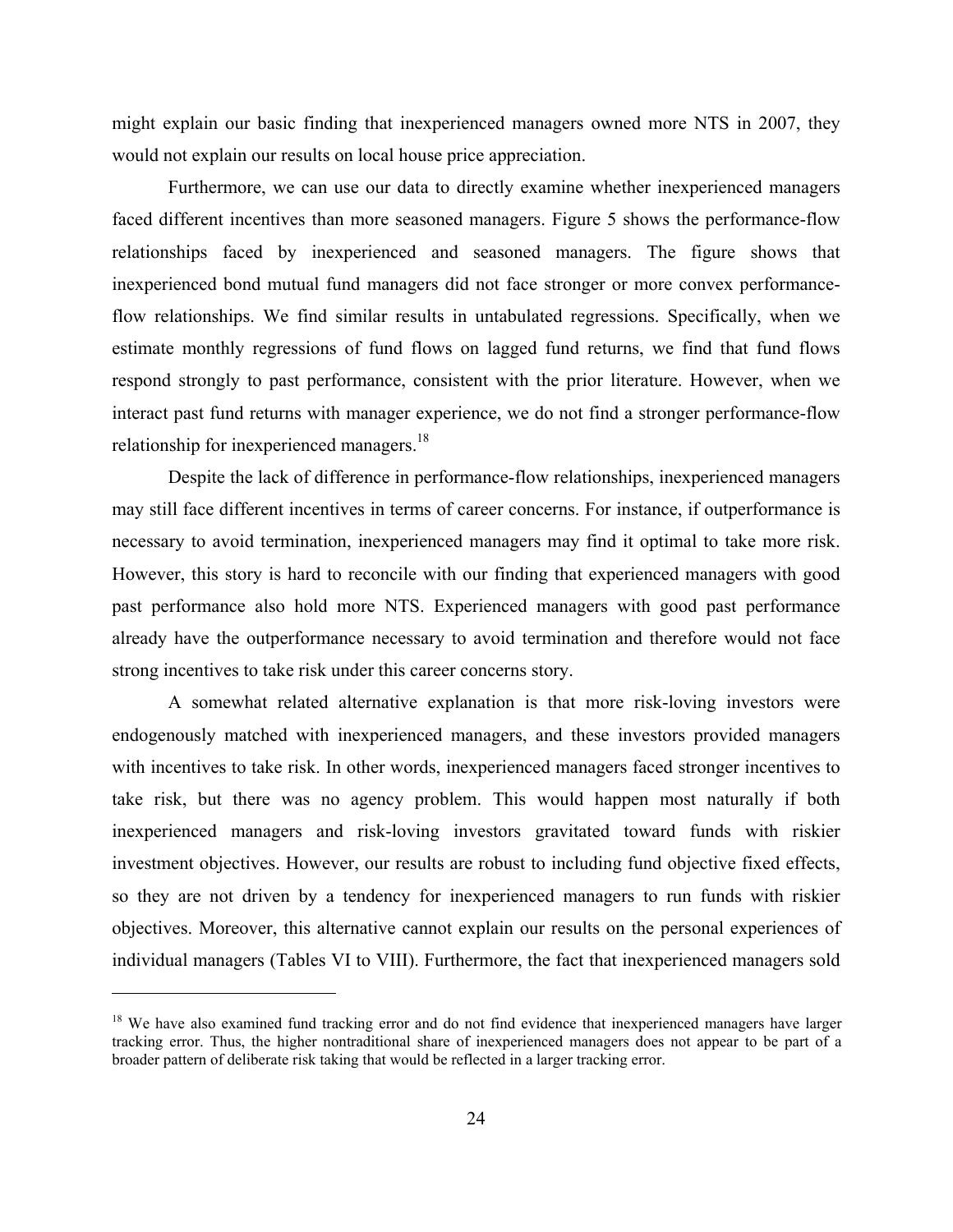more NTS during the crisis (Table IX) suggests that they revised their views on NTS more than seasoned managers.

## *H.2. Inexperienced managers have different fixed characteristics*

The second class of alternative explanations involves fixed manager characteristics. For instance suppose that individual fund managers vary in their risk preferences—i.e., there is a manager fixed-effect in risk-aversion—and more risk-loving managers are terminated at a higher rate than risk-averse managers. If the distribution of risk preferences is the same for each cohort of new managers, then the higher termination rate of risk-loving mangers means that the composition of the cohort will change over time: younger manager cohorts will tend to be more risk-loving. Beliefs and personal experience play no role in this story, but less seasoned managers would still hold more NTS than seasoned managers on average. While this kind of differential manager survival can explain our basic finding that inexperienced managers owned more NTS in 2007, it cannot explain our results within inexperienced and seasoned managers. For instance, in the differential survivor story, there is no reason for inexperienced managers in areas with high local house price appreciation to buy more NTS. Similarly, the survivorship story cannot explain the effects of 1998 fund or fund family outcomes on the 2007 NTS holdings of inexperienced managers (Tables VII and VIII).

Alternatively, one might imagine that there are persistent differences in managerial skill. Under this alternative, seasoned managers are more skilled and therefore avoided NTS. But if managerial skill were driving our results, one would expect skilled managers to have outperformed in the past and to hold less NTS in 2007. However, we find the exact opposite: managers who outperformed in the past buy more NTS in 2007.

Overall, our results seem most parsimoniously explained by the role of firsthand experiences in shaping fund manager beliefs.<sup>19</sup>

 $19$  We have shown that managers' past firsthand experiences have a strong effect on their future behavior. Of course, past outcomes could affect behavior by altering either managers' beliefs or their attitudes towards risk. For instance, experiencing poor returns in 1998 could reduce 2007 NTS holdings either because it led to more conservative beliefs or more conservative risk attitudes. In general, these two views are very difficult to separate, though we believe our results on local house price appreciation point towards experiences shaping beliefs rather than risk.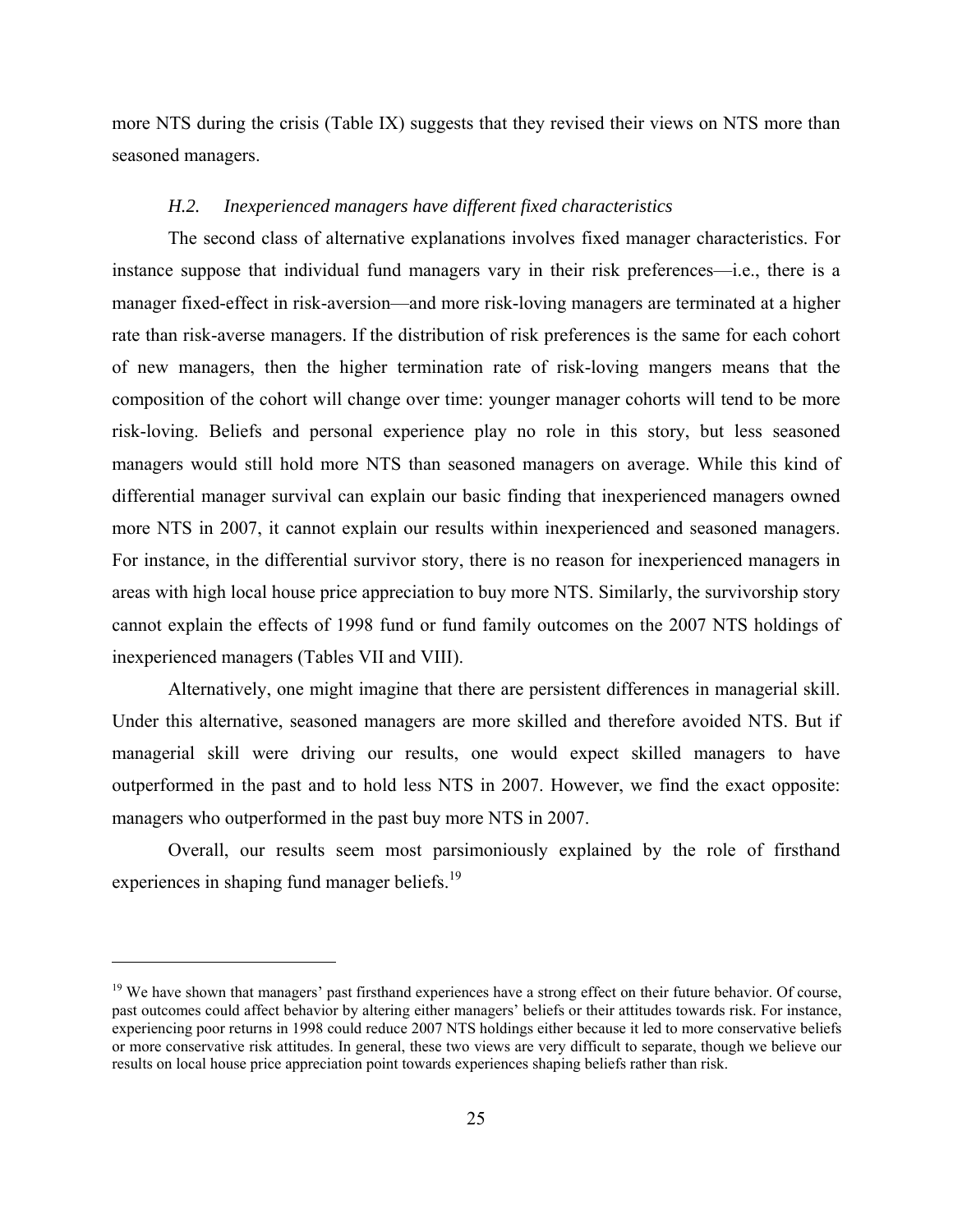# **V. Conclusion**

Nontraditional securitizations—nonprime RMBS and CDOs—were at the heart of the recent financial crisis. The demand for these securities helped drive the housing boom during the mid-2000s, while rapid declines in their prices during 2007 and 2008 generated large losses for intermediaries, imperiling their soundness and triggering a full-blown crisis. Using micro-data on mutual funds' fixed-income holdings, we find that inexperienced managers were far more likely to acquire nontraditional securitizations during the boom. Furthermore, managers' past firsthand experiences exert a strong effect on their propensity to buy nontraditional securitizations, suggesting that investor belief formation is highly path-dependent.

Our findings are also consistent with a path-dependent view of financial crises in the spirit of Galbraith (1954), who claims that the "financial memory should be assumed to last, at a maximum, no more than 20 years. This is normally the time it takes for the recollection of one disaster to be erased." As the memories of last crisis fade, investor optimism builds, setting the stage for the next crisis.

This view of financial crises has novel implications for financial stabilization policy. If policymakers smooth out the normal bumps in the road, they may encourage the very types of overoptimistic thinking that generate crises. Just as a series of small forest fires can lower the risk of a larger conflagration by consuming dry underbrush, letting investors suffer the consequences of moderate mistakes may reduce the probability of a larger crisis. In this view, having investors bear losses is beneficial not because it creates appropriate *incentives* to manage risk but instead because it promotes *sensible beliefs* about the trade-off between risk and return.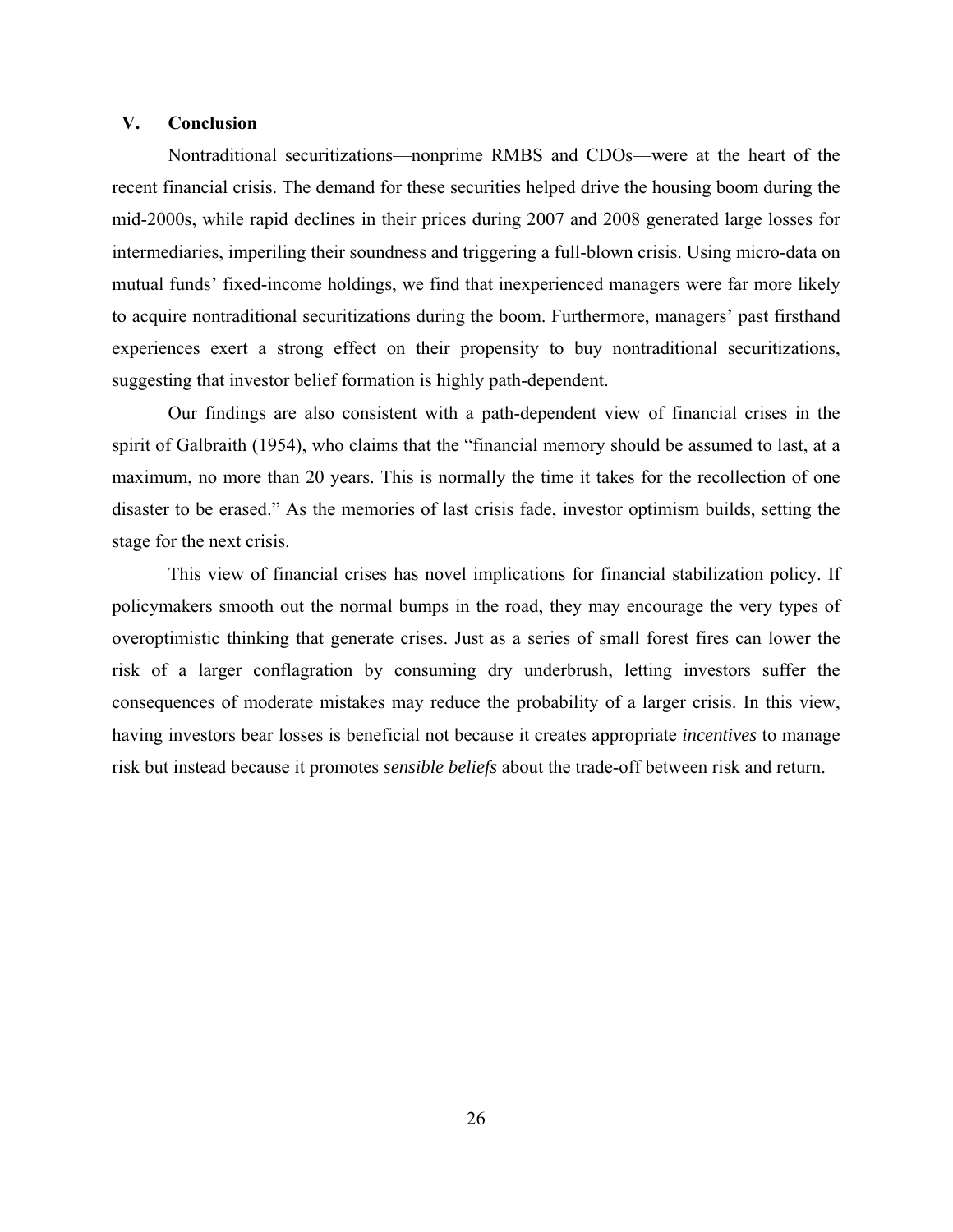#### **References**

- Arora, Sanjeev, Boaz Barak, Markus Brunnermeier, and Rong Ge, 2011, "Computational complexity and information asymmetry in financial products," *Communications of the ACM*, 54(5):101–107.
- Ashcraft, Adam B. and Til Schuermann, 2008, "Understanding the securitization of subprime mortgage credit," *Foundations and Trends in Finance* 2(3), 191-309.
- Barberis, Nicholas, Andrei Shleifer, and Robert Vishny. 1998, "A model of investor sentiment," *Journal of Financial Economics* 49(3): 307-343.
- Barnett-Hart, Anna Katherine, 2009, "The story of the CDO market meltdown: An empirical analysis," Harvard College Undergraduate Thesis.
- Baron, Matthew, and Wei Xiong, 2014, "Credit expansion and neglected crash risk," Princeton University working paper.
- Bordalo, Pedro, Nicola Gennaioli, and Andrei Shleifer, 2014, "Stereotypes," Harvard University working paper.
- Camerer, Colin and Teck Hua Ho, 1999, "Experience-weighted attraction learning in normal form games," *Econometrica* 67(4): 827–874.
- Campbell, John, Tarun Ramadorai, and Benjamin Ranish, 2014, "Getting better or feeling better? How equity investors respond to investment experience," Harvard working paper.
- Cheng, Ing-Haw, Sahil Raina, and Wei Xiong, 2014, "Wall Street and the housing bubble," *American Economic Review* 104(9): 2797-2829.
- Chevalier, Judith, and Glenn Ellison, 1997, "Risk taking by mutual funds as a response to incentives," *Journal of Political Economy* 105, 1167-1200.
- Chevalier, Judith, and Glenn Ellison, 1999, "Career concerns of mutual fund managers," *Quarterly Journal of Economics* 114, 389-432.
- Chiang, Yao-Min, David Hirshleifer, Yiming Qian and Ann Sherman, 2011, "Do investors learn from experience? Evidence from frequent bidders in Taiwan's IPO auctions," *Review of Financial Studies* 24(5), 1560-1589.
- Cordell, Larry, Yilin Huang, and Meredith Williams, 2012, "Collateral damage: Sizing and assessing the subprime CDO crisis," Federal Reserve Bank of Philadelphia Working Paper 11-30.
- Coval, Joshua, Jakub Jurek, and Erik Stafford, 2009, "Economic catastrophe bonds," *American Economic Review* 99: 628-66.
- Dincer, Oguzhan C., Russell B. Gregory-Allen, and Hany A. Shawky, 2010, "Are you smarter than a CFA? Manager qualifications and portfolio performance," Working Paper.
- Erev, Ido and Alvin E. Roth, 1998, "Predicting how people play games: Reinforcement learning in experimental games with unique, mixed strategy equilibria," *American Economic Review* 88(4): 848-881.
- Fabozzi, Frank J., 2005, "The structured finance market: An investor's perspective," *Financial Analysts Journal*, 27-40.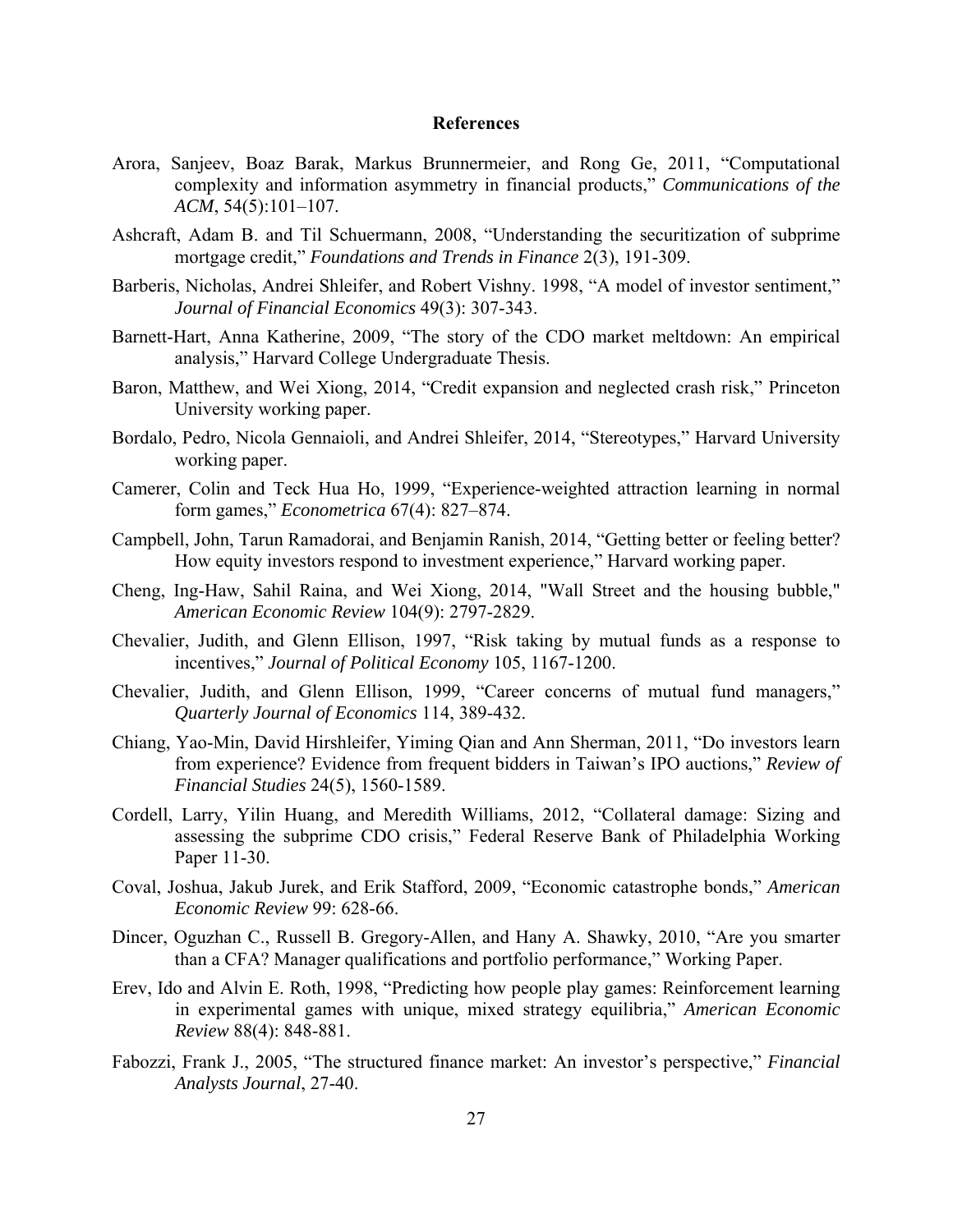- Foote, Christopher, Kristopher Gerardi, and Paul Willen, 2012, "Why Did So Many People Make So Many Ex Post Bad Decisions? The Causes of the Foreclosure Crisis", Federal Reserve Bank of Boston Public Policy Discussion Paper, 12-2*.*
- Fuster, Andreas, David Laibson, and Brock Mendel. 2010, "Natural expectations and macroeconomic fluctuations," *Journal of Economic Perspectives* 24(4): 67-84.
- Fuster, Andreas, Benjamin Hebert, and David Laibson, 2011, "Natural expectations, macroeconomic dynamics, and asset pricing," *NBER Macroeconomics Annual 2011*, Volume 26, 1-48.
- Galbraith, John, 1954, The Great Crash, 1929, Houghton Mifflin Harcourt, Boston.
- Geithner, Timothy, 2014, *Stress test: Reflections on financial crises*, Crown Publishers, New York.
- Gennaioli, Nicola and Andrei Shleifer, 2010, "What comes to mind," *Quarterly Journal of Economics* 125(4), 1399-1433.
- Gennaioli, Nicola, Andrei Shleifer, and Robert Vishny, 2012, "Neglected risks, financial innovation, and financial fragility," *Journal of Financial Economics* 104, 452–468.
- Gennaioli, Nicola, Andrei Shleifer, and Robert Vishny, 2015, "Neglected risks: The psychology of financial crises," Forthcoming *American Economic Review Papers and Proceedings*.
- Gerardi, Kristopher, Andreas Lehnert, Shane M. Sherlund, and Paul Willen, 2008, "Making sense of the subprime crisis," *Brookings Papers on Economic Activity* 39(2), 69-159.
- Gorton, Gary, 2008, "The Panic of 2007," in *Maintaining Stability in a Changing Financial System, Proceedings of the 2008 Jackson Hole Conference*, Federal Reserve Bank of Kansas City.
- Golec, Joseph H., 1996, "The effects of mutual fund managers' characteristics on their portfolio performance, risk, and fees," *Financial Services Review* 5(2), 133-147.
- Greenspan, Alan, 1998, "Private-sector refinancing of the large hedge fund, Long-Term Capital Management," Testimony before the Committee on Banking and Financial Services, U.S. House of Representatives, October 1, 1998.
- Greenwood, Robin, and Stefan Nagel, 2009, "Inexperienced investors and bubbles," *Journal of Financial Economics* 93, 239–258.
- Greenwood, Robin, and Samuel G. Hanson, 2013, "Issuer quality and corporate bond returns," *Review of Financial Studies* 26(6): 1483–1525.
- Guiso, Luigi, Paola Sapienza, and Luigi Zingales, 2004, "The role of social capital in financial Development," *American Economic Review* 94(3): 526-556.
- Haldane, Andrew, 2009, Why banks failed the stress test, Speech at the Marcus-Evans Conference on Stress-Testing, London, 9-10 February 2009.
- Hanson, Samuel Gregory, and Adi Sunderam, 2013, "Are there too many safe securities? Securitization and the incentives for information production," *Journal of Financial Economics* 108, 565–584.
- Hertwig, Ralph, Greg Barron, Elke U. Weber, and Ido Erev, 2004, "Decisions from experience and the effect of rare events in risky choice," *Psychological Science* 15(8), 534-539.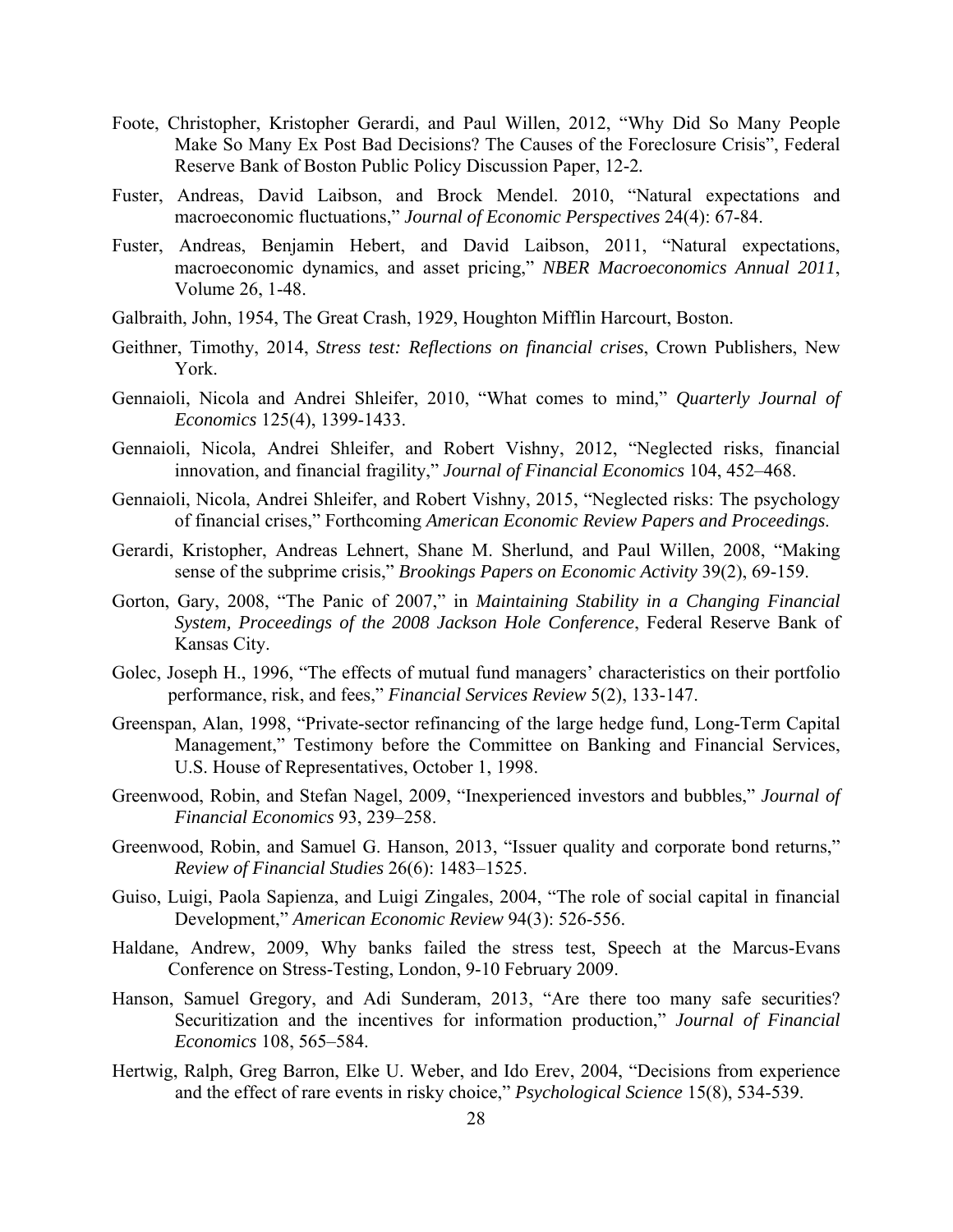- Kahneman, Daniel and Amos Tversky, 1972, "Subjective probability: A judgment of representativeness," *Cognitive Psychology* 3, 430-454.
- Kaustia, Markku and Samuli Knüpfer, 2008, "Do investors overweight personal experience? Evidence from IPO subscriptions," *Journal of Finance* 63, 2679-2702.
- Kindleberger, Charles. P., 1978, *Manias, panics, and crashes: A history of financial crises*, Basic Books, New York.
- Malmendier, Ulrike, and Stefan Nagel, 2011, "Depression babies: Do macroeconomic experiences affect risk-taking?" *Quarterly Journal of Economics* 126, 373-416.
- Malmendier, Ulrike, and Stefan Nagel, 2014, "Learning from inflation experiences," forthcoming *Quarterly Journal of Economics*.
- Malmendier, Ulrike, Geoffrey Tate, and Jonathan Yan, 2011, "Overconfidence and early-life experiences: The effect of managerial traits on corporate financial policies," *Journal of Finance* 66(5), 1687-1733.
- Minsky, Hyman P., 1986, *Stabilizing an unstable economy*. McGraw-Hill Professional, New York.
- Nisbett, Richard amd Lee Ross, 1980, *Human inference: Strategies and shortcomings of social judgment,* Prentice Hall, Englewood Cliffs, NJ.
- Piazzesi, Monika and Martin Schneider, 2012, "Inflation and the price of real assets," Stanford University working paper.
- Rabin, Matthew, 2002, "Inference by believers in the Law of Small Numbers," *Quarterly Journal of Economics* 117, 775-816.
- Reinhart, Carmen M. and Kenneth S. Rogoff, 2009, *This time Is different: Eight centuries of financial folly*, Princeton University Press, Princeton, NJ.
- Shiller, Robert, 2005, *Irrational exuberance*, 2nd edition, Princeton University Press, Princeton.
- Shivdasani, Anil and Yihui Wang (2013) Did Structured Credit Fuel the LBO Boom? The Journal of Finance, 66: 1291–1328.
- Shukla, Ravi and Sandeep Singh, 1994, "Are CFA charter-holders better equity fund managers?" *Financial Analysts Journal* 6, 68-74.
- Switzer, L. and Y. Huang, 2007, "Management characteristics and the performance of small and mid cap mutual funds," working paper .
- Tversky, Amos and Daniel Kahneman, 1971, "The belief in the law of small numbers," *Psychological Bulletin* 76, 105-110.
- Tversky, Amos and Daniel Kahneman, 1974, "Judgment under uncertainty: Heuristics and biases," *Science* 185, 1124-1131.
- Vissing-Jørgensen, Annette, 2003, "Perspectives on behavioral finance: Does 'irrationality' disappear with wealth? Evidence from expectations and actions," *NBER Macroeconomics Annual 2003*.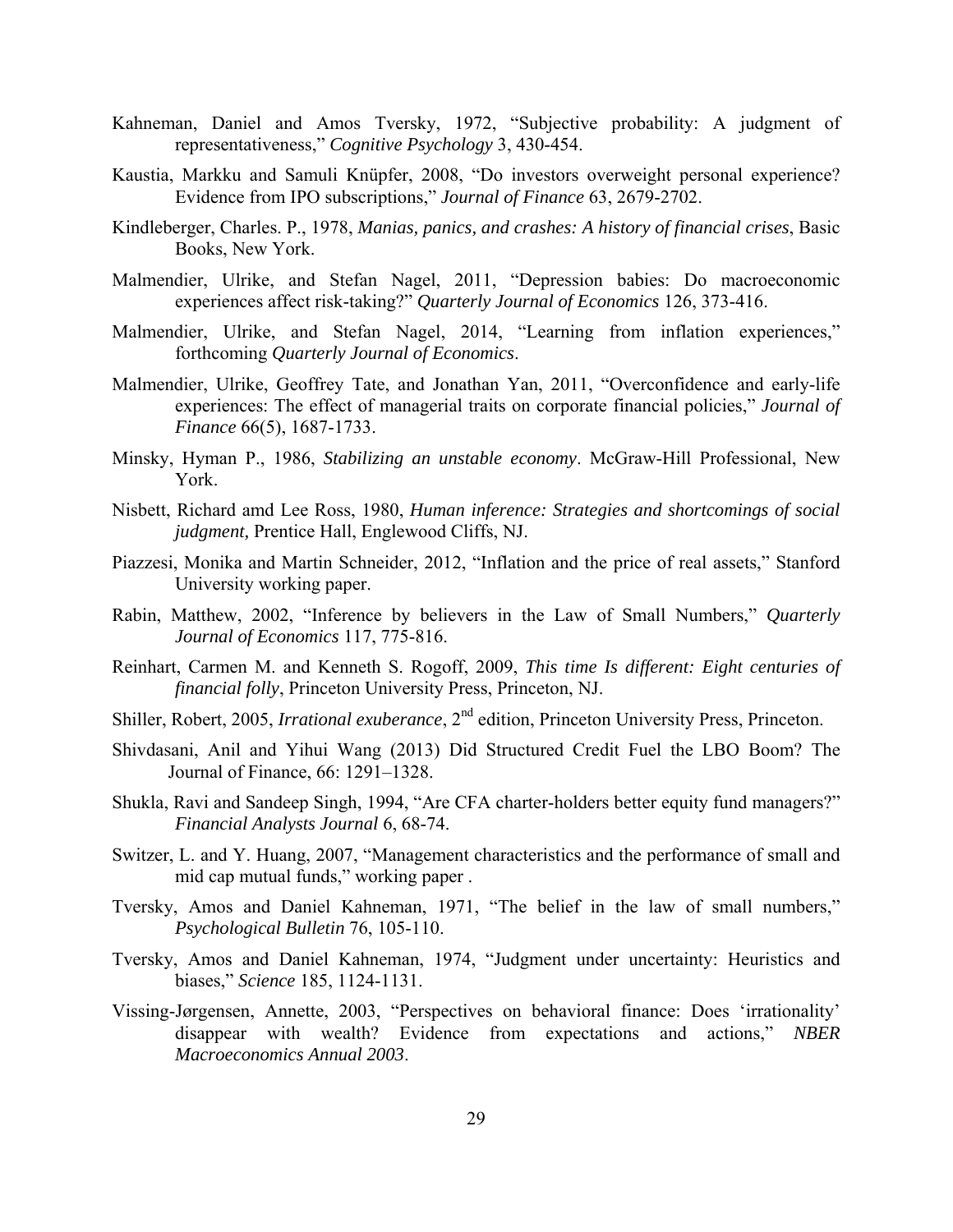Panel A: Quarterly issuance of traditional and nontraditional securitizations



Panel B: Credit spreads on AAA-rated securitization tranches



 **Figure 1. Issuance and credit spreads on traditional and nontraditional securitizations.** This figure shows quarterly issuance volume and credit spreads on traditional and nontraditional securitizations based on SDC data. Traditional securitizations include CMBS, prime RMBS, consumer ABS, and other ABS. Nontraditional securitizations include non-prime RMBS and CDOs. Panel A plots quarterly issuance of traditional and nontraditional securitizations. Panel B plots the credit spreads on newly issued AAA-rated securitizations. Each quarter we compute the value-weighted average spread on traditional and nontraditional securitizations. To avoid benchmarking issues we restrict attention to the spreads on floating rate notes indexed to LIBOR. For reference we plot the average secondary spreads over LIBOR (based on interest rate swaps) on 3-year AAA and BBB-rated corporate bonds from Barclays.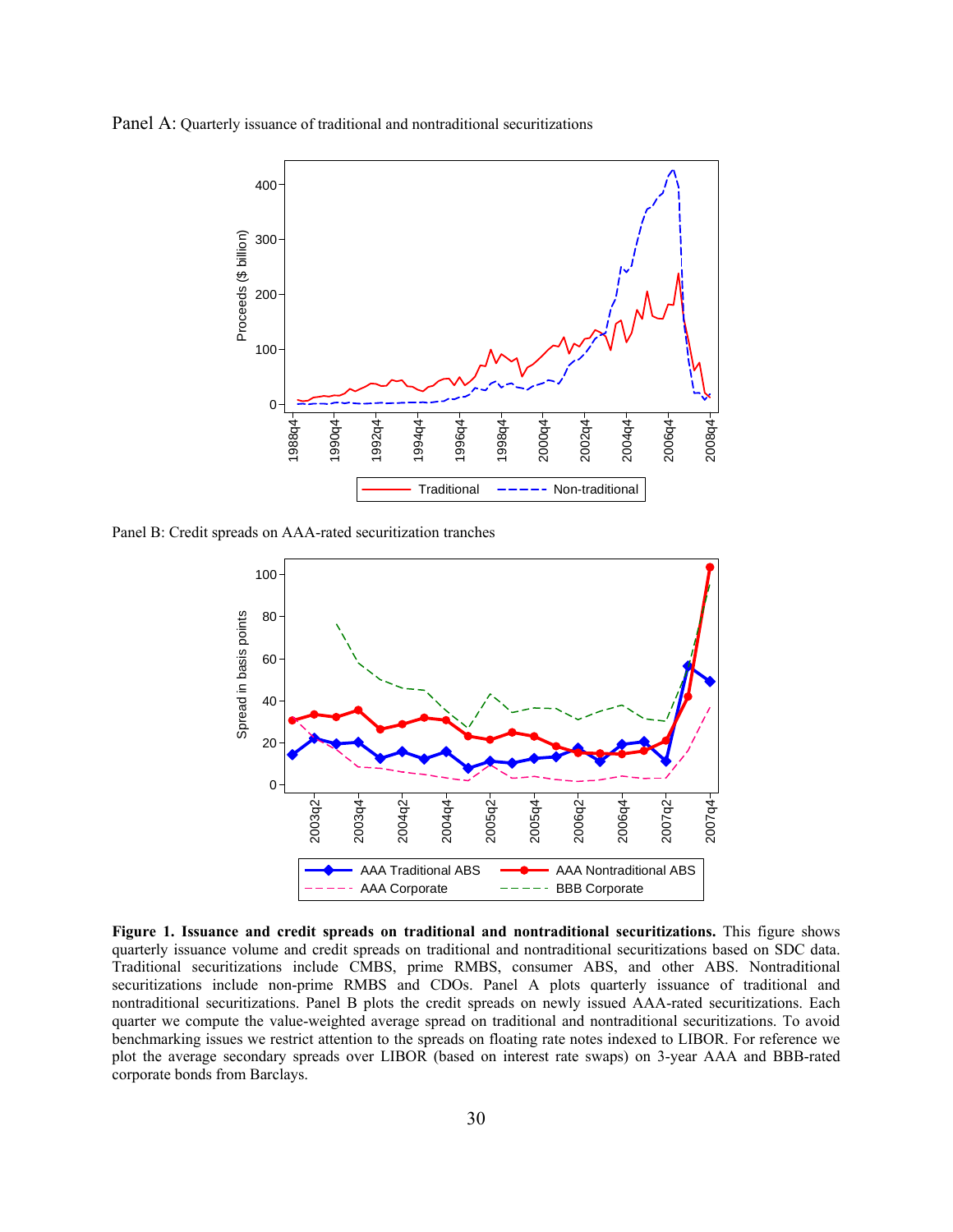

**Figure 2. Bond manager experience in years and 2007 average NTS holdings.** The histogram shows the 2007 distribution of bond manager experience based on 4-year bins. Experience is measured as of 2004Q4. Experience is the number of years an individual has been managing a mutual fund. For team-managed funds we take the average of individual managers' experience in years. For each 4-year bin, we report the average nontraditional securitization share in percentage points as of 2007.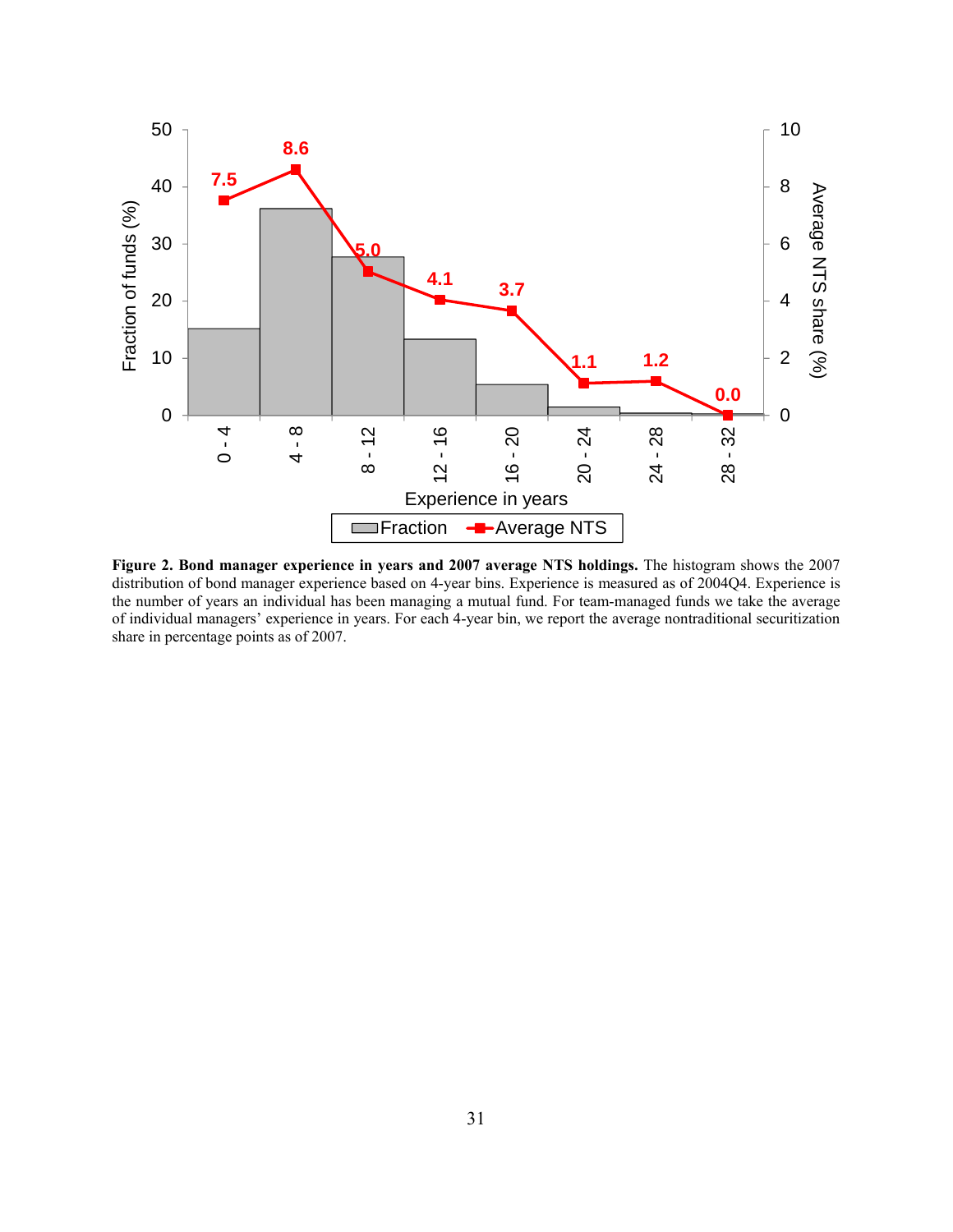

**Figure 3. Quarterly NTS holdings of seasoned and inexperienced bond fund managers.** This figure shows the average nontraditional share of bond mutual funds managed by seasoned and inexperienced portfolio managers from 2003Q1 to 2010Q4. We split bond mutual funds into two groups based on the median value of the fund manager's experience measured as of 2004Q4. For team-managed funds, we take the average of individual managers' experience. Nontraditional share is total par holdings of nontraditional securitizations, defined as nonprime RMBS and CDOs, as a fraction of a mutual fund's par fixed-income holdings.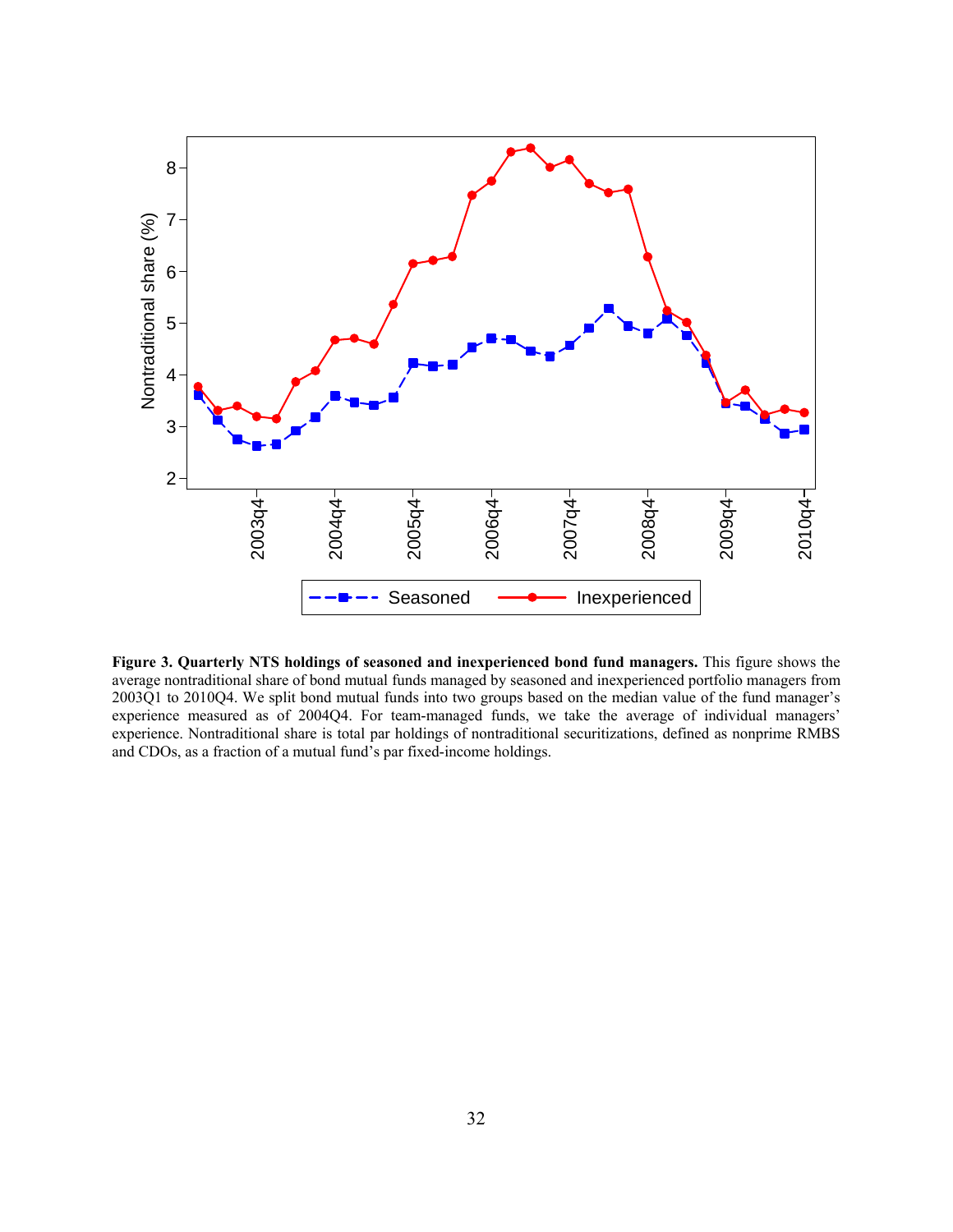

Figure 4. Manager experience does not accrue linearly over time. This figure plots the coefficients  $\beta$  from estimating cross-sectional regressions of mutual funds' 2007 nontraditional share on fund manager inexperience, defined using different cut-off dates as in Panel A of Table VII:

*NTS* share<sub>i</sub> =  $\alpha_{objective(i)} + \beta \cdot 1$  {*Manager starts after*  $1/1/$ *YYYY* } +  $\gamma'$ **x**<sub>i</sub> +  $\varepsilon$ <sub>i</sub>.

The dash lines shows confidence intervals based on robust standard errors.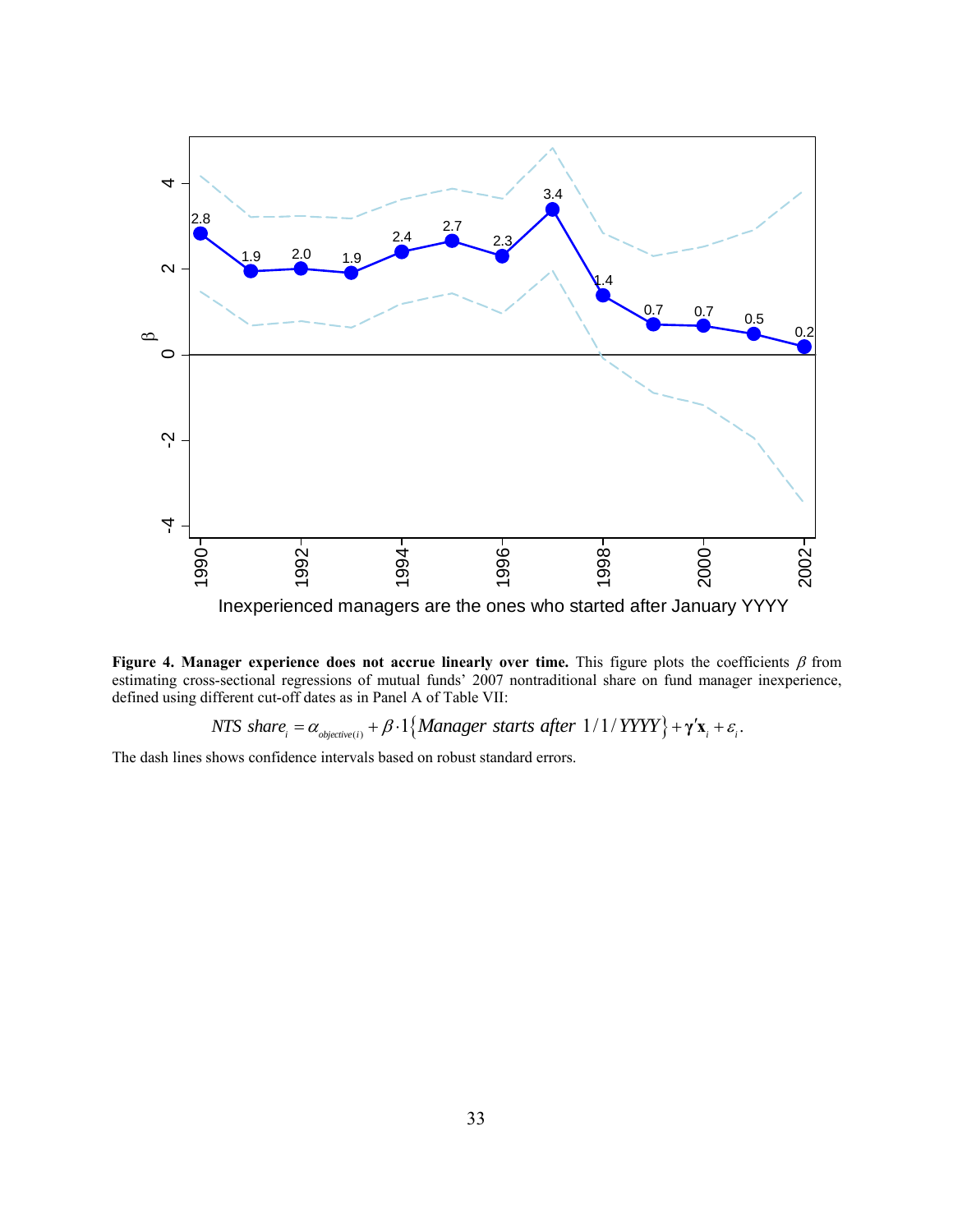

**Figure 5. Performance flow relationship for seasoned and inexperienced bond fund managers.** This figure reports the strength of the performance-flow relationship for bond mutual funds managed by seasoned versus inexperienced managers. Fund flows are winsorized at the first and ninety-ninth percentiles. Using data from 2003 to 2010, we first adjust monthly fund returns and net flows for objective-month fixed effects. The figure then shows the mean of adjusted fund flows by decile of adjusted performance. Each month we define seasoned funds as those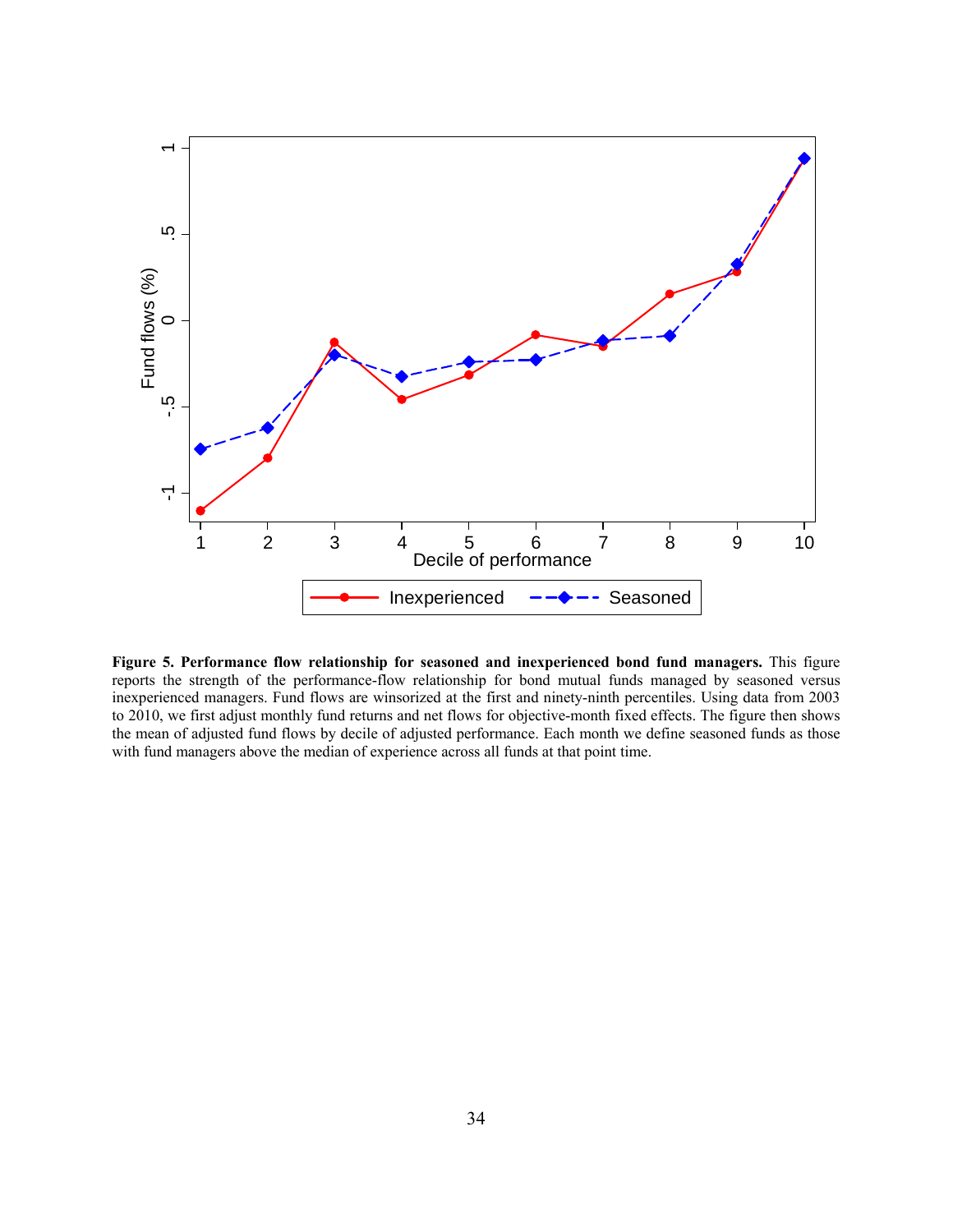# **Table I Summary Statistics**

This table reports summary statics for our 2003 to 2010 annual panel of bond mutual funds. Our sample of mutual funds consists of domestic taxable bond funds and hybrid stock/bond funds, excluding money market funds, index bond funds, and Treasury-only government bonds funds. Specifically, we use funds with the following Lipper investment objective codes in CRSP: "A" (Corporate debt funds A-rated), "ARM" (Adjustable rate mortgage funds), "B" (Balanced funds), "BBB" (Corporate debt funds BBB-rated), "CA" (Capital appreciation funds), "FLX" (Flexible income funds), "FX" (Flexible portfolio funds), "GB" (General bond funds), "GNM" (GNMA funds), "GUS" (General U.S. government funds), "HY" (High yield funds), "I" (Income funds), "IID" (Intermediate investment grade debt funds), "IUG" (Intermediate U.S. government funds), "MSI" (Multi-sector income funds), "SID" (Short investment grade debt funds), "SII" (Short-intermediate investment grade debt funds), "SIU" (Shortintermediate U.S. government funds), "SUS" (Short U.S. government funds), "USM" (U.S. mortgage funds), and "USO" (Ultra-short obligation funds). Our manager-level variables are from Morningstar and are measured as of 2004Q4. For team-managed funds, these variables reflect the average of each of the fund's managers. *Experience* is the number of years since we first observe each manager in Morningstar. *CFA* is the fraction of managers who are Charted Financial Analysts. *Fund TNA*, *Fund age*, *Family TNA*, *Family age,* and *Family taxable bond share* are from the CRSP mutual fund database. *Fund par fixed income assets* is from eMaxx. *NTS share*, *TS* share, and *GSE MBS share* are portfolio shares as a fraction of par fixed-income holdings and are derived from eMAXX.

| Variable                                         | N     | Mean   | Median | St Dev | Min  | Max     |
|--------------------------------------------------|-------|--------|--------|--------|------|---------|
| Manager-level variables                          |       |        |        |        |      |         |
| <i>Experience</i> (years)                        | 5,983 | 8.52   | 7.87   | 4.51   | 0.00 | 29.06   |
| CFA (fraction)                                   | 5,983 | 0.48   | 0.50   | 0.40   | 0.00 | 1.00    |
| Number of managers                               | 5,983 | 2.77   | 2.00   | 2.47   | 1.00 | 21.00   |
| Team managed (indicator)                         | 5,983 | 0.67   | 1.00   | 0.47   | 0.00 | 1.00    |
| Fund-level variables                             |       |        |        |        |      |         |
| <i>Fund TNA</i> (\$ billion)                     | 5,983 | 1.56   | 0.30   | 7.06   | 0.00 | 236.62  |
| <i>Fund par fixed income assets</i> (\$ billion) | 5,983 | 1.07   | 0.23   | 4.14   | 0.00 | 175.96  |
| <i>Fund age</i> (years)                          | 5,983 | 15.90  | 13.63  | 11.86  | 0.15 | 83.80   |
| Nontraditional securitization share $(\%)$       | 5,983 | 4.61   | 0.96   | 9.03   | 0.00 | 100.00  |
| Traditional securitization share $(\%)$          | 5,983 | 10.04  | 5.15   | 13.34  | 0.00 | 93.89   |
| GSE MBS share $(\%)$                             | 5,983 | 24.66  | 17.27  | 26.14  | 0.00 | 100.00  |
| Family-level variables                           |       |        |        |        |      |         |
| <i>Family TNA</i> (\$ billion)                   | 5,983 | 123.52 | 29.20  | 262.56 | 0.00 | 1,683.2 |
| <i>Family age</i> (years)                        | 5,983 | 42.40  | 34.30  | 25.14  | 0.68 | 86.52   |
| Family taxable bond share $(\%)$                 | 5,983 | 39.43  | 32.45  | 25.83  | 0.00 | 100.00  |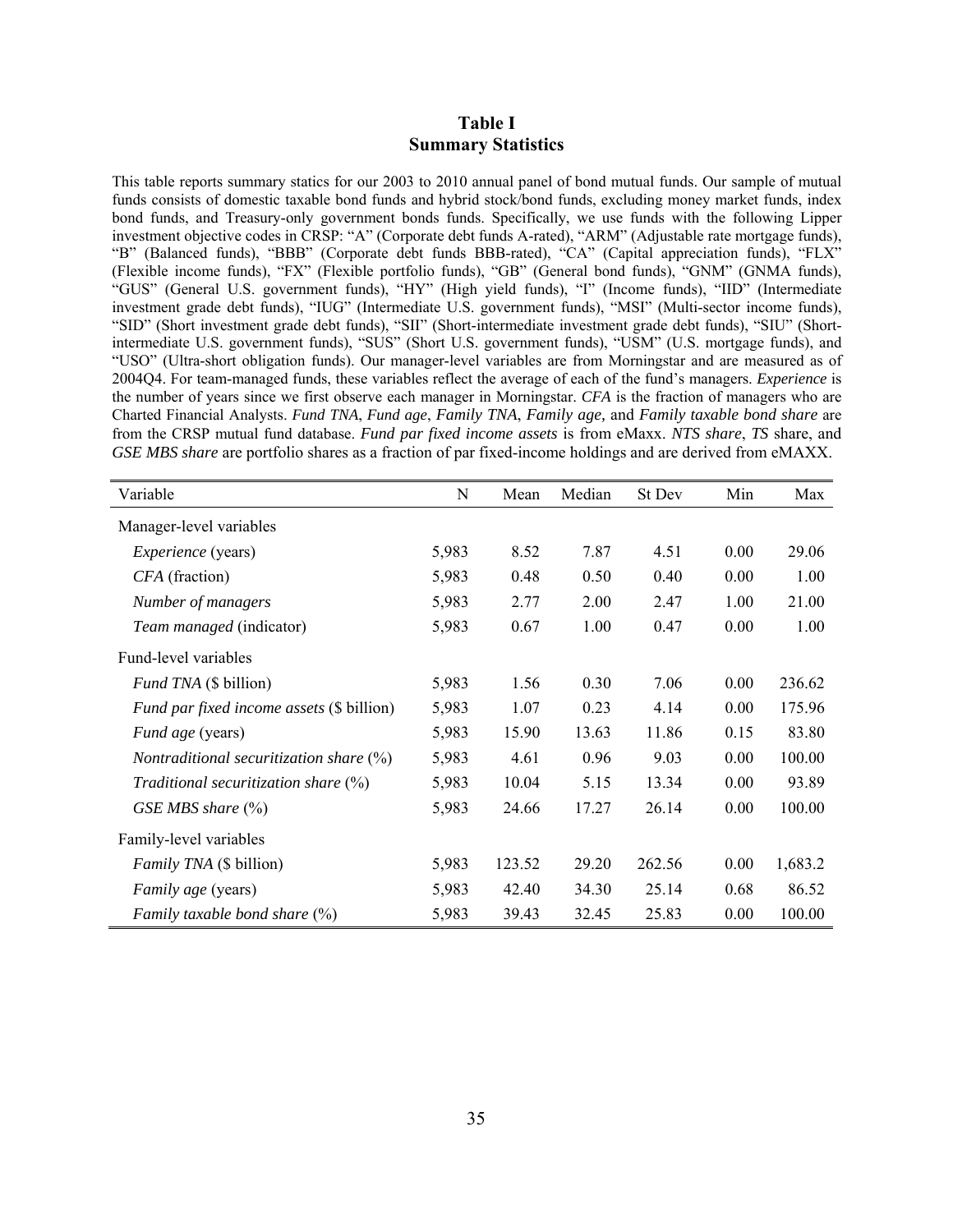# **Table II Impact of Experience on 2007 NTS Holdings**

This table reports the results of cross-sectional regressions of bond mutual funds' 2007 holdings of nontraditional securitizations on their portfolio managers' experience and various fund characteristics:

$$
y_i = \alpha_{objective(i)} + \beta \cdot In experienced_i + \gamma' \mathbf{x}_i + \varepsilon_i.
$$

Panel A uses a dummy indicator equal to 1 for managers with below median experience as of 2004Q4, while Panel B shows the same result for a continuous measure of inexperience:  $-1 \times$  years of experience. The dependent variable in columns 1 to 4 is the nontraditional share  $(y_i = NTS share_i)$ , while the dependent variable in columns 5 to 8 is an indicator equal to 1 if the fund holds NTS, *Has NTS<sub>i</sub>* = 1{*NTS share<sub>i</sub>* > 0}. Fund objective fixed effects are included in columns 3,4, 7, and 8. Robust *t*-statistics are shown in square brackets below the coefficient estimates.

|                                         | (1)                     | (2)                      | (3)      | (4)                  | (5)                                                 | (6)                                         | (7)    | (8)       |
|-----------------------------------------|-------------------------|--------------------------|----------|----------------------|-----------------------------------------------------|---------------------------------------------|--------|-----------|
|                                         |                         |                          |          |                      | Panel A: Dummy indicator for inexperienced managers |                                             |        |           |
|                                         | $y_i = NTS share_i$ (%) |                          |          |                      | $y_i = Has NTS_i$                                   |                                             |        |           |
| Inexperienced dummy                     | 3.932                   | 3.560                    | 3.467    | 3.376                | 0.097                                               | 0.090                                       | 0.101  | 0.107     |
|                                         | [4.77]                  | [4.56]                   | [4.65]   | [4.66]               | $[2.86]$                                            | [2.75]                                      | [3.19] | $[3.45]$  |
| <b>CFA</b>                              |                         | $-2.813$                 |          | $-2.215$             |                                                     | $-0.058$                                    |        | $-0.040$  |
|                                         |                         | $[-3.10]$                |          | $[-2.48]$            |                                                     | $[-1.38]$                                   |        | $[-0.99]$ |
| Team managed                            |                         | 2.857                    |          | 2.325                |                                                     | 0.165                                       |        | 0.125     |
|                                         |                         | [3.82]                   |          | $[3.41]$             |                                                     | [4.53]                                      |        | $[3.63]$  |
| log(Fund TNA)                           |                         | 0.391                    |          | 0.473                |                                                     | 0.038                                       |        | 0.034     |
|                                         |                         | $[1.23]$                 |          | $[1.56]$             |                                                     | $[2.94]$                                    |        | $[2.89]$  |
| log(Family TNA)                         |                         | 0.003                    |          | $-0.186$             |                                                     | 0.029                                       |        | 0.029     |
|                                         |                         | $[0.01]$                 |          | $[-0.68]$            |                                                     | $[2.54]$                                    |        | $[2.74]$  |
| $log(Fund\ age)$                        |                         | $-1.636$                 |          | $-0.662$             |                                                     | $-0.042$                                    |        | $-0.009$  |
|                                         |                         | $[-2.05]$                |          | $[-0.89]$            |                                                     | $[-1.51]$                                   |        | $[-0.32]$ |
| log(Family age)                         |                         | $-0.773$                 |          | $-0.574$             |                                                     | $-0.021$                                    |        | 0.018     |
|                                         |                         | $[-0.91]$                |          | $[-0.73]$            |                                                     | $[-0.66]$                                   |        | $[0.59]$  |
| Family taxable bond share $(\%)$        |                         | 0.075                    |          | 0.055                |                                                     | 0.002                                       |        | 0.002     |
|                                         |                         | $[4.15]$                 |          | $[3.18]$             |                                                     | $[2.75]$                                    |        | [2.72]    |
| Fund objective fixed effects            | No                      | N <sub>o</sub>           | Yes      | Yes                  | No                                                  | No                                          | Yes    | Yes       |
| Observations                            | 757                     | 757                      | 757      | 757                  | 757                                                 | 757                                         | 757    | 757       |
| R-squared                               | 0.03                    | 0.11                     | 0.19     | 0.23                 | 0.01                                                | 0.11                                        | 0.19   | 0.27      |
|                                         |                         |                          |          |                      |                                                     | Panel B: Continuous measure of inexperience |        |           |
|                                         |                         | $y_i = NTS$ share $(\%)$ |          |                      |                                                     | $y_i = Has NTS$                             |        |           |
| Inexperience = $-1 \times \text{years}$ | 0.355                   | 0.277                    | 0.283    | 0.255                | 0.014                                               | 0.013                                       | 0.015  | 0.016     |
|                                         | [4.66]                  | [3.69]                   | $[4.07]$ | [3.66]               | $[3.75]$                                            | $[3.54]$                                    | [4.35] | $[4.54]$  |
| <b>CFA</b>                              |                         | $-2.873$                 |          | $-2.307$             |                                                     | $-0.063$                                    |        | $-0.047$  |
|                                         |                         | $[-3.12]$                |          | $[-2.52]$            |                                                     | $[-1.50]$                                   |        | $[-1.17]$ |
| Team managed                            |                         | 2.832                    |          | 2.337                |                                                     | 0.155                                       |        | 0.113     |
|                                         |                         | $[3.62]$                 |          | [3.28]               |                                                     | $[4.20]$                                    |        | $[3.23]$  |
| log(Fund TNA)                           |                         | 0.366                    |          | 0.425                |                                                     | 0.040                                       |        | 0.036     |
|                                         |                         | [1.13]                   |          | [1.39]               |                                                     | [3.09]                                      |        | [3.03]    |
| log(Family TNA)                         |                         | 0.042                    |          | $-0.141$             |                                                     | 0.029                                       |        | 0.029     |
|                                         |                         | $[0.14]$                 |          | $[-0.51]$            |                                                     | $[2.55]$                                    |        | $[2.78]$  |
| $log(Fund\ age)$                        |                         | $-1.590$                 |          | $-0.588$             |                                                     | $-0.033$                                    |        | 0.003     |
|                                         |                         | $[-2.02]$                |          | $[-0.80]$            |                                                     | $[-1.18]$                                   |        | $[0.09]$  |
| log(Family age)                         |                         | $-0.854$                 |          | $-0.671$             |                                                     | $-0.024$                                    |        | 0.014     |
|                                         |                         | $[-1.00]$                |          | $[-0.85]$            |                                                     | $[-0.76]$                                   |        | $[0.49]$  |
| Family taxable bond share $(\%)$        |                         | 0.073                    |          | 0.053                |                                                     | 0.002                                       |        | 0.002     |
|                                         |                         | [3.97]                   |          | [3.01]               |                                                     | $[2.66]$                                    |        | $[2.65]$  |
| Fund objective fixed effects            | No                      | N <sub>0</sub>           | Yes      | $\operatorname{Yes}$ | N <sub>0</sub>                                      | N <sub>0</sub>                              | Yes    | Yes       |
| Observations                            | 757                     | 757                      | 757      | 757                  | 757                                                 | 757                                         | 757    | 757       |
| R-squared                               | $0.02\,$                | $0.10\,$                 | 0.18     | 0.22                 | $0.02\,$                                            | 0.12                                        | 0.19   | 0.28      |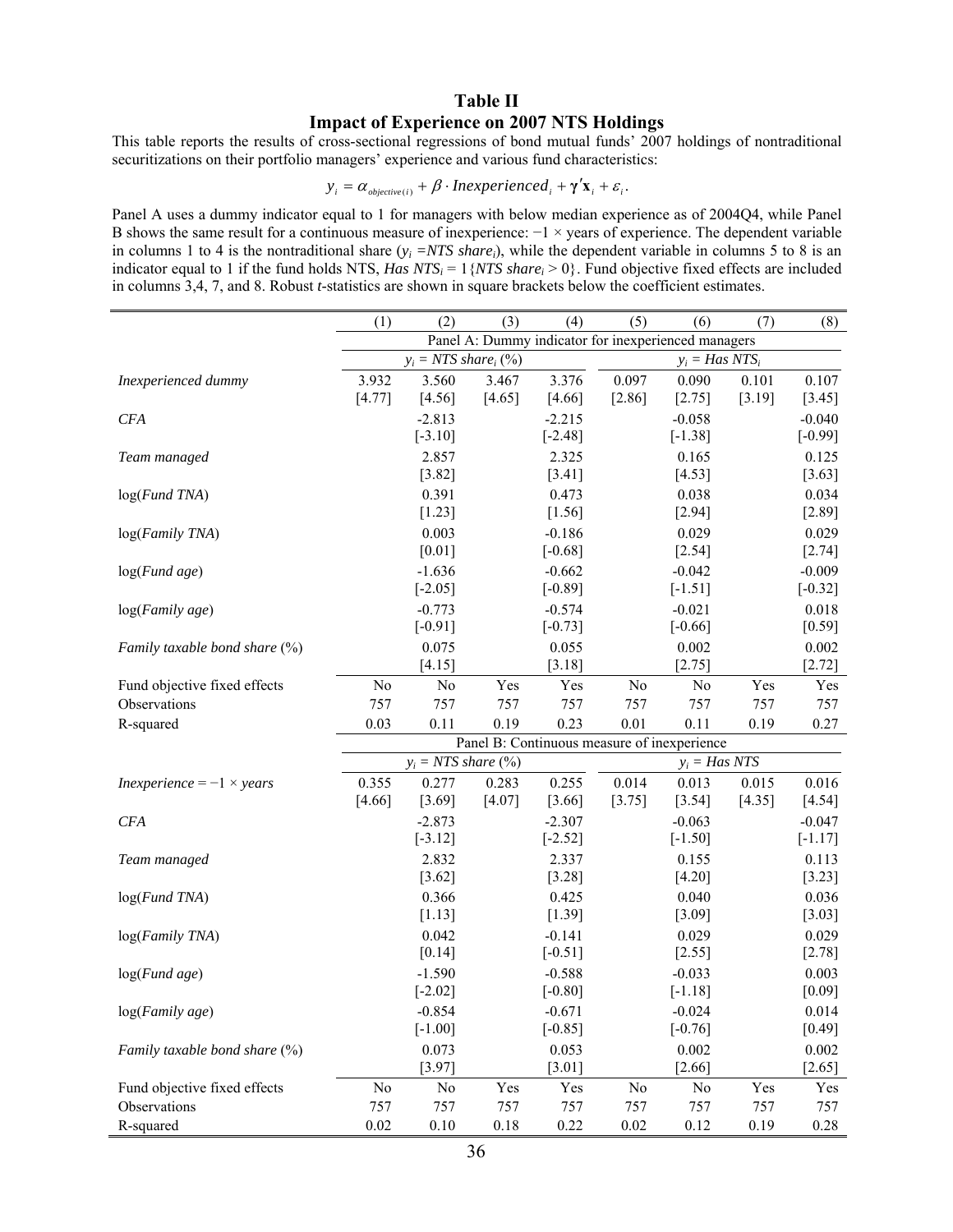# **Table III Robustness: Impact of Experience on 2007 NTS Holdings**

This table reports a battery of robustness exercises for our main result. Specifically, we report cross-sectional regressions of bond mutual funds' 2007 holdings of nontraditional securitizations on their portfolio managers' experience and various fund characteristics:

 $y_i = \alpha_{objective(i)} + \beta \cdot In experienced_i + \gamma' \mathbf{x}_i + \varepsilon_i$ .

For each robustness exercise, we show results measuring inexperience using an indicator for below-median experience and using our continuous measure of experience in years. We also show results for both our continuous holdings measure (*yi = NTS sharei*) and an indicator for funds holding any NTS  $(y_i = Has NTS_i)$ . Row (1) repeats our baseline results from Table II. We first modify our sample weighting and subsample. Row (2) shows results weighting each fund by its total net assets (TNA). Row (3) shows results restricting attention to the 250 largest funds in our sample by TNA. We next modify our dependent variable. Row (4) shows results using  $y_i = NTS_i/TNA_i$  in place of  $y_i = NTS_i/BOND_i$ . Rows (5) and (6) decompose NTS holdings into AAA holdings and non-AAA holdings based on Moody's credit ratings. (We classify tranches that receive a rating of "NR" as AAA since these NR are almost always super-senior tranches that were not rated. However, this makes little difference.) Thus, when the dependent variable is measure continuously, the sum of the coefficients in rows (5) and (6) equals the coefficient in row (1). Similarly, rows (7) and (8) decompose NTS holdings into Nonprime RMBS and CDO holdings. In rows (9) and (10), the dependent variable is the fraction of traditional securitization (*TS share*) and GSE-backed MBS (*GSE MBS share*) in each fund's portfolio, respectively. Finally, we modify the independent variable. Specifically, row (11) shows the results when experience is defined as of 2007 instead of 2004. All specifications include the full suite of controls from Table II as well as fund objective fixed effects. Robust *t*-statistics are shown in square brackets.

|      |                             |                  |         | Inexperienced dummy     |       |         |                   |       |          |                         | <i>Inexperience</i> = $-1 \times \text{years}$ |                   |          |       |
|------|-----------------------------|------------------|---------|-------------------------|-------|---------|-------------------|-------|----------|-------------------------|------------------------------------------------|-------------------|----------|-------|
|      |                             |                  |         | $y_i = NTS share_i$ (%) |       |         | $y_i = Has NTS_i$ |       |          | $y_i = NTS share_i$ (%) |                                                | $y_i = Has NTS_i$ |          |       |
|      |                             | $\boldsymbol{N}$ | $\beta$ | $[t]$                   | $R^2$ | $\beta$ | $[t]$             | $R^2$ | $\beta$  | $[t]$                   | $R^2$                                          | $\beta$           | $[t]$    | $R^2$ |
| (1)  | <b>Baseline</b>             | 757              | 3.376   | [4.66]                  | 0.23  | 0.107   | [3.45]            | 0.27  | 0.255    | [3.66]                  | 0.22                                           | 0.016             | [4.54]   | 0.28  |
|      | Modify weighting/sample     |                  |         |                         |       |         |                   |       |          |                         |                                                |                   |          |       |
| (2)  | TNA-weighted                | 757              | 3.498   | [3.68]                  | 0.39  | 0.172   | [3.17]            | 0.37  | 0.513    | [6.55]                  | 0.46                                           | 0.033             | $[4.20]$ | 0.50  |
| (3)  | 250 largest funds           | 250              | 2.566   | [2.16]                  | 0.39  | 0.079   | [1.55]            | 0.28  | 0.301    | [3.20]                  | 0.40                                           | 0.018             | [3.15]   | 0.31  |
|      | Modify dependent variable   |                  |         |                         |       |         |                   |       |          |                         |                                                |                   |          |       |
| (4)  | NTS/TNA                     | 757              | 4.75    | [4.12]                  | 0.17  | 0.107   | [3.45]            | 0.27  | 0.282    | [3.62]                  | 0.16                                           | 0.016             | [4.54]   | 0.28  |
| (5)  | NTS <sub>AAA</sub> share    | 757              | 2.46    | [4.04]                  | 0.23  | 0.089   | [2.91]            | 0.34  | 0.125    | [2.77]                  | 0.21                                           | 0.011             | [3.24]   | 0.34  |
| (6)  | $NTS_{Oth}$ share           | 757              | 0.91    | [3.41]                  | 0.08  | 0.060   | [1.78]            | 0.21  | 0.130    | [2.69]                  | 0.08                                           | 0.013             | [3.56]   | 0.22  |
| (7)  | $NTS_{Nonprime RMBS}$ share | 757              | 2.86    | [4.11]                  | 0.24  | 0.071   | [2.34]            | 0.34  | 0.180    | [3.32]                  | 0.23                                           | 0.010             | [2.90]   | 0.34  |
| (8)  | NTS <sub>CDO</sub> share    | 757              | 0.52    | [2.74]                  | 0.05  | 0.109   | [3.53]            | 0.13  | 0.075    | [1.72]                  | 0.06                                           | 0.013             | [3.85]   | 0.13  |
| (9)  | TS share                    | 757              | 1.22    | [1.31]                  | 0.32  | 0.078   | [3.19]            | 0.31  | 0.197    | [1.59]                  | 0.32                                           | 0.009             | [3.06]   | 0.31  |
| (10) | <b>GSE MBS</b> share        | 757              | $-2.72$ | $[-2.09]$               | 0.57  | 0.006   | [0.37]            | 0.65  | $-0.164$ | [1.08]                  | 0.57                                           | 0.000             | [0.20]   | 0.65  |
|      | Modify independent variable |                  |         |                         |       |         |                   |       |          |                         |                                                |                   |          |       |
| (11) | 2007 experience             | 757              | 1.043   | [1.41]                  | 0.21  | 0.106   | [3.44]            | 0.27  | 0.124    | [2.43]                  | 0.21                                           | 0.011             | [3.71]   | 0.27  |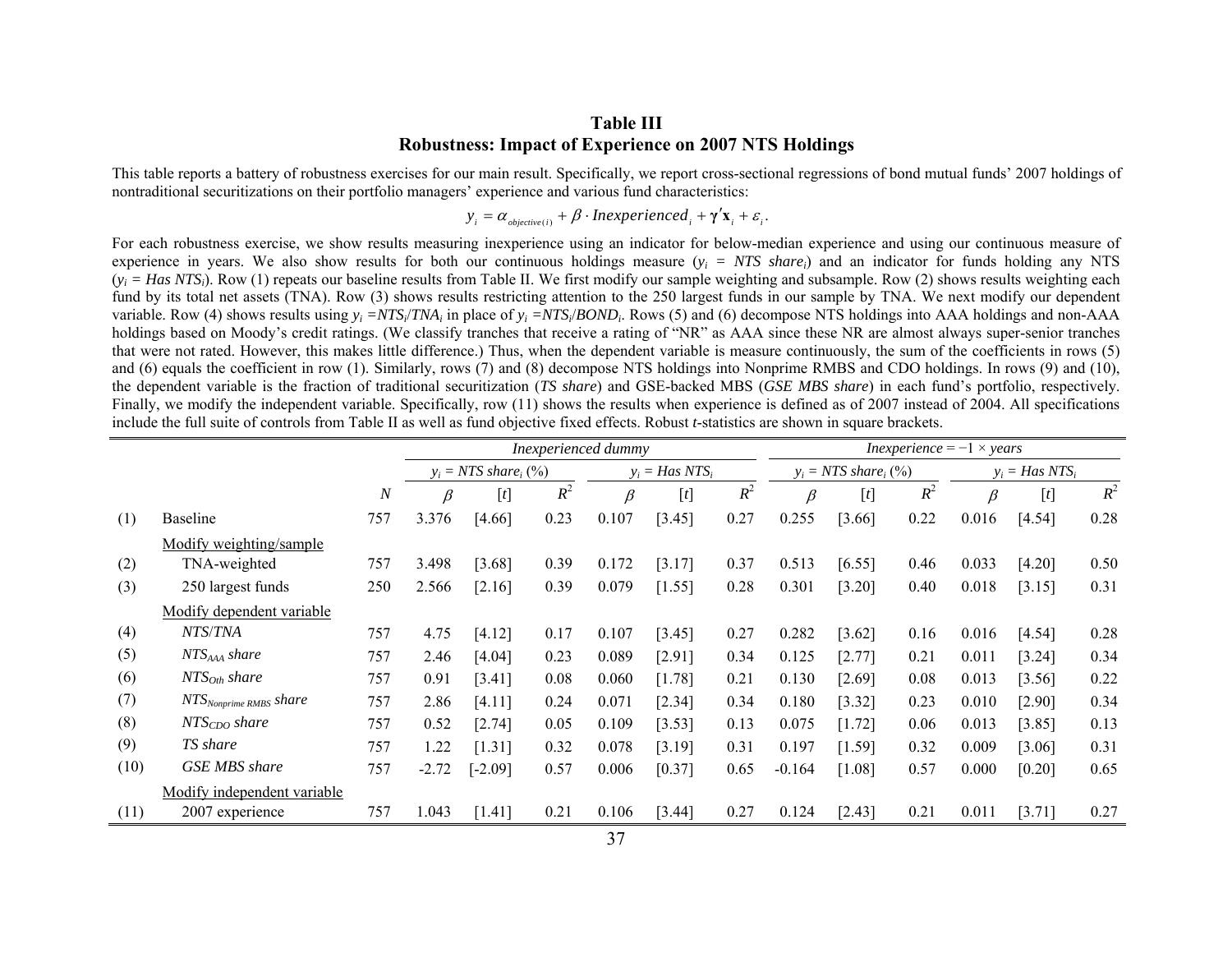# **Table IV Impact of Experience on the Riskiness of NTS Holdings**

This table reports the results of cross-sectional regressions of the new-issue spreads on mutual funds' 2007 nontraditional securitization holdings on manager inexperience and controls:

$$
Spread_i = \alpha_{objective(i)} + \beta_1 \cdot In experienced_i + \gamma' \mathbf{x}_i + \varepsilon_i.
$$

In Panel A, the dependent variable is the par-weighted average new issue spread on funds' 2007 NTS holdings. In panel B, the new issue spreads are deviations from the average spread for nontraditional securitizations with the same initial rating and issued in the same quarter. Fund objective fixed effects and the controls from Table II are included as indicated in the table. Robust *t*-statistics are shown in square brackets.

|                              | (1)                      | (2)            | (3)                                                           | (4)       |  |  |  |  |  |
|------------------------------|--------------------------|----------------|---------------------------------------------------------------|-----------|--|--|--|--|--|
|                              | Panel A: Raw NTS spreads |                |                                                               |           |  |  |  |  |  |
| <i>Inexperienced</i>         | 16.956                   | 15.475         | 9.369                                                         | 6.695     |  |  |  |  |  |
|                              | [2.73]                   | [2.44]         | $[1.82]$                                                      | $[1.38]$  |  |  |  |  |  |
| Constant                     | 38.751                   | 82.394         | 42.74                                                         | 95.959    |  |  |  |  |  |
|                              | [13.55]                  | [3.15]         | [13.25]                                                       | [3.71]    |  |  |  |  |  |
| Controls                     | N <sub>0</sub>           | Yes            | N <sub>0</sub>                                                | Yes       |  |  |  |  |  |
| Fund objective fixed effects | N <sub>0</sub>           | N <sub>0</sub> | Yes                                                           | Yes       |  |  |  |  |  |
| <b>Observations</b>          | 350                      | 350            | 350                                                           | 350       |  |  |  |  |  |
| R-squared                    | 0.02                     | 0.05           | 0.29                                                          | 0.33      |  |  |  |  |  |
|                              |                          |                | Panel B: NTS spreads adjusted for rating and quarter-of-issue |           |  |  |  |  |  |
| <i>Inexperienced</i>         | 1.25                     | 0.097          | 0.205                                                         | $-1.382$  |  |  |  |  |  |
|                              | [0.49]                   | [0.04]         | [0.09]                                                        | $[-0.57]$ |  |  |  |  |  |
| Constant                     | 5.003                    | 21.951         | 5.552                                                         | 23.673    |  |  |  |  |  |
|                              | [2.82]                   | [2.11]         | [3.06]                                                        | $[2.04]$  |  |  |  |  |  |
| Controls                     | No                       | Yes            | N <sub>0</sub>                                                | Yes       |  |  |  |  |  |
| Fund objective fixed effects | N <sub>0</sub>           | N <sub>0</sub> | Yes                                                           | Yes       |  |  |  |  |  |
| <b>Observations</b>          | 350                      | 350            | 350                                                           | 350       |  |  |  |  |  |
| R-squared                    | 0.00                     | 0.07           | 0.10                                                          | 0.15      |  |  |  |  |  |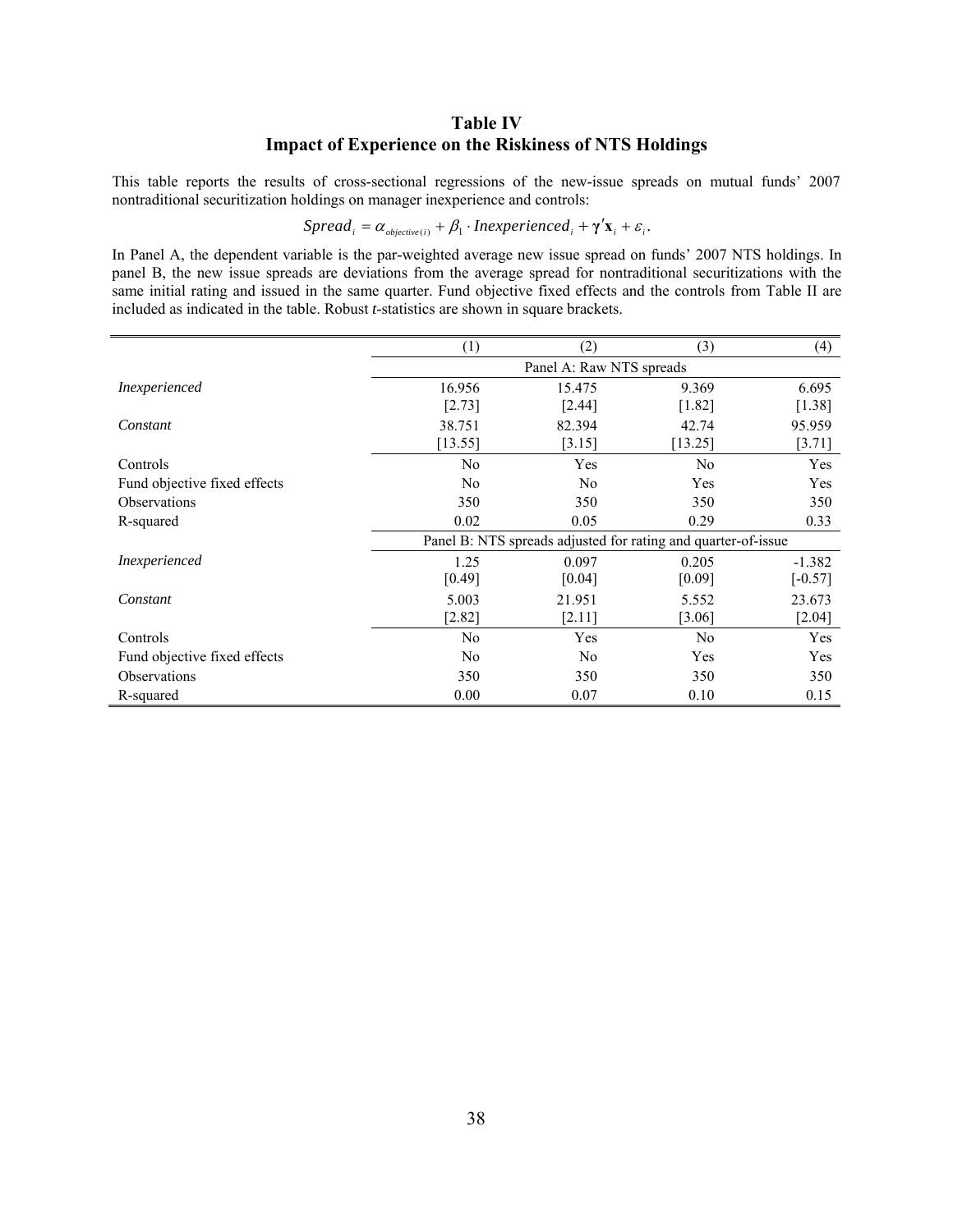## **Table V Investor Experience and the Evolution of NTS Holdings Over Time**

Panel A reports separate cross-sectional regressions for *t* = 2003 to 2010 of bond mutual funds' holdings of nontraditional securitizations on their portfolio managers' experience and various fund characteristics:

 $NTS \ share_{it} = \alpha_{objective(i), t} + \beta_t \cdot In experienced_i + \gamma_t' \mathbf{x}_{it} + \varepsilon_{it}.$ 

The dependent variable in Panel A is the nontraditional share in year *t*. *Inexperienced manager* is a dummy indicator equal to 1 for managers with below-median experience as of 2004Q4 and does not vary over time for a given mutual fund. Panel B reports cross-sectional regressions of mutual funds' 2007 nontraditional share on portfolio manager experience and local house price appreciation:

> *NTS* share<sub>i</sub> =  $\alpha_{\text{objective}(i)} + \beta_1 \cdot \text{Inexperienced}_i + \beta_2 \cdot \text{High local HPA}_i$ +  $\beta_3$  · Inexperienced<sub>i</sub> × High local HPA<sub>i</sub> +  $\gamma' \mathbf{x}_i + \varepsilon_i$ .

Local house price appreciation is the annualized change in house prices from 2003 to 2006 for the MSA in which the investment manager is located, computed using the all-transactions index from the Federal Housing Finance Agency. *High local HPA* is an indicator for managers who experienced local HPA in the top tercile. The same controls as in Table II and objective fixed effects are included as indicated in the table below. *t*-statistics are shown in square brackets. Panel A uses robust *t*-statistics and Panel B uses *t*-statistics that allow for clustering at the MSA level.

|                              | Panel A: Experience and the Evolution of NTS Holdings from 2003 to 2010 |                |          |                |          |        |                                                               |        |
|------------------------------|-------------------------------------------------------------------------|----------------|----------|----------------|----------|--------|---------------------------------------------------------------|--------|
|                              | (1)                                                                     | (2)            | (3)      | (4)            | (5)      | (6)    | (7)                                                           | (8)    |
|                              | 2003                                                                    | 2004           | 2005     | 2006           | 2007     | 2008   | 2009                                                          | 2010   |
| Inexperienced                | 0.325                                                                   | 0.703          | 1.035    | 1.794          | 3.376    | 2.169  | $-0.166$                                                      | 0.221  |
|                              | $[0.77]$                                                                | $[1.80]$       | $[2.40]$ | [3.10]         | $[4.66]$ | [3.01] | $[-0.25]$                                                     | [0.34] |
| Controls                     | Yes                                                                     | Yes            | Yes      | Yes            | Yes      | Yes    | Yes                                                           | Yes    |
| Fund objective fixed effects | Yes                                                                     | Yes            | Yes      | Yes            | Yes      | Yes    | Yes                                                           | Yes    |
| <b>Observations</b>          | 767                                                                     | 797            | 818      | 785            | 757      | 743    | 685                                                           | 631    |
| R-squared                    | 0.28                                                                    | 0.34           | 0.34     | 0.31           | 0.23     | 0.21   | 0.14                                                          | 0.10   |
|                              |                                                                         |                |          |                |          |        | Panel B: Local House Price Appreciation and 2007 NTS Holdings |        |
|                              |                                                                         | (1)            |          | (2)            |          | (3)    |                                                               | (4)    |
| <i>Inexperienced</i>         |                                                                         | 3.421          |          | 1.896          |          | 3.226  |                                                               | 1.760  |
|                              |                                                                         | [3.75]         |          | [1.48]         |          | [3.54] |                                                               | [1.39] |
| High local HPA               |                                                                         | 1.969          |          | 0.316          |          | 2.312  |                                                               | 0.715  |
|                              |                                                                         | [2.16]         |          | [0.40]         |          | [2.13] |                                                               | [0.84] |
| High local HPA               |                                                                         |                |          | 3.259          |          |        |                                                               | 3.175  |
| $\times$ Inexperienced       |                                                                         |                |          | [2.05]         |          |        |                                                               | [1.94] |
| Controls                     |                                                                         | Yes            |          | Yes            |          | Yes    |                                                               | Yes    |
| Objective Fixed Effects      |                                                                         | N <sub>0</sub> |          | N <sub>0</sub> |          | Yes    |                                                               | Yes    |
| Observations                 |                                                                         | 757            |          | 757            |          | 757    |                                                               | 757    |
| R-squared                    |                                                                         | 0.12           |          | 0.12           |          | 0.24   |                                                               | 0.24   |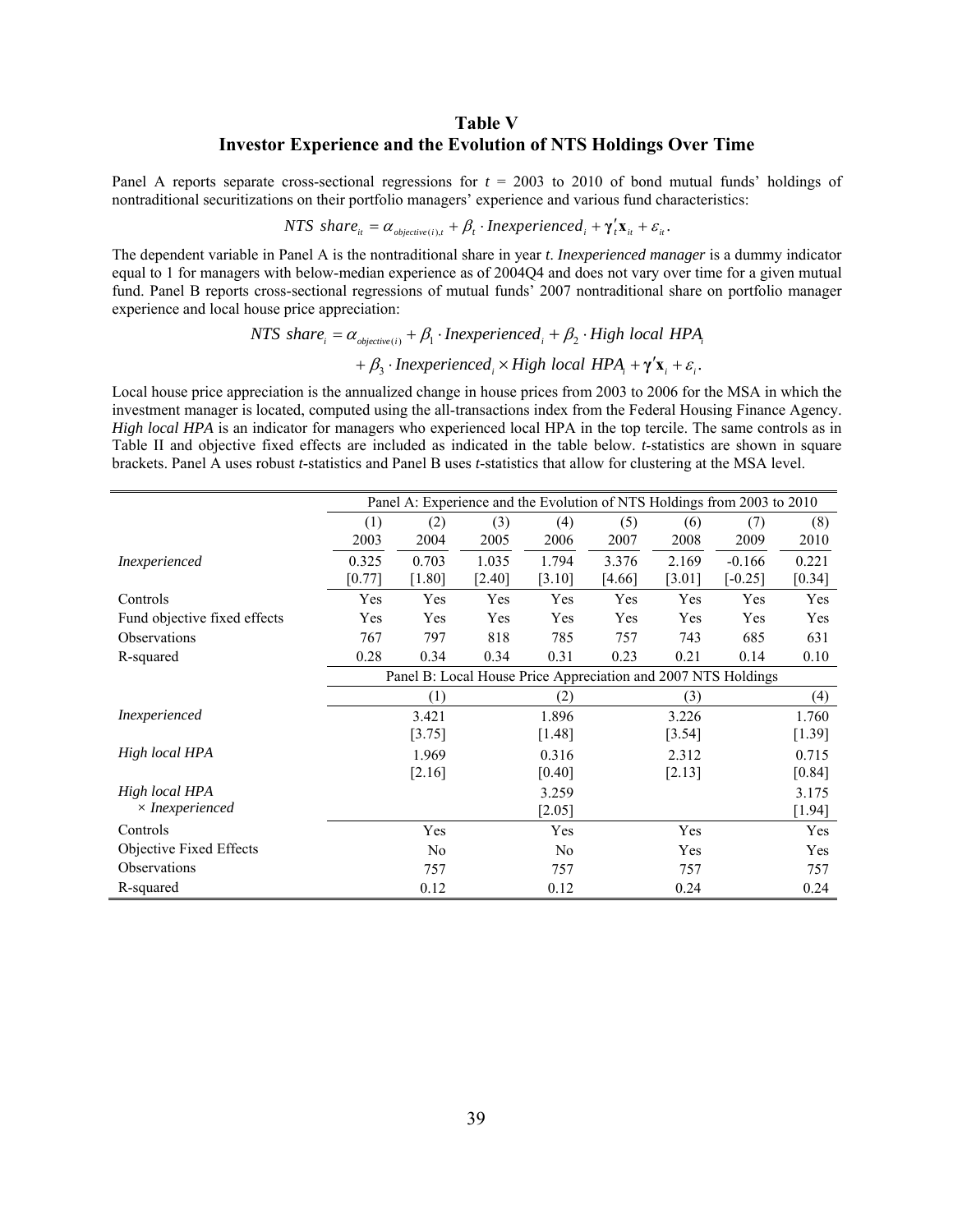# **Table VI The Impact of Prior Manager Return Experiences on 2007 NTS Holdings**

This table reports the results of cross-sectional regressions of mutual funds' 2007 nontraditional share on the past investment return outcomes experienced by the fund manager:

$$
NTS share_i = \alpha_{objective(i)} + \beta_1 \cdot In experienced_i + \beta_2 \cdot HighAvgReturn_i
$$

 $+\beta_3 \cdot High MinReturn_i + \beta_4 \cdot DistantMinReturn_i + \gamma' \mathbf{x}_i + \varepsilon_i$ .

The dependent variable is the nontraditional share in 2007. *Inexperienced manager* is a dummy indicator equal to 1 for managers with below-median experience as of 2004Q4. We first compute each manager's average return from 1995 to 2005 (average across managers for team-managed funds). *HighAvgReturn* is an indicator for managers with average returns in the top two terciles. Similarly, we compute each manager's minimum return from 1995 to 2005 (average across managers for team-managed funds). *HighMinReturn* is an indicator for managers with minimum returns in the top two terciles. *DistantMinReturn* is a continuous measure that equals 1 if a manager's minimum return from 1995 to 2005 was in 1995, that equals 0 if the minimum was in 2005, and so on. Formally, *DistantMinReturn* = (2005 – *YearMin* – 1995)/ (2005 –1995). Fund objective fixed effects and the controls from Table II are included as indicated in the table. Robust *t*-statistics are shown in square brackets.

|                         | (1)             | (2)                   | (3)                  | (4)             | (5)                  | (6)                   |
|-------------------------|-----------------|-----------------------|----------------------|-----------------|----------------------|-----------------------|
| Inexperienced           | 3.576<br>[4.58] | 3.093<br>[3.92]       | 3.745<br>[4.46]      | 3.431<br>[4.73] | 3.087<br>[4.12]      | 3.698<br>[4.56]       |
| High average return     | 0.389<br>[0.45] | $-0.808$<br>$[-0.79]$ | $-1.26$<br>$[-1.27]$ | 0.525<br>[0.59] | $-0.29$<br>$[-0.27]$ | $-0.762$<br>$[-0.73]$ |
| High min return         |                 | 2.696<br>[2.94]       | 2.815<br>[3.05]      |                 | 1.908<br>[1.84]      | 2.191<br>$[2.12]$     |
| Distant min return      |                 |                       | 5.932<br>$[2.73]$    |                 |                      | 5.712<br>$[2.82]$     |
| Controls                | Yes             | Yes                   | Yes                  | Yes             | Yes                  | Yes                   |
| Objective Fixed Effects | N <sub>0</sub>  | N <sub>0</sub>        | No.                  | Yes             | Yes                  | Yes                   |
| <b>Observations</b>     | 755             | 755                   | 755                  | 755             | 755                  | 755                   |
| R-squared               | 0.11            | 0.12                  | 0.13                 | 0.23            | 0.23                 | 0.24                  |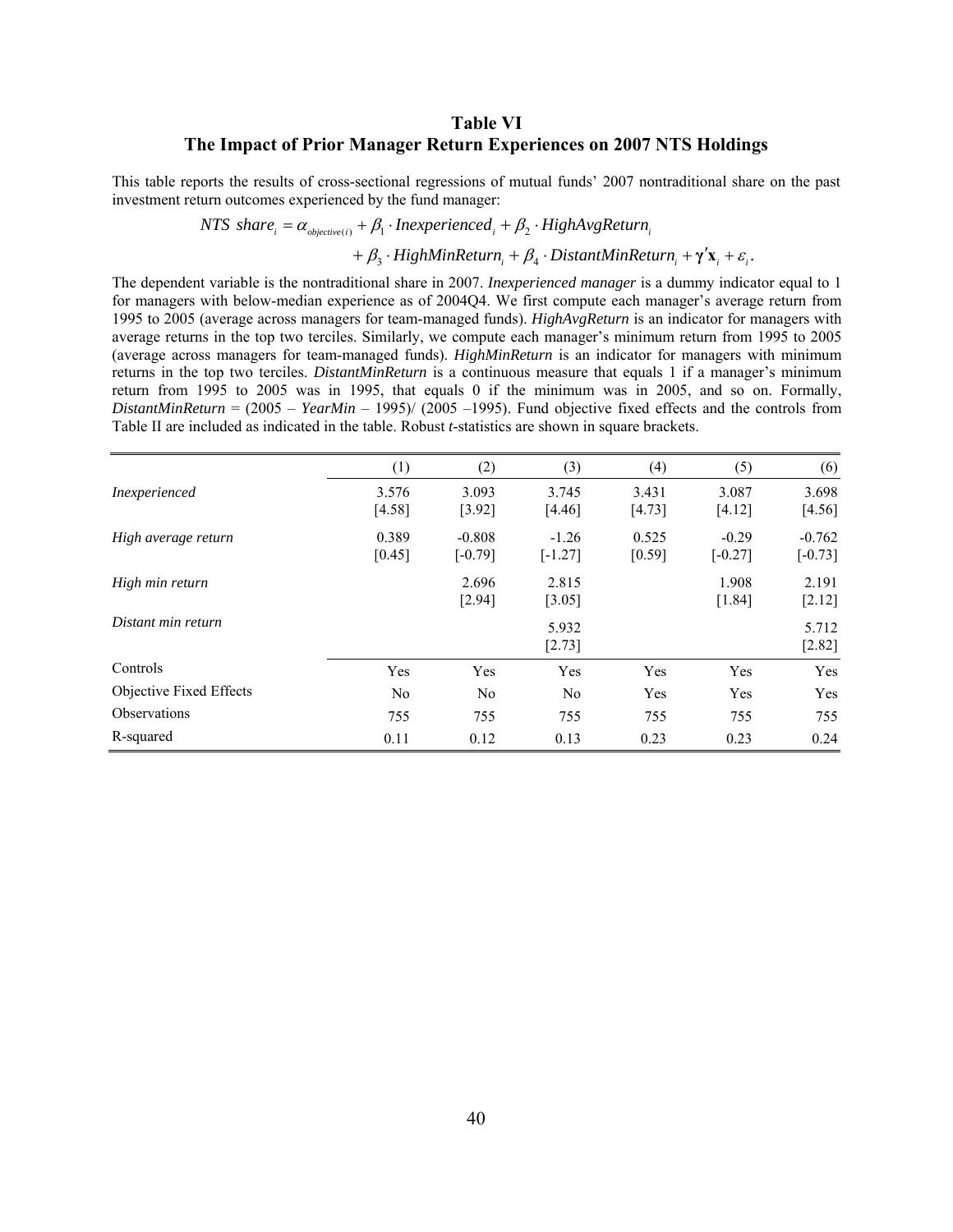## **Table VII Personal Experiences during Prior Market Disruptions: The Impact of 1998 Manager Experiences on 2007 NTS Holdings**

Panel A reports the results of cross-sectional regressions of mutual funds' 2007 nontraditional share on fund manager inexperience defined using different cut-off dates:

*NTS* share<sub>i</sub> =  $\alpha_{objective(i)} + \beta \cdot 1$  {*Manager starts after*  $1/1/$ *YYYY* } +  $\gamma'$ **x**<sub>i</sub> +  $\varepsilon$ <sub>i</sub>.

Panel B reports the results of cross-sectional regressions of mutual funds' 2007 nontraditional share on the 1998 investment outcome experienced by the manager:

$$
NTS share_i = \alpha_{objective(i)} + \beta_1 \cdot In experienced_i^{1998} + \beta_2 \cdot High outcome_i^{1998} + \beta_3 \cdot In experienced_i^{1998} \times High outcome_i^{1998} + \gamma' \mathbf{x}_i + \varepsilon_i.
$$

The sample of funds in Panel B consists of funds with at least one portfolio manager who managed a mutual fund during 1998. Fund manager's identity is fixed as of the end of 2004. Inexperienced $l_i^{1998}$  is a dummy equal to 1 for managers above the median of the distribution of experience within the sample of managers who managed a fund during 1998. For each manager, we measure the minimum returns and fund flows she experienced across all funds she managed during 1998. For team managed funds we then take the average across all managers with 1998 experience. High outcome<sup>1998</sup> is an indicator for funds whose 1998 outcome is in the top two terciles. All regressions include the same controls as the specifications reported in Table II. Fund objective fixed effects are included as indicated in the table. Robust *t*-statistics are shown in square brackets.

|                                                                     | Panel A: Manager experience does not accrue linearly over time |                             |          |                                                      |                           |                |        |          |
|---------------------------------------------------------------------|----------------------------------------------------------------|-----------------------------|----------|------------------------------------------------------|---------------------------|----------------|--------|----------|
|                                                                     | 1995                                                           | 1996                        | 1997     | 1998                                                 | 1999                      | 2000           | 2001   | 2002     |
| Manager starts after 1/1/YYYY                                       | 2.656                                                          | 2.306                       | 3.397    | 1.381                                                | 0.711                     | 0.674          | 0.490  | 0.192    |
|                                                                     | [4.27]                                                         | $[3.37]$                    | [4.66]   | $[1.86]$                                             | [0.87]                    | $[0.71]$       | [0.40] | [0.10]   |
| Controls                                                            | Yes                                                            | Yes                         | Yes      | Yes                                                  | Yes                       | Yes            | Yes    | Yes      |
| Objective Fixed Effects                                             | Yes                                                            | Yes                         | Yes      | Yes                                                  | Yes                       | Yes            | Yes    | Yes      |
| <b>Observations</b>                                                 | 757                                                            | 757                         | 757      | 757                                                  | 757                       | 757            | 757    | 757      |
| R-squared                                                           | 0.22                                                           | 0.22                        | 0.23     | 0.21                                                 | 0.21                      | 0.21           | 0.21   | 0.21     |
|                                                                     |                                                                |                             |          | Panel B: Impact of personal 1998 investment outcomes |                           |                |        |          |
|                                                                     |                                                                | $Outcome1998 = Returns1998$ |          |                                                      | $Outcome1998 = Flows1998$ |                |        |          |
| $In experienced$ <sup>1998</sup>                                    | 2.840                                                          | $-0.449$                    | 2.882    | $-0.289$                                             | 2.915                     | 2.719          | 3.036  | 1.918    |
|                                                                     | [2.96]                                                         | $[-0.37]$                   | [3.08]   | $[-0.22]$                                            | $[3.00]$                  | $[2.01]$       | [3.19] | [1.41]   |
| High outcome <sup>1998</sup>                                        | 2.666                                                          | 0.204                       | 2.595    | 0.249                                                | 3.368                     | 3.227          | 3.340  | 2.522    |
|                                                                     | [3.12]                                                         | [0.20]                      | $[2.48]$ | [0.23]                                               | [3.71]                    | [3.44]         | [3.74] | $[2.80]$ |
| High outcome <sup>1998</sup> $\times$ Inexperienced <sup>1998</sup> |                                                                | 5.016                       |          | 4.809                                                |                           | 0.294          |        | 1.687    |
|                                                                     |                                                                | [2.79]                      |          | $[2.72]$                                             |                           | [0.16]         |        | [0.95]   |
| Controls                                                            | Yes                                                            | Yes                         | Yes      | Yes                                                  | Yes                       | Yes            | Yes    | Yes      |
| Objective Fixed Effects                                             | No                                                             | N <sub>0</sub>              | Yes      | Yes                                                  | N <sub>0</sub>            | N <sub>0</sub> | Yes    | Yes      |
| <b>Observations</b>                                                 | 493                                                            | 493                         | 493      | 493                                                  | 487                       | 487            | 487    | 487      |
| R-squared                                                           | 0.16                                                           | 0.17                        | 0.29     | 0.30                                                 | 0.16                      | 0.16           | 0.29   | 0.30     |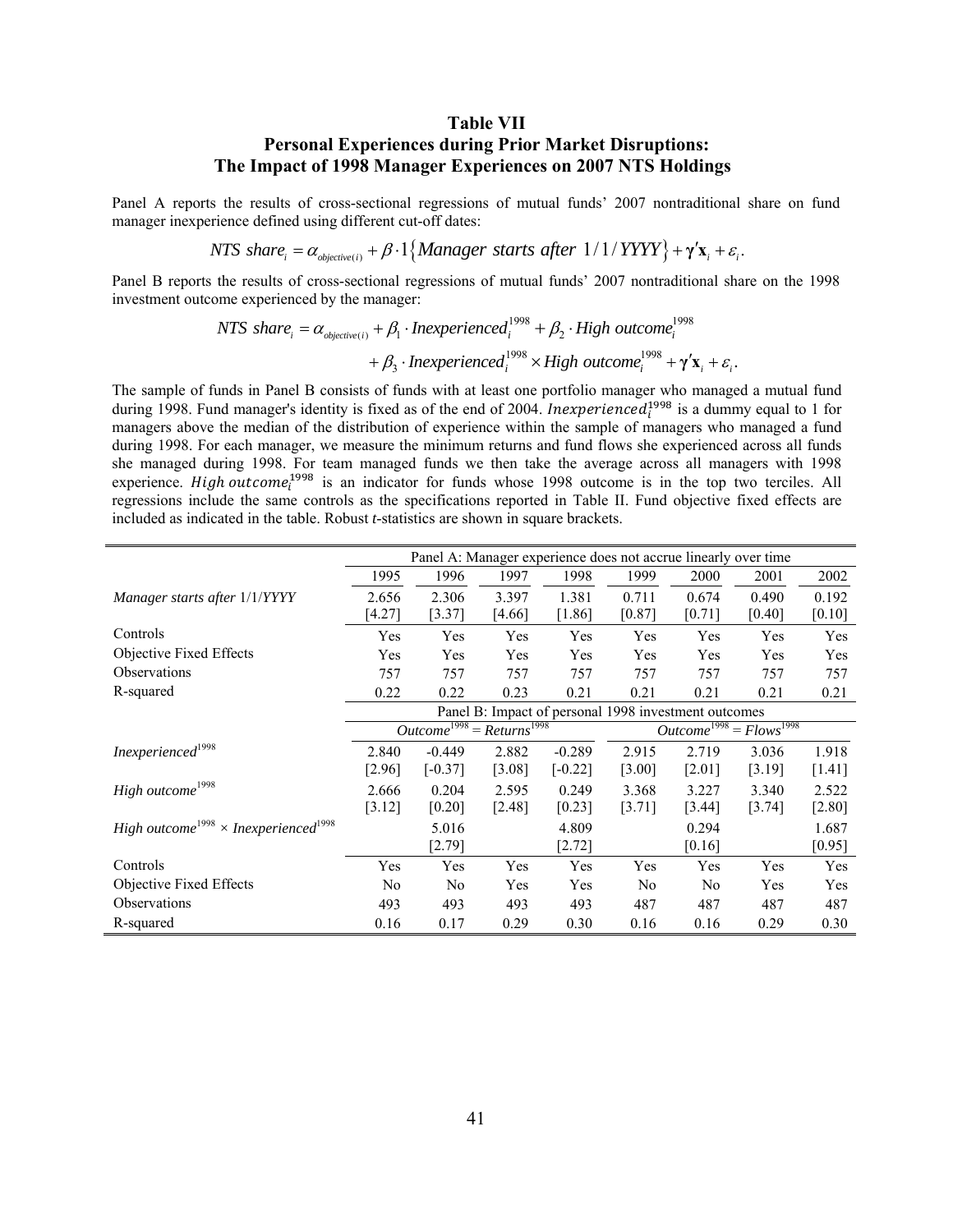# **Table VIII Substitutes for Firsthand Experience and 2007 NTS Holdings: The Roles of Institutional Memory and Manager Training**

Panel A reports cross-sectional regressions of mutual funds' 2007 nontraditional share on the 1998 investment outcome experienced by the fund manager and the investment outcome experienced by their fund family:

$$
NTS share_i = \alpha_{objective(i)} + \beta_1 \cdot In experienced_i^{1998} + \beta_2 \cdot High manager outcome_i^{1998}
$$
  
+  $\beta_3 \cdot In experienced_i^{1998} \times High manager outcome_i^{1998}$   
+  $\delta_2 \cdot High family outcome_i^{1998} + \delta_3 \cdot In experienced_i^{1998} \times High family outcome_i^{1998} + \gamma' \mathbf{x}_i + \varepsilon_i$ .

The sample in Panel A consists of funds with at least one manager who ran a mutual fund during 1998. Fund manager's identity is fixed as of the end of 2004. *Inexperienced*<sup>1998</sup> is a dummy is equal to 1 for managers above the median of the distribution of experience among managers who managed a fund during 1998. As in Table VII, High manager outcome<sup>1998</sup> is an indicator for managers whose own 1998 outcome (returns or flows) is in the top two terciles. We compute the value-weighted outcome for all of the taxable bond funds in each family in 1998. High family outcome<sup>1998</sup> is an indicator for families whose 1998 outcome is in the top two terciles. Panel B reports cross-sectional regressions of funds' 2007 nontraditional share on manager experience and CFA status

 $NTS \ share_i = \alpha_{objective(i)} + \beta_1 \cdot In experienced_i + \beta_2 \cdot CFA_i + \beta_3 \cdot CFA_i \times In experienced_i + \gamma' \mathbf{x}_i + \varepsilon_i$ .

*Inexperienced manager* is a dummy indicator equal to 1 for managers with below-median experience as of 2004Q4. *CFA* indicates whether the portfolio manager is a Chartered Financial Analyst (it is the fraction of CFA-chartered managers for a team-managed fund). Fund objective fixed effects and the controls from Table II are included as indicated in the table. Robust *t*-statistics are shown in square brackets.

|                                               | Panel A: Institutional Memory              |                |          |                           |                |                         |               |           |
|-----------------------------------------------|--------------------------------------------|----------------|----------|---------------------------|----------------|-------------------------|---------------|-----------|
|                                               | Outcome <sup>1998</sup><br>$= Returns1998$ |                |          |                           |                | Outcome <sup>1998</sup> | $= Flows1998$ |           |
| Inexperienced <sup>1998</sup>                 | 3.185                                      | $-3.252$       | 3.303    | $-3.354$                  | 2.656          | 0.966                   | 2.894         | $-0.871$  |
|                                               | [2.74]                                     | $[-1.77]$      | [2.96]   | $[-1.83]$                 | [2.37]         | [0.39]                  | $[2.68]$      | $[-0.36]$ |
| High manager outcome <sup>1998</sup>          | 2.855                                      | 1.347          | 2.812    | 1.222                     | 3.332          | 3.440                   | 2.933         | 1.920     |
|                                               | $[2.66]$                                   | [1.05]         | $[2.26]$ | $[1.00]$                  | $[3.21]$       | [3.30]                  | [2.87]        | $[1.98]$  |
| High manager outcome <sup>1998</sup> $\times$ |                                            | 3.203          |          | 3.302                     |                | $-0.210$                |               | 2.169     |
| $\label{cor:uncon} In experienced^{1998}$     |                                            | [1.48]         |          | [1.52]                    |                | $[-0.10]$               |               | $[1.05]$  |
| High family outcome <sup>1998</sup>           | 1.609                                      | $-1.840$       | 1.847    | $-1.730$                  | $-0.259$       | $-1.664$                | $-0.186$      | $-1.952$  |
|                                               | [1.55]                                     | $[-1.42]$      | [1.78]   | $[-1.52]$                 | $[-0.23]$      | $[-1.23]$               | $[-0.17]$     | $[-1.51]$ |
| High family outcome <sup>1998</sup> $\times$  |                                            | 6.831          |          | 7.039                     |                | 2.615                   |               | 3.421     |
| Inexperienced <sup>1998</sup>                 |                                            | [3.03]         |          | [3.34]                    |                | $[1.06]$                |               | $[1.44]$  |
| Controls                                      | Yes                                        | Yes            | Yes      | Yes                       | Yes            | Yes                     | Yes           | Yes       |
| Objective Fixed Effects                       | No                                         | No             | Yes      | Yes                       | N <sub>0</sub> | No                      | Yes           | Yes       |
| Observations                                  | 383                                        | 383            | 383      | 383                       | 412            | 412                     | 412           | 412       |
| R-squared                                     | 0.17                                       | 0.19           | 0.31     | 0.34                      | 0.15           | 0.15                    | 0.30          | 0.31      |
|                                               |                                            |                |          | Panel B: Manager Training |                |                         |               |           |
| Inexperienced manager                         |                                            | 5.385          |          | 5.084                     |                | 4.497                   |               | 4.491     |
|                                               |                                            | [3.63]         |          | [3.65]                    |                | [3.08]                  |               | $[3.25]$  |
| <b>CFA</b>                                    |                                            | $-1.604$       |          | $-1.242$                  |                | $-1.237$                |               | $-1.087$  |
|                                               |                                            | $[-2.47]$      |          | $[-1.89]$                 |                | $[-1.92]$               |               | $[-1.70]$ |
| $CFA \times In experienced$                   |                                            | $-2.913$       |          | $-3.164$                  |                | $-2.056$                |               | $-2.287$  |
|                                               |                                            | $[-1.54]$      |          | $[-1.71]$                 |                | $[-1.09]$               |               | $[-1.25]$ |
| Controls                                      |                                            | No             |          | Yes                       |                | N <sub>0</sub>          |               | Yes       |
| Fund objective fixed effects                  |                                            | N <sub>0</sub> |          | N <sub>0</sub>            |                | Yes                     |               | Yes       |
| Observations                                  |                                            | 757            |          | 757                       |                | 757                     |               | 757       |
| R-squared                                     |                                            | 0.11           |          | 0.11                      |                | 0.23                    |               | 0.23      |

 $\blacksquare$